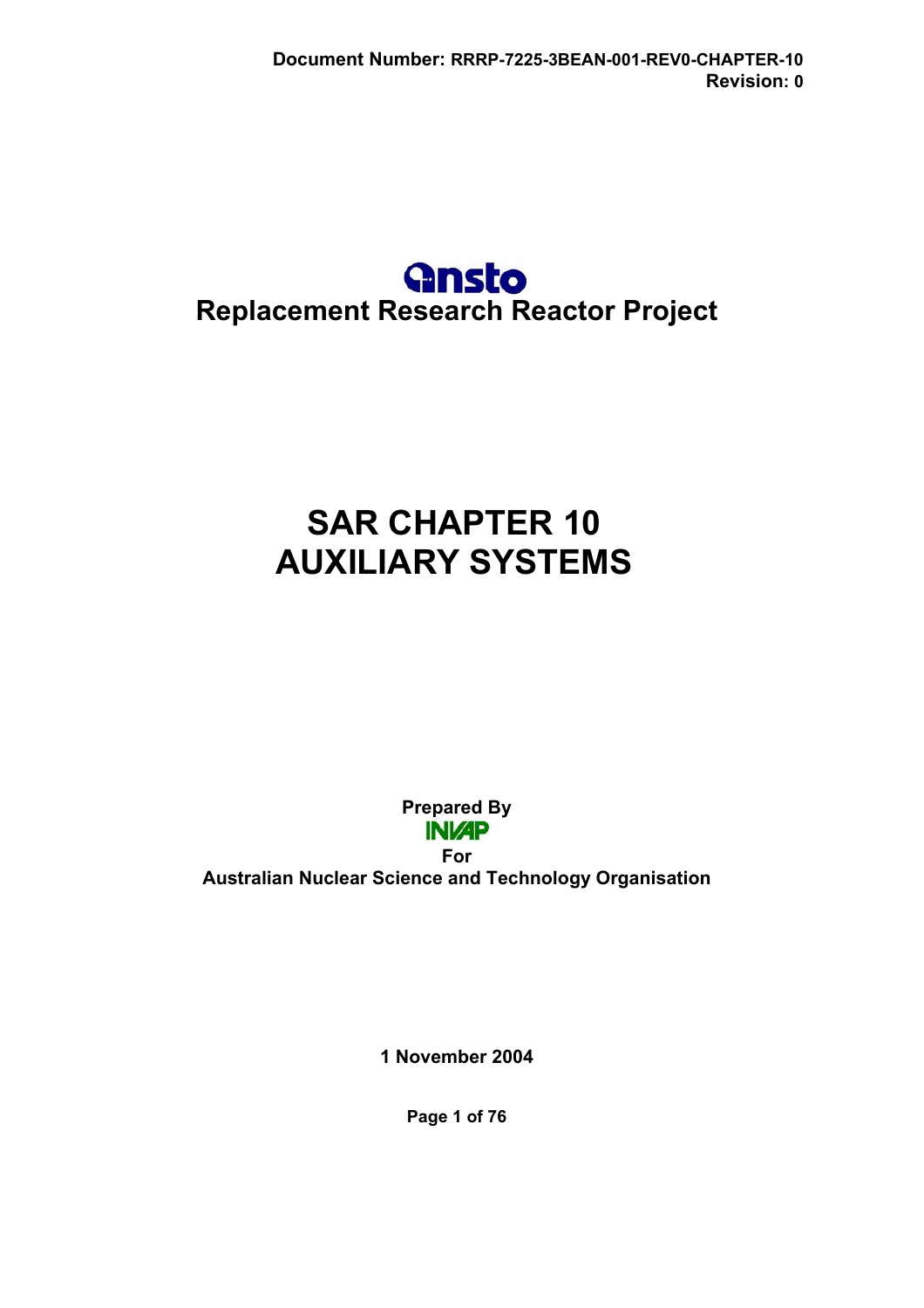| <b>ANSTO</b>                       | <b>CHAPTER-10</b><br>Revision: 0                                    | Document N°: RRRP-7225-EBEAN-002-Rev0- |                                                                                                                                                                                  |
|------------------------------------|---------------------------------------------------------------------|----------------------------------------|----------------------------------------------------------------------------------------------------------------------------------------------------------------------------------|
| <b>Replacement Reactor Project</b> |                                                                     |                                        |                                                                                                                                                                                  |
| <b>REVISION SHEET</b>              | Ref No:                                                             |                                        |                                                                                                                                                                                  |
|                                    |                                                                     |                                        |                                                                                                                                                                                  |
|                                    |                                                                     | Reviewed                               | Approved                                                                                                                                                                         |
|                                    | $\overline{\text{MS}}$                                              | <b>RM</b>                              | GW                                                                                                                                                                               |
|                                    |                                                                     |                                        |                                                                                                                                                                                  |
|                                    | <b>Description of Revision</b><br>Original issue for public release | Systems<br>Prepared                    | Document Title: SAR - CHAPTER 10, Auxiliary<br>Print name, date and sign or initial<br>Checked/<br>1. Revision must be verified in accordance with the Quality Plan for the job. |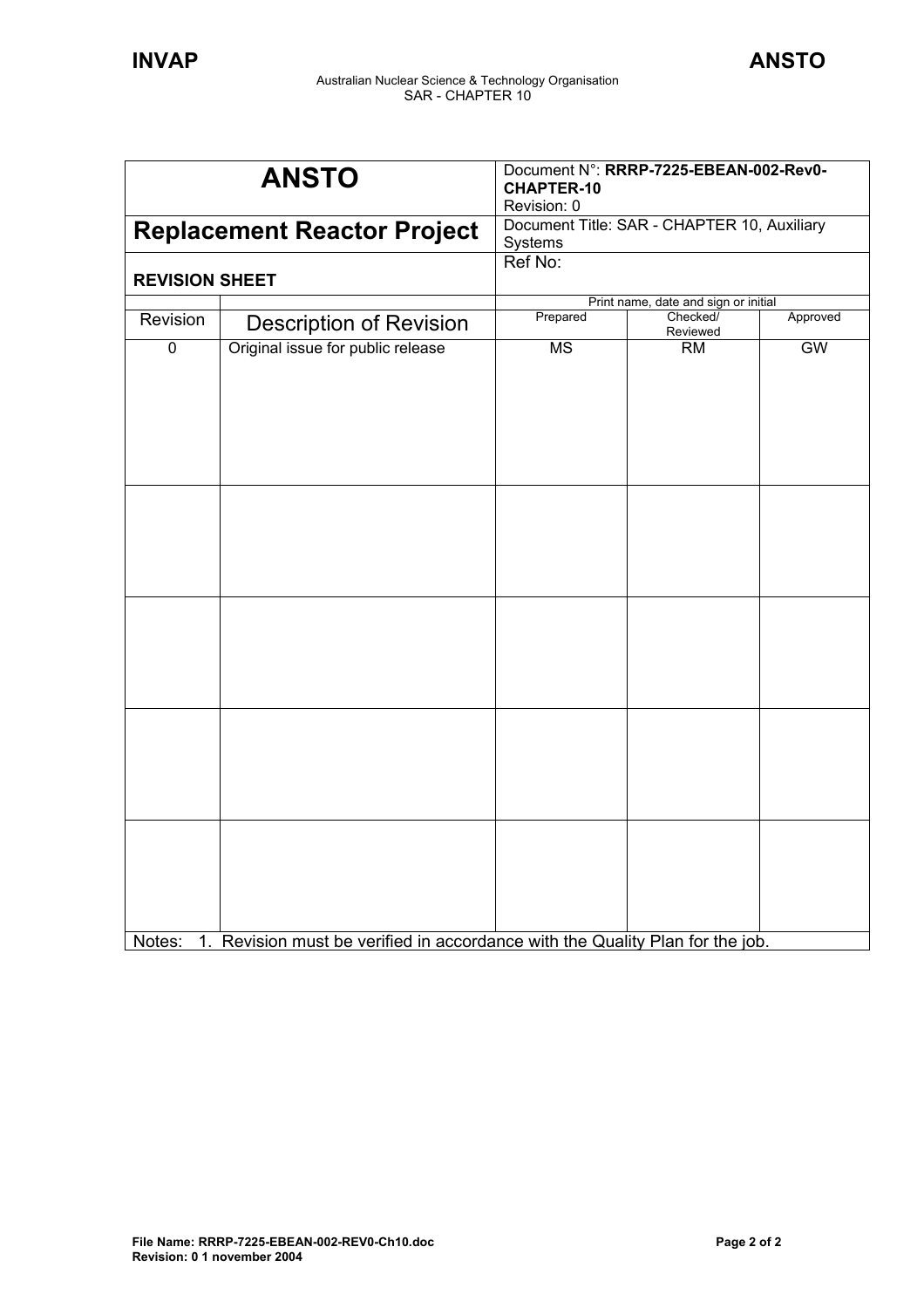#### **10 AUXILIARY SYSTEMS**

#### **10.1 Fuel Storage and Handling System**

- 10.1.1 Introduction
- 10.1.2 System Categorisation
- 10.1.3 Safety Functions
- 10.1.4 Reference Documents, Codes and Standards
- 10.1.5 Fresh Fuel Storage and Handling System
- 10.1.6 Spent Fuel Storage and Handling System<br>10.1.7 Design Evaluation
- Design Evaluation

#### **10.2 Fire Protection**

- 10.2.1 Introduction
- 10.2.2 The New South Wales Fire Brigade
- 10.2.3 System Categorisation
- 10.2.4 Fire Loads
- 10.2.5 Fire Zones
- 10.2.6 Automatic Fire Detection
- 10.2.7 Automatic Fire Sprinkler Systems
- 10.2.8 Wall Wetting Sprinklers
- 10.2.9 Medium Velocity Water Spray Systems
- 10.2.10 Water Supply
- 10.2.11 Testing and Commissioning
- 10.2.12 Gaseous Fire Suppression Systems
- 10.2.13 Portable Fire Extinguishers
- 10.2.14 Smoke Exhaust
- 10.2.15 Essential Power
- 10.2.16 Emergency Lighting and Exit Signs
- 10.2.17 Passive Systems
- 10.2.18 Emergency Planning and Training
- 10.2.19 Bush Fire Control

#### **10.3 Communications**

- 10.3.1 General
- 10.3.2 Voice Communication Systems
- 10.3.3 Emergency Warning System
- 10.3.4 Plant Visual Surveillance System
- 10.3.5 Reactor Facility Local Area Data Network

# **10.4 Heating, Ventilation and Air Conditioning Systems**

- **Introduction**
- 10.4.2 Emergency Control Centre Ventilation and Pressurisation System
- 10.4.3 Emergency Control Centre Air Conditioning<br>10.4.4 Main Control Room Air Conditioning
- 10.4.4 Main Control Room Air Conditioning<br>10.4.5 Auxiliary Instrument Room Air Condi
- 10.4.5 Auxiliary Instrument Room Air Conditioning
- 10.4.6 Loading Hot Cell Ventilation
- 10.4.7 Fume Exhaust
- 10.4.8 Active Area Exhaust
- 10.4.9 Reactor Building Non-Containment Air Conditioning and Ventilation
- 10.4.10 Reactor Building Containment Air Conditioning and Ventilation
- 10.4.11 Non-Reactor Buildings
- 10.4.12 Central Energy Systems

#### **10.5 Compressed Air**

- 10.5.1 Introduction
- 10.5.2 System Categorisation
- 10.5.3 Design Basis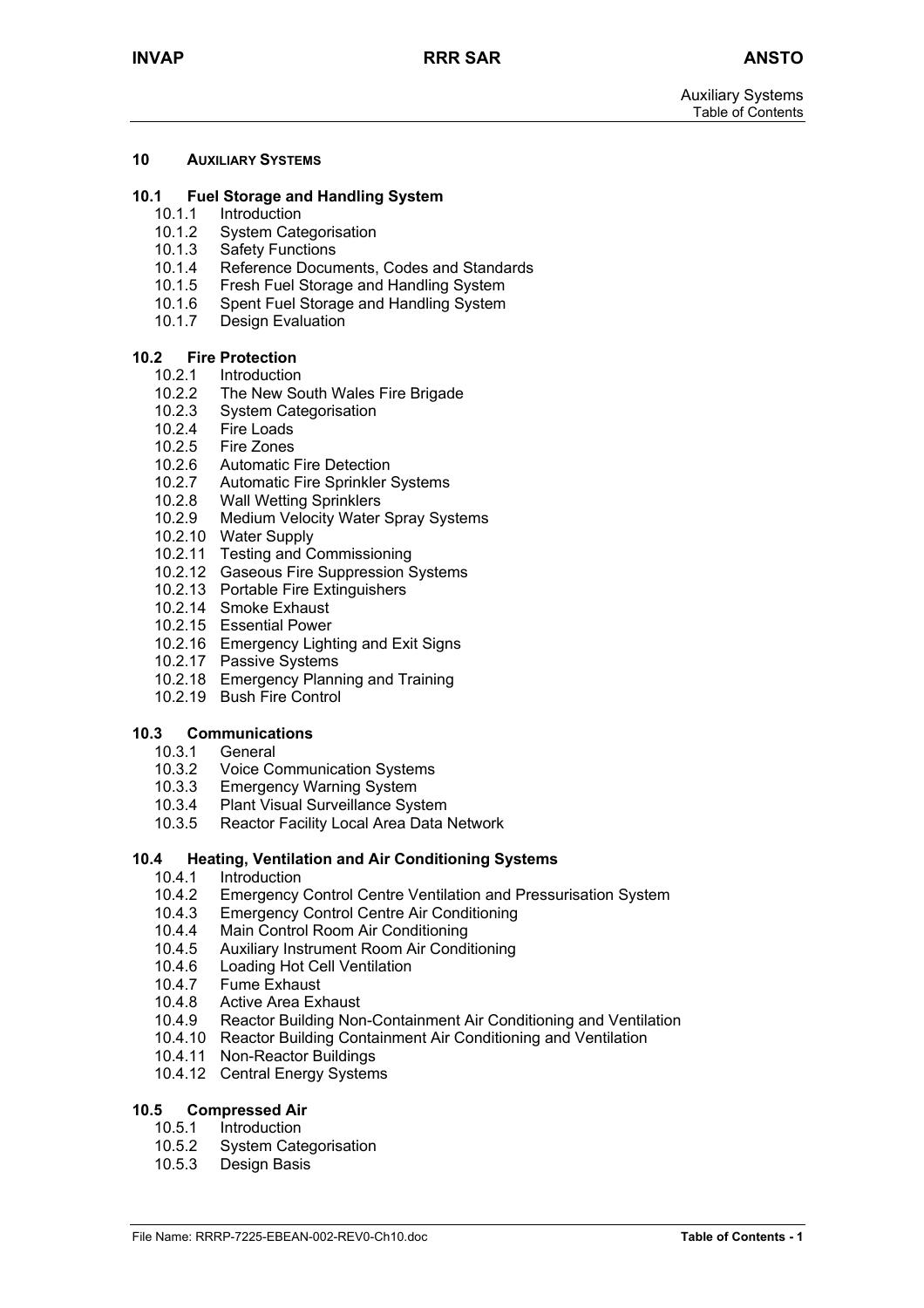- 10.5.4 Circuit Description<br>10.5.5 Breathing Air Syste
- 10.5.5 Breathing Air System<br>10.5.6 Instrumentation
- **Instrumentation**
- 10.5.7 Surveillance, Inspection and Testing<br>10.5.8 Evaluation
- Evaluation

# **10.6 De-mineralised Water Supply**

- 10.6.1 Introduction<br>10.6.2 System Cate
- 10.6.2 System Categorisation<br>10.6.3 Design Requirement
- 10.6.3 Design Requirement<br>10.6.4 Description
- Description

#### **10.7 Gas Services system**

- 10.7.1 Introduction
- 10.7.2 System Categorisation
- 10.7.3 Description

*End of Table of Contents*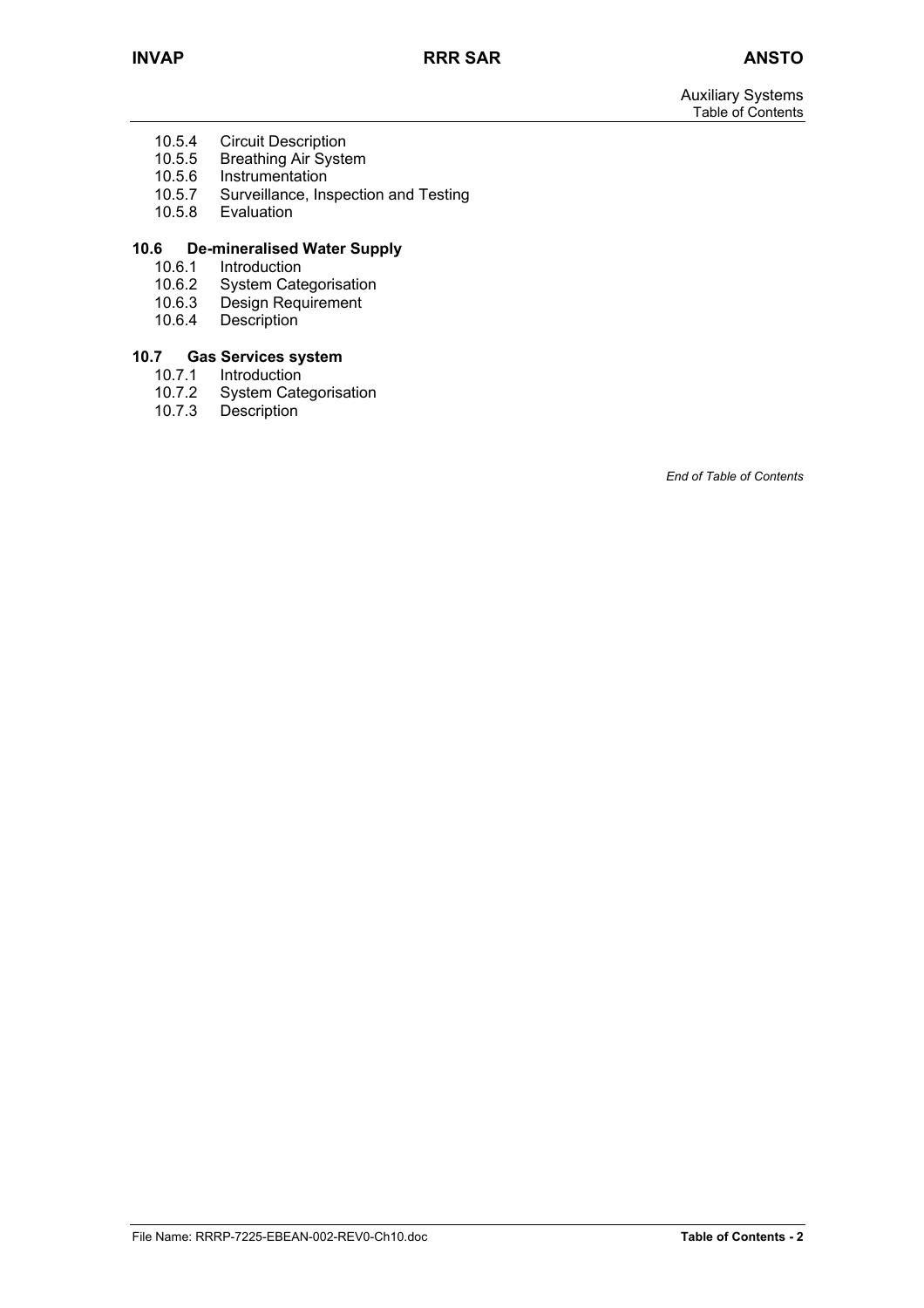# **10 AUXILIARY SYSTEMS**

The objectives for SAR Chapter 10 are as follows:

- 1. To identify the specific safety requirements and safety design bases applicable to the auxiliary systems.
- 2. To provide a summary description of the design and operation of the auxiliary systems.
- 3. To identify the safety features of the auxiliary systems that contribute to nuclear or personnel safety.
- 4. To evaluate the design and operation of the auxiliary systems so as to demonstrate that they meet the identified safety requirements and safety design bases.
- 5. To identify faults that are subject to detailed safety analysis in Chapter 16.

#### **10.1 FUEL STORAGE AND HANDLING SYSTEM**

#### **10.1.1 Introduction**

This Section presents a description and safety assessment of the Fuel Storage and Handling System, which is the overall set of rooms, structures and components necessary to store and handle fresh or spent Fuel Assemblies (FAs) described in Chapter 5 (Section 5.3).

The Fuel Storage and Handling System comprises two different sub-systems:

a) Fresh Fuel Storage and Handling System

Includes all the structures and components that allow fresh fuel assembly management from the time FAs enter the Reactor Facility building to when they are loaded into the Core.

b) Spent Fuel Storage and Handling System

Includes all the structures and components that contribute to irradiated FA management from when they are withdrawn from the Core, to the time they are positioned in the Service Pool for storage, until their shipment off-site.

The design of both systems was performed according to the guidelines of the Nuclear Regulatory Authority of Argentina (ARN), internationally accepted criteria for safe nuclear fuel storage and handling, and ARPANSA guidelines. Both systems were designed to perform during normal operational conditions and under postulated design basis accident conditions.

A computer database allows the tracking of all FAs in the facility. FAs are identified by an engraved code number on their side plates and on the top surface of the handling pin. Since some FAs in the first cores have uranium contents lower than normal FAs, the criticality calculations performed using the nominal values are conservative for those FAs. This allows the treatment of all FAs in the same manner.

All spaces in racks and containers that can be occupied by fuel assemblies have a clearly marked position identification that, together with the above-mentioned database, allows easy location of FAs.

ANSTO is committed to fulfilling all the applicable regulatory requirements to obtain approvals to transport spent fuel off-site in appropriate transport casks. Such operations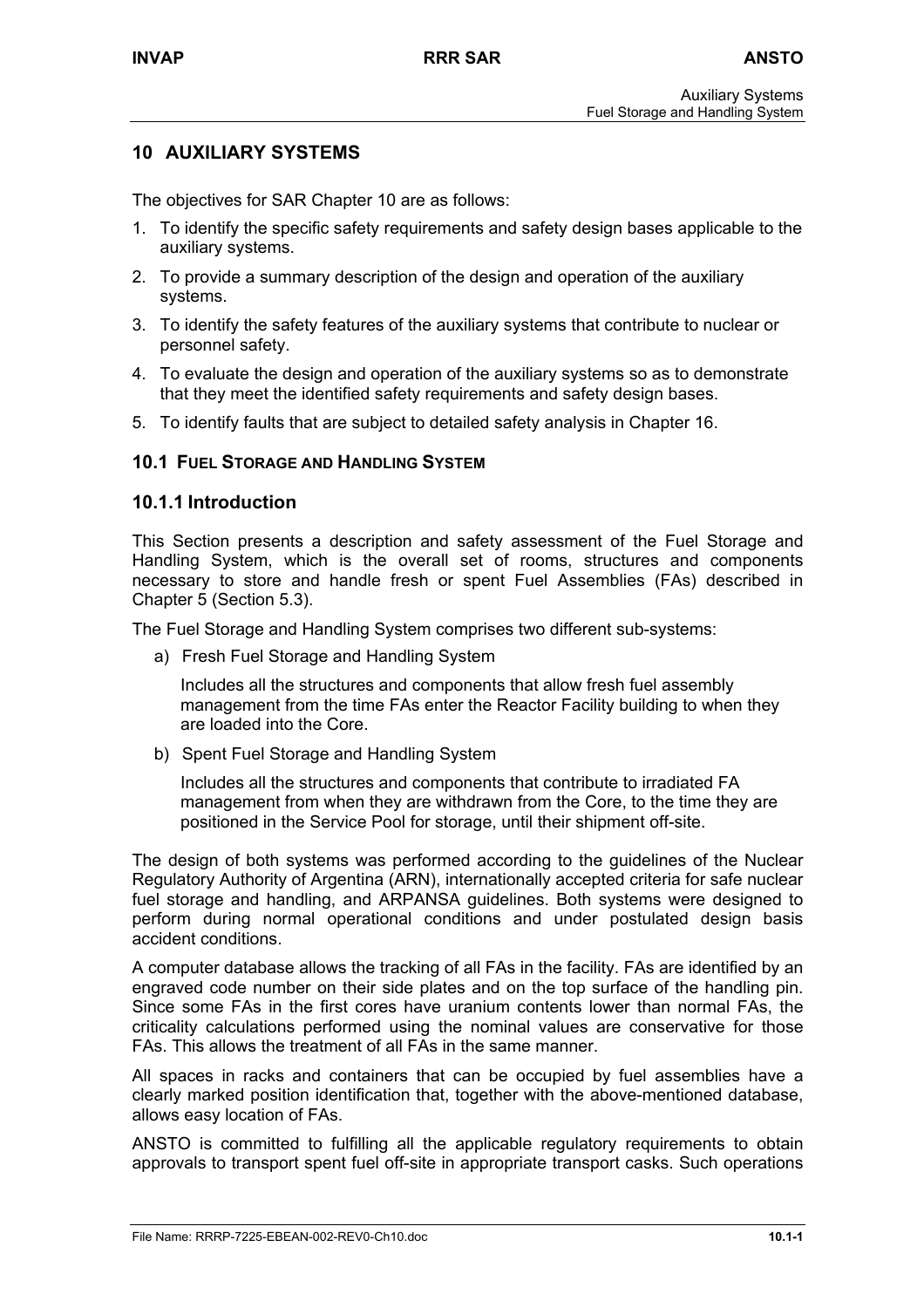are expected to be performed every 5 to 8 years and the plant has all the facilities needed to carry out the procedures with the minimum risk.

# **10.1.2 System Categorisation**

| System                                                        | Safety Category | Seismic Category | <b>Quality Category</b> |
|---------------------------------------------------------------|-----------------|------------------|-------------------------|
| <b>Fresh Fuel Assembly</b><br>Storage                         |                 |                  | в                       |
| Irradiated Fuel<br>Assembly Storage in<br><b>Reactor Pool</b> |                 |                  | B                       |
| Irradiated Fuel<br>Assembly Storage in<br>Service Pool        |                 |                  | B                       |
| <b>Irradiated Fuel</b><br><b>Storage Supports</b>             |                 |                  | в                       |

Definitions of Safety, Seismic and Quality categories are included in Chapter 2.

# **10.1.3 Safety Functions**

The safety functions of the fuel storage systems are:

- a) Prevention of inadvertent criticality or transients of unacceptable reactivity.
- b) Prevention of spent Fuel Assembly (FA) damage.
- c) To provide protection to operators from radiation during storage and handling of fresh and irradiated FAs.
- d) Prevention of contamination spread in the case of fuel damage.

# **10.1.4 Reference Documents, Codes and Standards**

"Criteria for the design of nuclear installations" ARPANSA Regulatory Guideline RG-5, draft, 23/12/1998

ISO 1709:1995(E) "Nuclear energy – fissile materials – Principles of criticality safety in storing, handling and processing".

Normas Regulatorias República Argentina. Serie AR-4. Autoridad Regulatoria Nuclear (ARN). (Regulations for the Argentine Republic. AR-4 Series. Argentine Nuclear Regulatory Authority.) (1998).

MCNP-4C. RSICC Computer Code Collection. CCC-700. Oak Ridge National Laboratory. Used for criticality calculations.

# **10.1.5 Fresh Fuel Storage and Handling System**

# **10.1.5.1 Introduction**

The FAs described in Chapter 5, Section 5.3, have identification code numbers engraved on their side plates and on the handling pin that allow tracking while they are in the facility. This traceability is maintained through the use of the fuel database where specific fuel data plus location identification are loaded and modified as appropriate by authorised staff.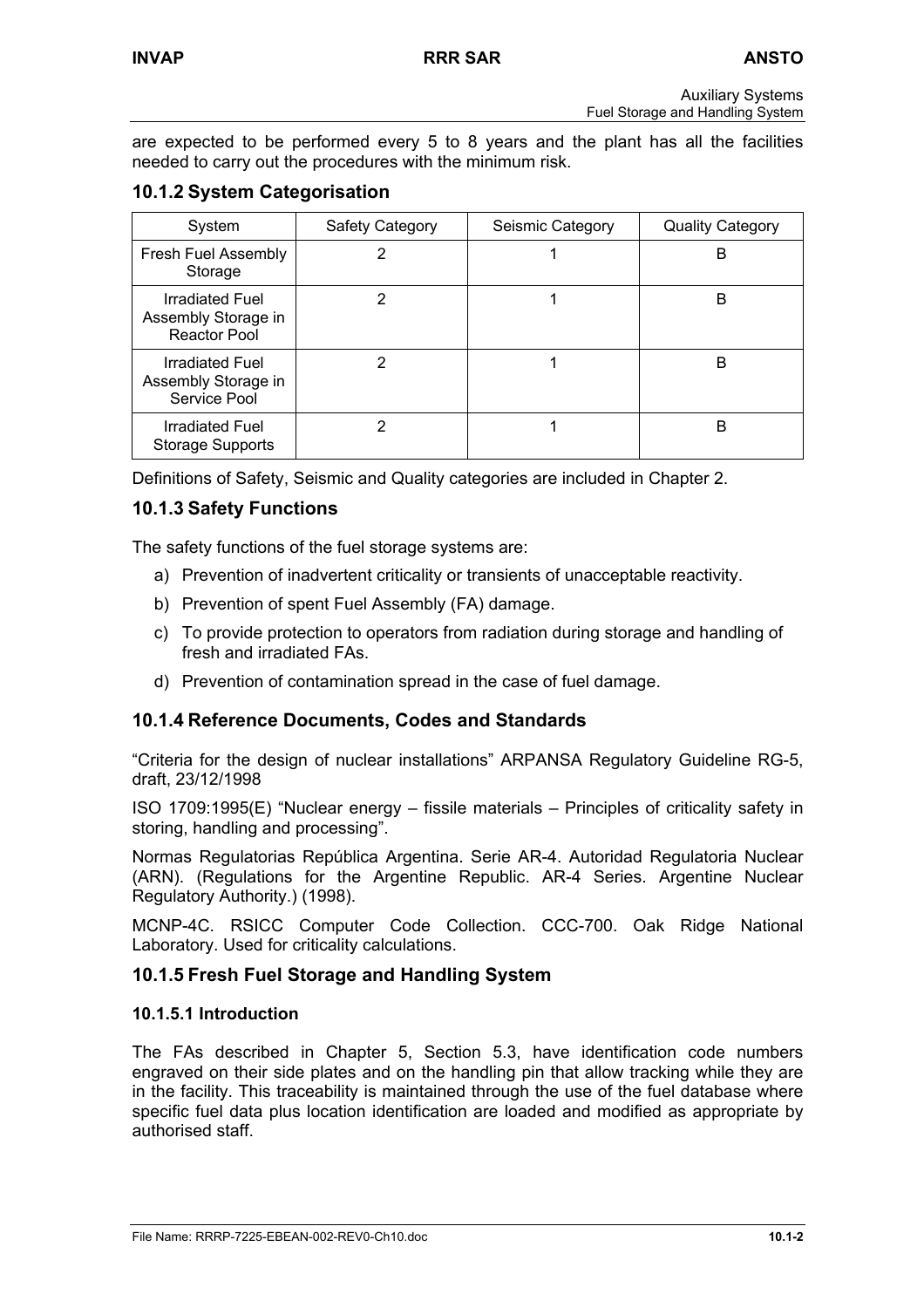The Fresh Fuel Storage and Handling System comprises all structures and components that contribute to fresh fuel management, from the time the FA enters the Reactor Facility building up to the moment it is loaded into the Core.

Operating procedures are utilised in the handling of fresh FAs. A brief description of the sequence of operations follows:

- a) Fresh FAs are brought into the Reactor Facility building and are transported in a container that complies with applicable regulations. Every FA is packaged individually in its own protective container.
- b) FA's are then moved to the Fresh Fuel Storage Room.
- c) Administrative procedures are followed and data for each FA is loaded into the FA database. This includes the location assigned in the Fresh Fuel Storage Room.
- d) FAs are transported to the Reactor Hall through the Safety Access System (SAS) and are finally stored, in their protective casings, in the Fresh Fuel Storage Room.
- e) During refuelling operations fresh FAs are carried to the Reactor Pool area. There, the FAs are taken out of their boxes and inspected prior to their loading in the Core. To allow the loading of fresh FAs, the reactor must be in Refuelling Mode (operational status that sets up the Reactor Control and Monitoring System (RCMS), Reactor Protection System (RPS) and Post Accident Monitoring (PAM) system instruments accordingly) and the relocation of the remaining FAs in the core must have been finished (i.e. vacant positions in the Core grid are ready to be occupied by the fresh fuel).
- f) The loading of FAs into the core is done from the Operation Bridge with the aid of the FA Tool.
- g) Once in place in the core, the FAs are fastened.

# **10.1.5.2 Design Bases**

The Fresh Fuel Storage is designed according to the following design bases:

- a) The system allows easy and safe storage and handling of fresh FAs.
- b) The system ensures secure storage of fresh FAs.
- c) The occurrence of criticality is prevented under normal and accident conditions.
- d) The following criterion is verified:  $K_{\text{eff}}$  and for normal operation and accident conditions.

Additionally, the design complies with the following technical design basis:

- a) FAs are stored to facilitate ease of handling.
- b) The structure is divided into modules to allow easy mounting and dismounting.
- c) The pitch between FAs ensures sub-criticality.
- d) The storage structure takes account of the mechanical loads of the stored FAs.
- e) The storage structure fulfils the requirements for seismic tolerance according to Seismic Category 1.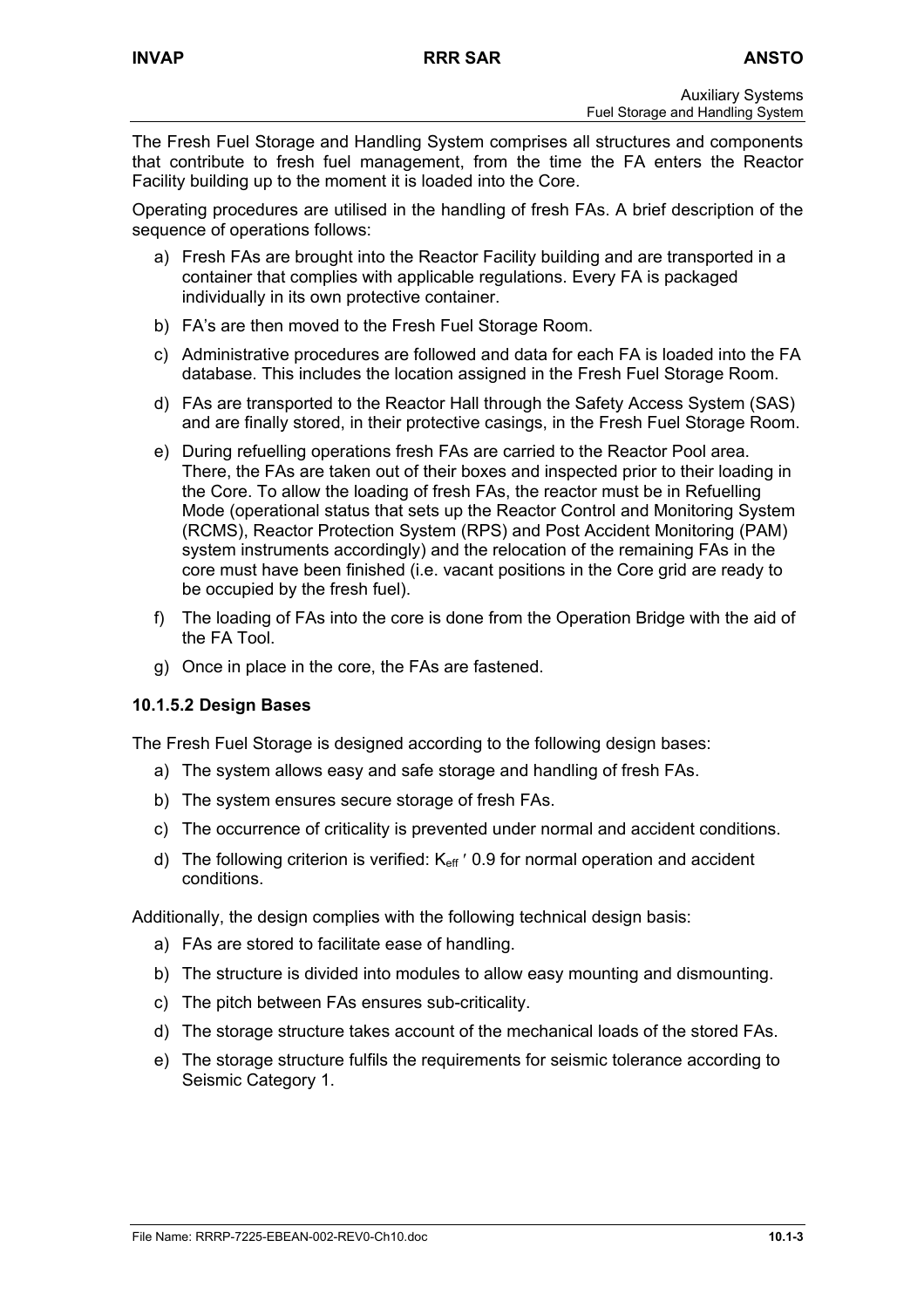# **10.1.5.3 Fresh Fuel Storage Room and Rack**

The Fresh Fuel Storage Room is designed to allow safe and secure storage of the FAs that enter the Reactor Facility building until they are moved to the Reactor Pool to be loaded into the core. The storage room is accessed from the Reactor Hall.

Physical security arrangements for fresh FAs subject to the satisfaction of Australian Safeguards and Non-Proliferation Office are in place.

The storage rack is a steel structure in the form of a lattice, fixed to the wall. Each lattice cell is a compartment sized to contain one FA in its protective casing. The arrangement ensures that fresh FAs are maintained at fixed positions and prevents their moving closer to each other. FAs are held in position in the storage racks by a locking bar.

The rack geometry guarantees the  $K_{\text{eff}}$  values specified in the design basis without the need for neutron absorbers in the racks.

The rack structure is designed to support the FA load under seismic conditions according to its Seismic Category 1 classification. In addition, the room itself, being a part of the Containment, is also classified as Seismic Category 1.

The Emergency Make-up Water System (EMWS) Tanks and related piping located close to this room are classified as Seismic Category 1 and hence they are designed to bear the SL-2 earthquake without leaking any water. In addition, the room has a threshold (50 mm) that prevents water entry from any spill in the Reactor Hall.

# **10.1.5.3.1 Fresh Fuel Storage Criticality Calculations**

The objective of these calculations is to determine the geometric conditions necessary to maintain sub-criticality in Reactor Facility Fresh FA Storage. The analysis describes the Fresh FA Storage criticality calculation for several situations, some of which correspond to normal conditions and some to accident conditions such as floods.

The criterion to define that a given storage configuration is safe requires the Effective Multiplication Factor ( $K_{\text{eff}}$ ) to be lower than 0.9 ( $K_{\text{eff}}$  < 0.9) for normal and accident conditions.

Fuel was considered to be fresh at room temperature (20 $\degree$ C) and without burnable poison.

The calculations have been performed using "state of the art" methods. In particular, the MCNP-4C Code from the RSICC Computer Code Collection (CCC-700) of the Oak Ridge National Laboratory, which is based on Monte Carlo methods, was used. This code has been widely and internationally validated, including by INVAP which has validated it against critical measurements on the ETRR-2 Reactor.

All cases analysed were considered finite (3D) with a full description of the storage rack including the concrete walls of the Fresh FA Storage Room. . The actual length of the FA (active length and top and bottom frames) was represented in all the calculation models. The container length was assumed to be the same as the FA total length.

The following cases were considered to account for different operational and abnormal situations:

- a) FA's in their rack compartments, inside their aluminium boxes surrounded by air.
- b) FA's in their rack compartments inside their aluminium boxes, rack and room completely flooded.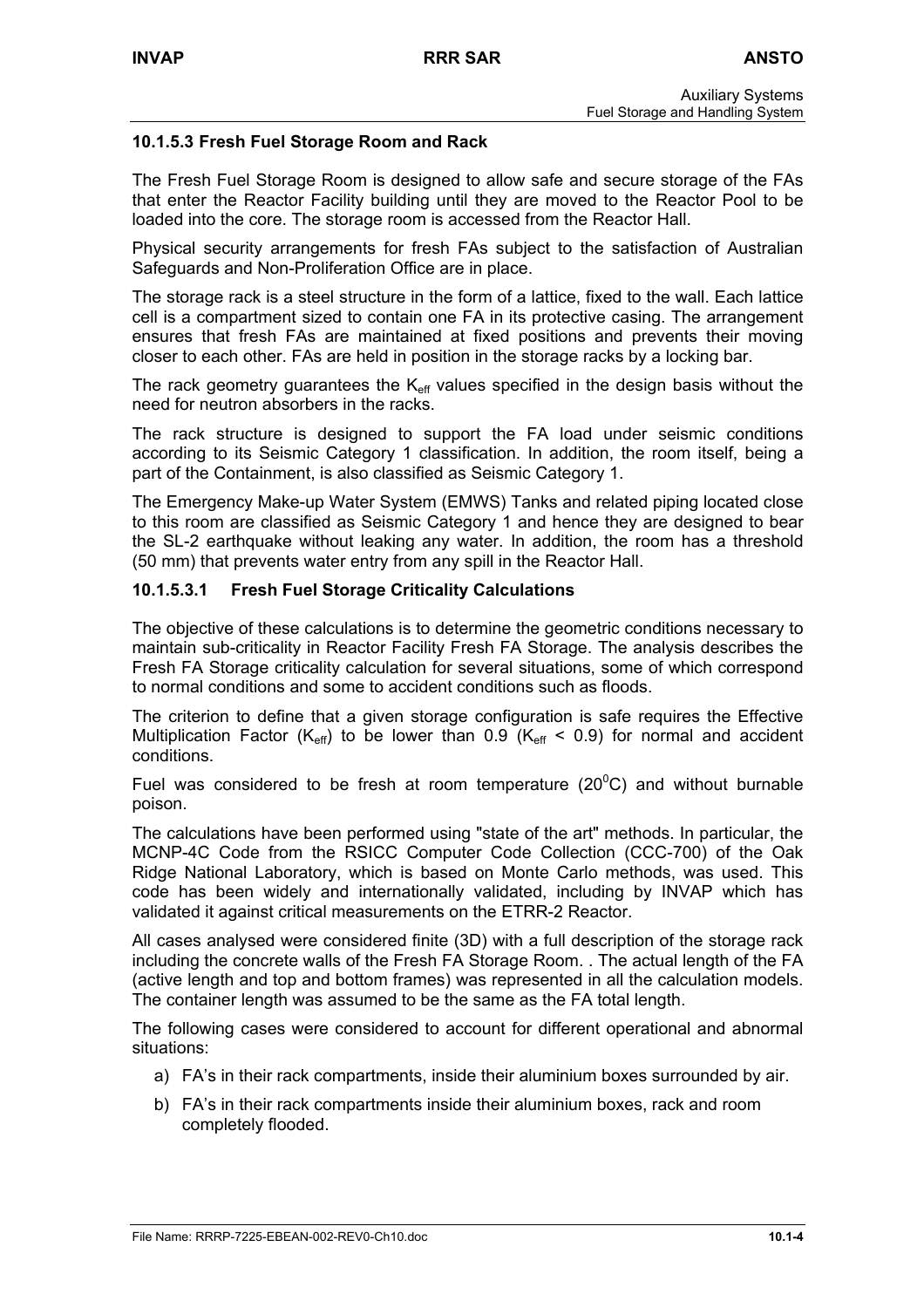- c) FA's in their rack compartments inside their aluminium boxes, rack and room flooded with different water level.
- d) FA's in their rack compartments, inside their aluminium boxes, considering a 20 cm thick water wall representing a workman standing in front of the rack.
- e) Collapse simulation. Array of FA's in their rack compartments, inside their aluminium boxes, surrounded by air. Aluminium boxes touching each other.

The results are summarised in Table 10.1/1.

It can be seen that with the FAs properly placed in the rack, not even a flood would raise the K<sub>eff</sub> above the maximum allowed value. Similarly, piling FAs on the floor without their boxes also does not lead to criticality. Therefore all the fresh FAs placed in the rack, one in each compartment, constitute a safe arrangement from a criticality viewpoint.

# **10.1.6 Spent Fuel Storage and Handling System**

#### **10.1.6.1 Introduction**

The Spent Fuel Storage and Handling System comprises all the structures and components that contribute to spent fuel management, from the time spent FAs are withdrawn from the Core until they are placed in the Service Pool for long term storage.

The spent fuel storage racks have capacity for at least 10 years reactor full power operation. Before the racks are filled, however, spent fuel would be loaded into a transport cask and shipped off-site and the building has been designed accordingly. This is expected to occur only every 5-8 years and a proper safety analysis for these operations would be produced at the time of preparation for the shipment.

The components of the Spent Fuel Storage and Handling System, some of which are shared with other systems, are:

- a) Reactor Pool Fuel Storage Rack
- b) Operation bridge
- c) Transfer canal
- d) Service Pool Spent Fuel Storage Rack
- e) FA Tool
- f) Floor access hatch #9

The main spent fuel operations are performed with the reactor in Refuelling Mode (RCMS, RPS and PAM equipment are set appropriately). The planned sequence of operations is as follows:

- a) Spent FAs are removed from the Core at the end of each operating cycle. Each FA belongs to a fuel "chain" (the set of positions involved in each refuelling relocation) defined in the Core refuelling strategy.
- b) Spent FAs removed from the Core are temporarily placed in the Reactor Pool Storage Rack to decay for approximately one month.
- c) After one cycle in the Reactor Pool Storage Rack the spent FAs are transferred under water one at a time through the transfer canal to the Service Pool Storage Rack. FA identity is verified from the code numbers on the handling pin and the rack position.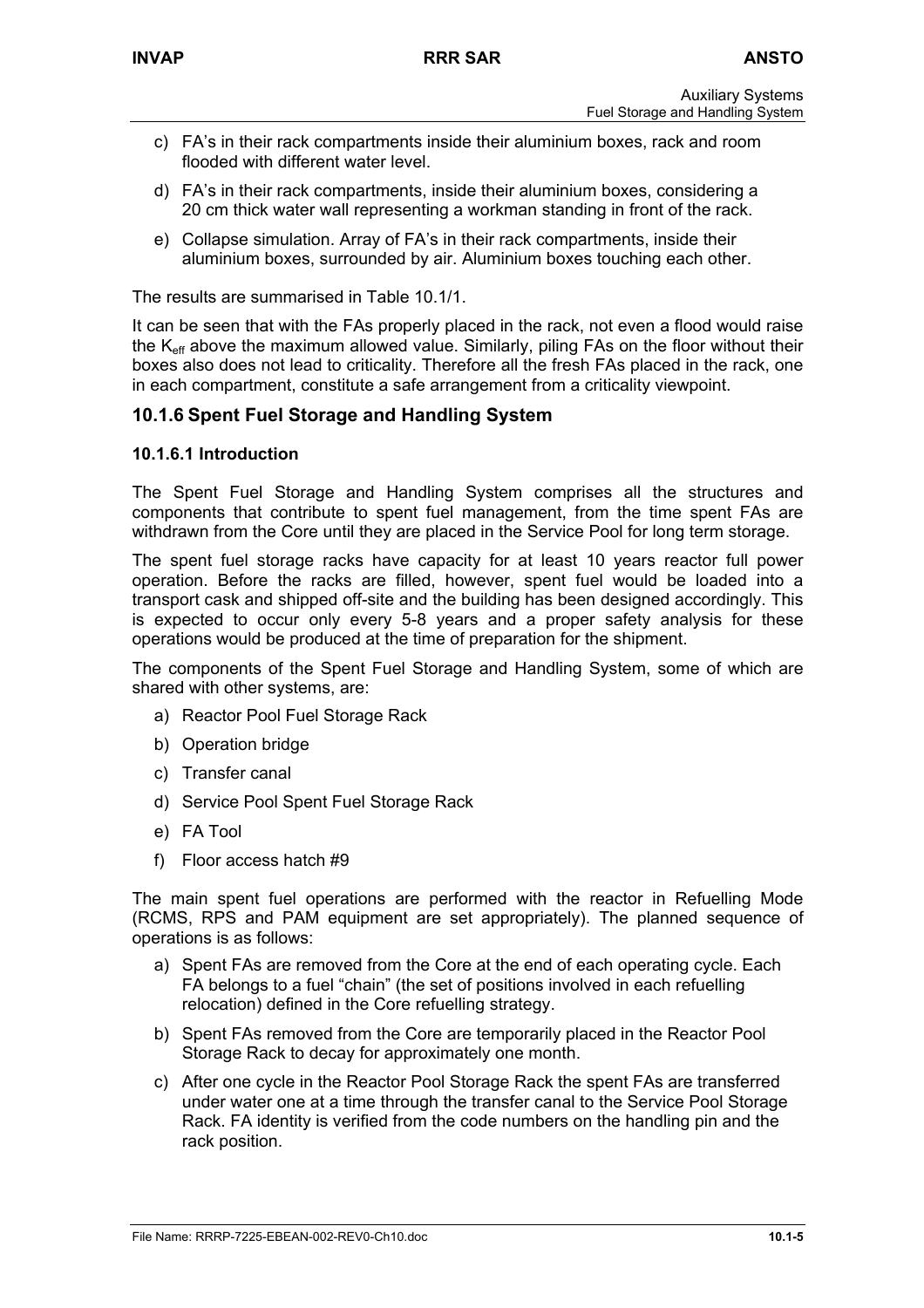d) The transfer operation is done from the Operations Bridge with the FA tool. The bridge is moved from a position above the Reactor Pool to a position above the Service Pool.

# **10.1.6.2 Design Bases**

The Spent Fuel Storage and Handling System design complies with the following safety design bases:

- a) The system allows easy and safe storage and handling of irradiated FAs.
- b) The occurrence of criticality is prevented under normal and accident conditions.
- c) The following criterion is verified:  $K_{\text{eff}} * 0.9$  for normal operation and accident conditions.
- d) The radiation dose rate produced at the pool lateral wall and operation bridge by the FAs in storage must not exceed the target dose rate of 1  $\mu$ Sv/h<sup>-1</sup> (derived from the reactor facility design objective of  $\leq 2$  mSvy<sup>-1</sup> which is stated in Chapter 12, Section 12.1, and assuming radiation workers work 2000 hours in a year with an occupancy factor of 1).
- e) The radiation dose rate produced by spent FAs in transit from the Reactor Pool to the Service Pool must not exceed 10  $\mu$ Svh<sup>-1</sup> at the operation bridge (in normal conditions).

Additionally, it complies with the following technical design basis:

a) There are two storage racks, one inside the Reactor Pool for short-term storage of FAs and the other inside the Service Pool for longer term storage of FAs.

b) FAs are stored vertically in such a way that their handling is simple and heat dissipation is enhanced.

c) The storage structure is properly shielded to minimise operator dose (shielding vertically above by pool water, shielding horizontally and vertically below by high density concrete).

d) The pitch between elements is appropriate to ensure sub-criticality in conjunction with cadmium inserted into the stainless steel structure.

e) The storage structure provides the required support for the loads produced by the stored FAs.

f) The structure fulfils the requirements for seismic tolerance according to Seismic Category 1.

# **10.1.6.3 Reactor Pool Spent Fuel Storage Rack**

The Reactor Pool Spent Fuel Storage Rack is a stainless steel lattice structure that can hold FAs maintaining a fixed distance between neighbouring FAs. It allows storage of a complete core plus the three FAs decaying from the previous refuelling and still leave vacant positions.

The spent FAs are placed inside steel-and-cadmium baskets. Each basket can accommodate four FAs.

The cadmium layer depletion is negligible in both reactor and Service Pool storage racks.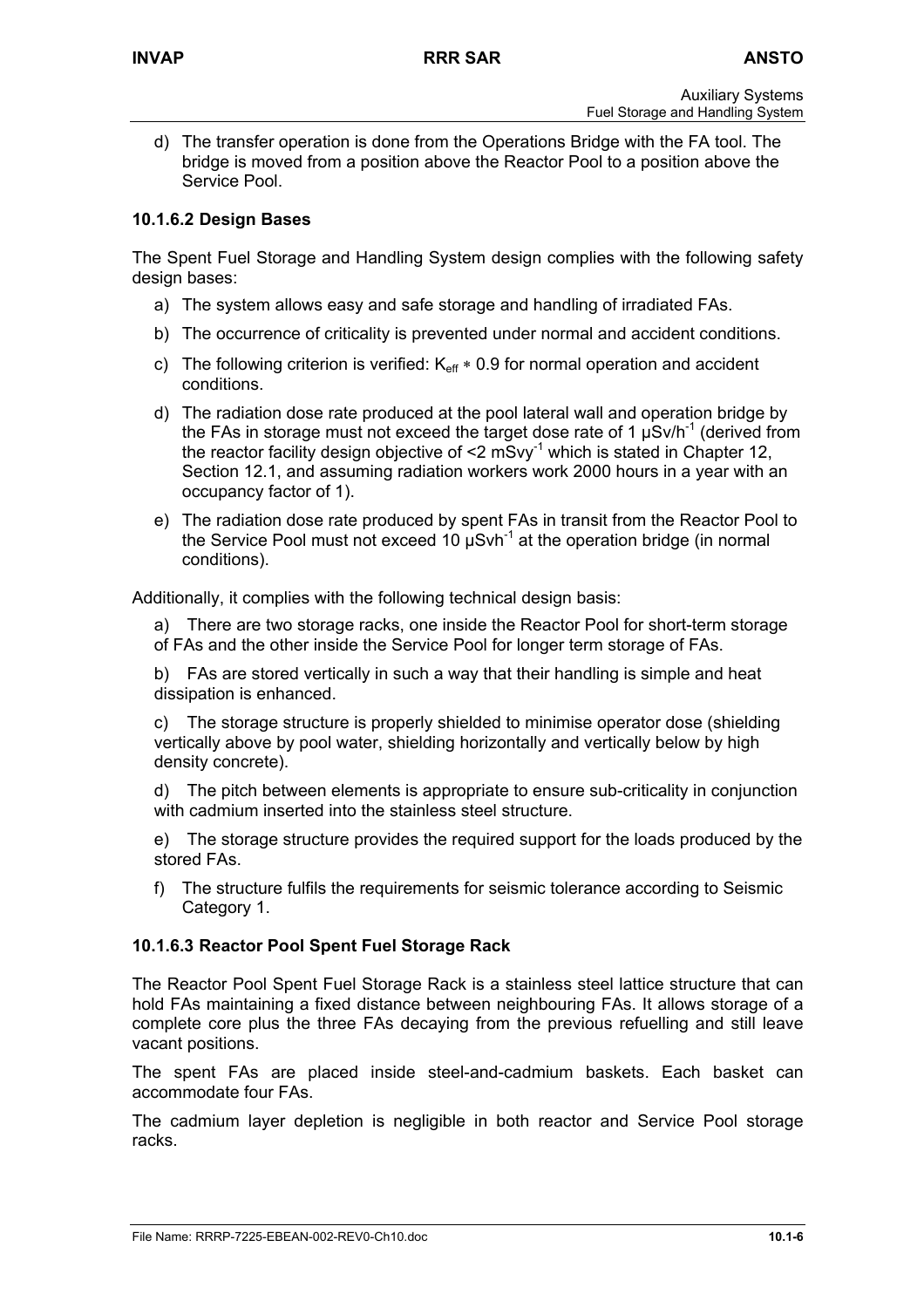The rack structure is designed to prevent breakage of the FAs as well as preventing their toppling out onto other reactor structures in case of seismic events, according to its Seismic Category 1 class.

The rack is used to hold spent FAs removed from the core for approximately 30 days (one fuel cycle), to allow fuel decay before transfer to the Service Pool. Its capacity also allows storage of a full core load of 16 FAs in case the core is required to be disassembled.

The possibility of storage of more than one FA per position is negligible due to the dimensions of the FAs and operational procedure restrictions.

# **10.1.6.3.1 Reactor Pool Spent Fuel Storage Rack Criticality Calculation**

The criticality calculations were performed by means of code MCNP. The calculation model includes a full description of the RPSFASR placed in the light water tank. The heavy water tank and the heavy concrete reactor block are included in the calculation model.

The following conservative assumptions are used:

- a) No burnup.
- b) No burnable poisons.
- c) No impurities in the FA.
- d) No  $U^{234}$ .

All FA's were considered fresh and at room temperature (20 8C).

Table 10.1/2 shows that the Effective Multiplication Factor be lower than 0.9 ( $K_{\text{eff}}$   $*$  0.9) for normal conditions is fulfilled by the design.

An accidental condition where the light water level varies in the Reactor Pool is calculated. Figure 10.1/1 shows the Effective Multiplication Factor as a function of the light water level. The Effective Multiplication Factor is lower than 0.9 ( $K_{\text{eff}} * 0.9$ ) for this abnormal condition.

The maximum expected value for the Effective Multiplication Factor taking into account the Cadmium depletion, the bias of the FA Uranium loading and the bias of the FA mechanical tolerances is lower than 0.9. Table 10.1/3 shows the maximum expected value for the  $K_{\text{eff}}$ .

#### **10.1.6.4 Service Pool Spent Fuel Storage Rack**

The Service Pool Spent Fuel Storage Rack provides long term storage for spent FAs, with an identical cell and basket design as that of the Reactor Pool Spent Fuel Storage Rack. The capacity of this rack is sufficient to store the spent FAs generated during 10 years of full-power reactor operation plus one full core.

The spent FAs are placed inside steel-and-cadmium baskets. Each basket can accommodate four FAs.

The possibility of storage of more than one FA per position is negligible due to the dimensions of the FAs and operational procedure restrictions.

The racks are Seismic Category 1, so can withstand a SL-2 earthquake without causing damage to FAs or allow them to fall out onto other structures.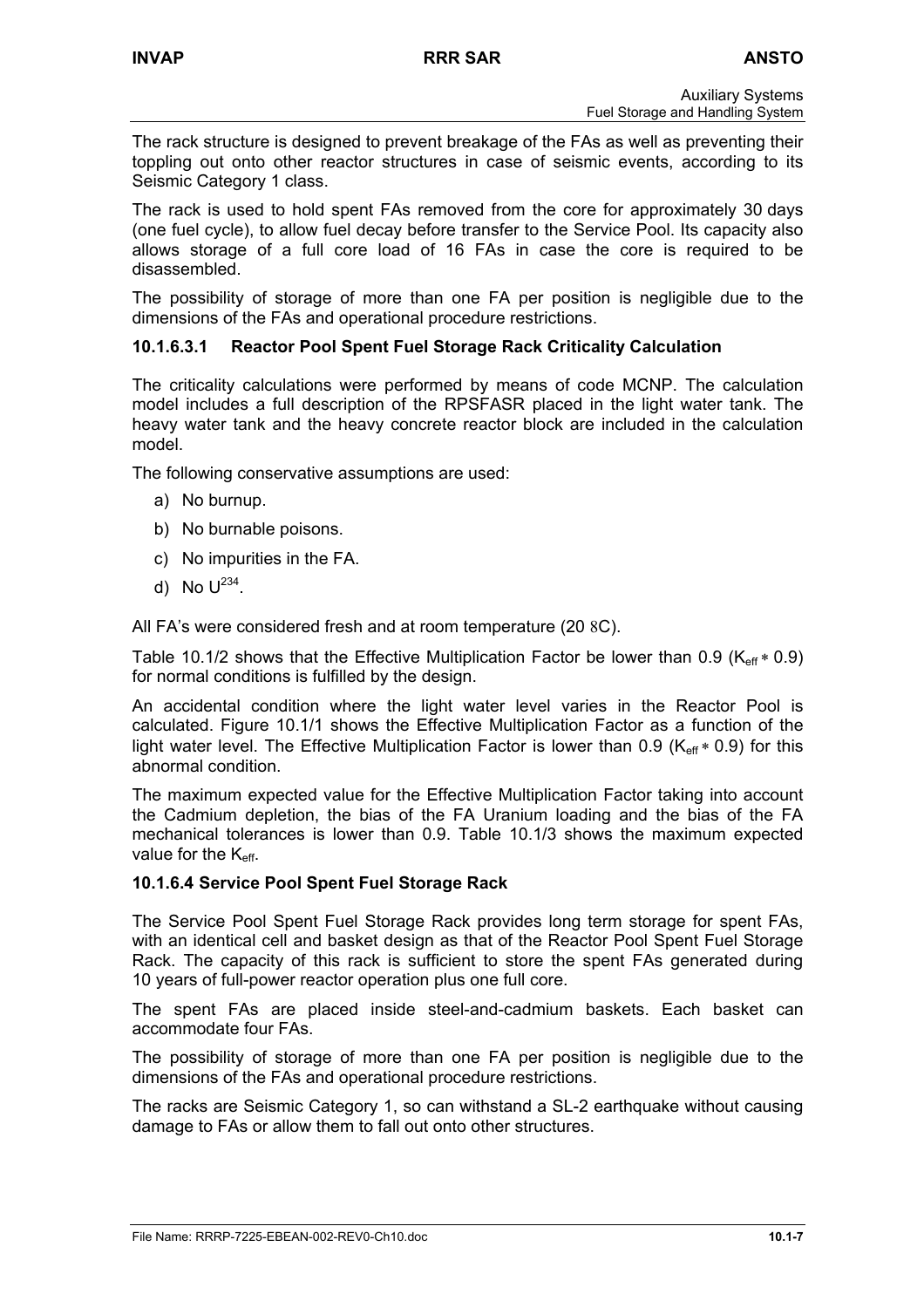# **10.1.6.4.1 Service Pool Spent Fuel Storage Rack Criticality Calculation**

The criticality calculations were performed by means of code MCNP. The calculation model includes a full description of the SPSFASR. The Service Pool liner and the heavy concrete reactor block are included in the calculation model.

The following conservative assumptions are used:

- a) No burnup.
- b) No burnable poisons.
- c) No impurities in the FA.
- d) No  $U^{234}$ .

All FA's were considered fresh and at room temperature (20 ºC).

Table 10.1/4 shows that the condition for the Effective Multiplication Factor to be lower than  $0.9$  ( $K_{\text{eff}}$  < 0.9) for normal conditions is fulfilled.

An accidental condition where the light water level varies in the Reactor Pool was calculated. Figure 10.1/1 shows the Effective Multiplication Factor as a function of the light water level. The Effective Multiplication Factor is lower than 0.9 ( $K_{\text{eff}}$  < 0.9) for this abnormal condition.

The maximum expected value for the Effective Multiplication Factor taking into account the bias of the FA Uranium loading and the bias of the FA mechanical tolerances is lower than 0.9. Table 10.1/5 shows the maximum expected value for the  $K_{\text{eff}}$ .

#### **10.1.6.5 Management of Damaged Fuel**

Should any fuel plate, whether in the reactor core or in the storage racks, have its aluminium cladding perforated then some fission products could be released from the fuel into the pool water. Such releases would be readily detected by the Failed Fuel and Irradiation Target Monitors. These monitors are based on measuring delayed neutron activity in the pool water (see Chapter 8, Section 8.7.3). They monitor the water in the PCS and RSPCS flows respectively

There is also an Active Liquid Monitor (ALMO) (see Chapter 8, Section 8.7.3) that provides a diverse indication of abnormal levels of activity in the pool in the unlikely event a failure of a fuel plate were to occur.

The damaged fuel would be identified using appropriate procedures and, if necessary, unloaded from the core. It would be transferred to the Service Pool and placed in a special storage canister for storage and monitoring. The canister is designed to prevent dispersion of fission products that may be released by the damaged fuel and it fits into the Service Pool storage rack. In this respect it should be noted that once a leaking fuel plate has been removed from the core and its temperature has dropped to Service Pool temperature the release rate usually drops abruptly.

# **10.1.7 Design Evaluation**

#### **10.1.7.1 Prevention of Criticality**

The fuel storage facilities provide a safe location for FAs, preventing the occurrence of inadvertent criticality. This is demonstrated by the criticality analysis, which was performed with a validated code according to accepted criteria.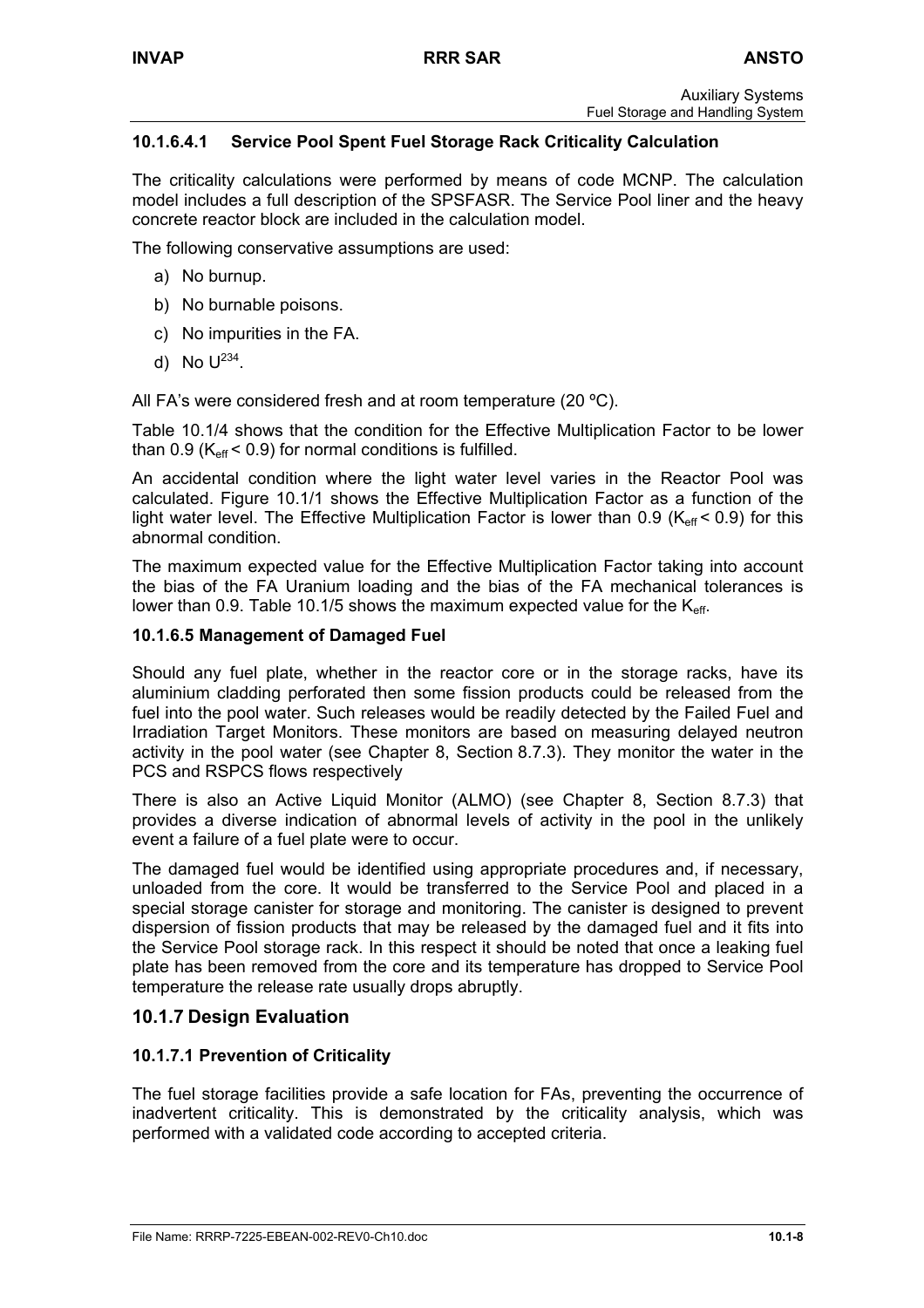The geometrical arrangements have been designed to prevent double batching. In the case of spent fuel storage, the use of a neutron poison (cadmium) embedded in the structure allows reduction in the pitch and consequently the volume occupied by the racks.

The criticality analysis shows that the design complies with the criticality criterion of:  $K_{\text{eff}} * 0.9$  for normal operation.

The possibility for degradation of structural materials used in spent fuel storage racks (stainless steel and cadmium) is considered negligible due to the high quality of the pool water and the almost-zero neutron flux.

For the fresh fuel storage, the room that holds the racks has been designed to prevent entrance of water and to withstand a SL-2 earthquake (seismic category 1). Even if this room is flooded, the results (Table 10.1/1) show that the  $K_{\text{eff}}$  criterion is still fulfilled.

# **10.1.7.2 Seismic Integrity of Stored Fuel Assemblies**

Structural integrity of the storage racks under the most demanding loads has been demonstrated by a seismic design.

The components included in this system fall into the following two categories:

- a) Seismic Category 1: Items within this category shall be designed or demonstrate to withstand the consequences of ground motions associated with earthquake level SL-2 (Seismic Level 2, also denoted as Safe Shutdown Earthquake).
- b) Seismic Category 2: Items within this category shall be designed or demonstrate to withstand the consequences of ground motions associated with earthquake level SL-1 (Seismic Level 1, also denoted as Operational Basis Earthquake).

The category assigned to every component can be seen in Chapter 2, Section 2.5.

The seismic stress evaluation was performed followed the recommendations of IAEA and USNRC about design criteria for the resistance against seismic hazard (see Chapter 2, section 2.6.1). It was applied to the design of the FA storage structures resulting of detailed engineering stage, and considered:

- a) The acceleration spectra for the building positions where systems are fixed
- b) consideration of the fixing characteristics
- c) stress evaluation in components and fixing points

This seismic analysis is part of the stress analysis performed for the system. The purpose of this analysis is:

- a) To verify that the designs of the structures of the FA storage racks meet the requirements of the ASME B31.1 Code as regards stress including seismic loads.
- b) To verify that the loads imposed on the system including those to the seismic event are below the allowable ones.

The Applicable code is ASME Boiler and Pressure Vessel Code.

#### **10.1.7.2.1 Fresh Fuel Assembly Storage**

The analysis was performed with the NASTRAN code.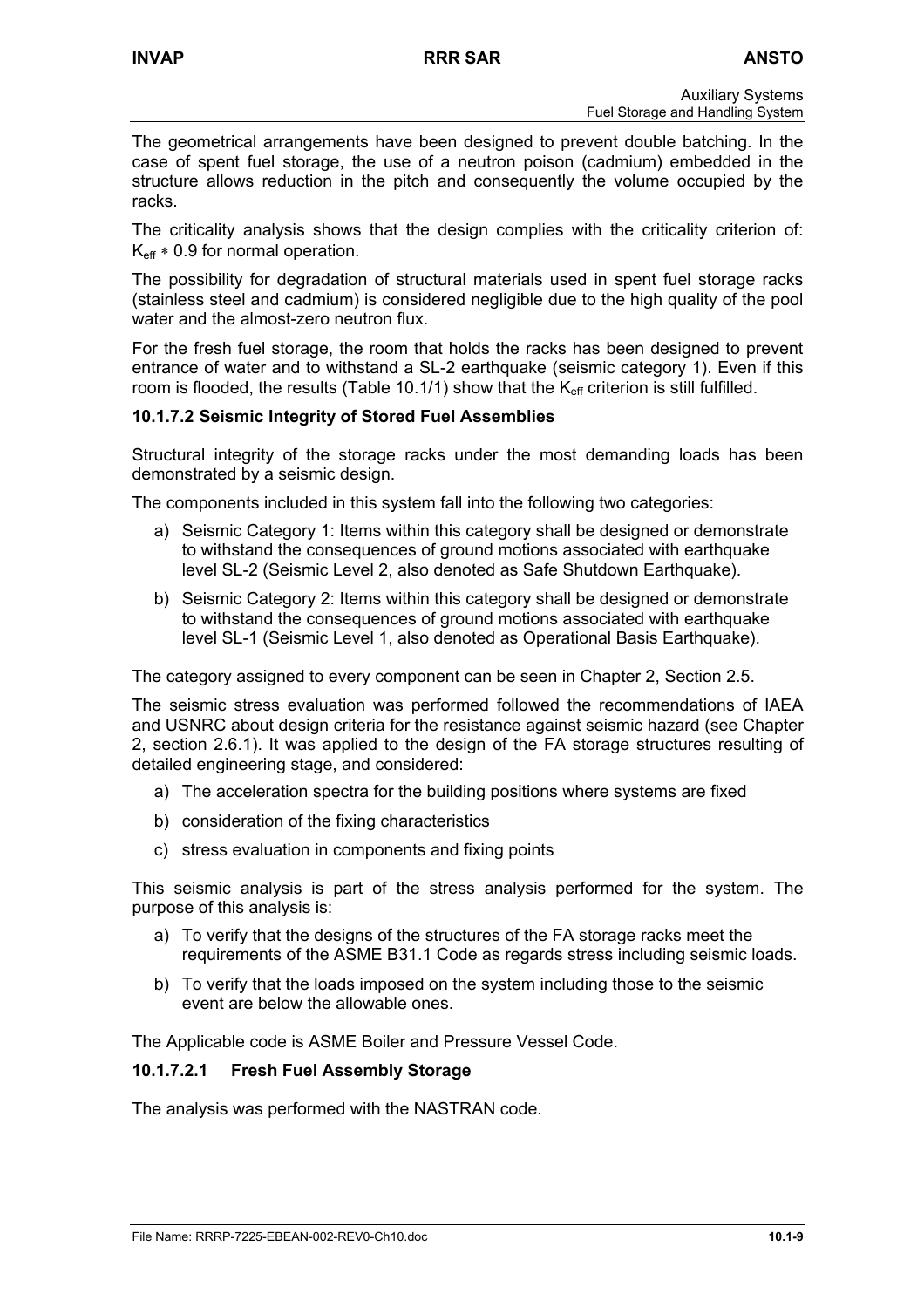# **10.1.7.2.1.1 Hypotheses of the analysis**

The main hypotheses used in this analysis are:

- a) The FAs are included as non-structural mass.
- b) The rack is bound by bolts to the wall and floor of the room.
- c) The door was modelled as fixed at the hinge and locking points.
- d) The combination of responses resulting from the three-seismic directions was carried out in a simplified and conservative way by means of a linear sum of actions.
- e) The structure was analysed by means of the static method.

# **10.1.7.2.1.2 Input Data**

The basic input data used in this analysis consists of:

- a) Dimensions, geometry and design characteristics corresponding to the detailed engineering stage.
- b) Materials characteristic extracted from ASME Boiler & Pressure Vessel Code, Section II – Part D.
- c) Seismic Spectra for seismic class SL-2 with a 4 % damping value, obtained from the Seismic Design Floor Response Spectra defined for the Reactor Building, which corresponds to 0.37 PGA.

# **10.1.7.2.1.3 Model Description**

The structures are modelled with a 3-D beam type Finite Element Model. Definition of load cases

The loads applied are a combination of the weight of the structure and the SL-2 seismic load.

#### **10.1.7.2.1.4 Summary of Results**

The maximum stress values in the beam elements of the Fresh FA Storage Rack due to the SL-2 seismic event are 10% of the allowable stress limit for beam elements.

#### **10.1.7.2.2 RPO Irradiated Fuel Assembly Storage Rack**

The RPO FA Storage Rack is modelled and analysed using the NASTRAN for Windows 2.1. Code.

#### **10.1.7.2.2.1 Hypotheses of the analysis**

The main hypotheses used in this analysis are:

- a) The FAs, baskets and associated water mass are included as non-structural mass.
- b) The rack is bound to the wall and floor of the RPO.
- c) The combination of responses resulting from the three-seismic directions was carried out in a simplified and conservative way by means of a linear sum of actions.
- d) The structure was analysed by means of the static method.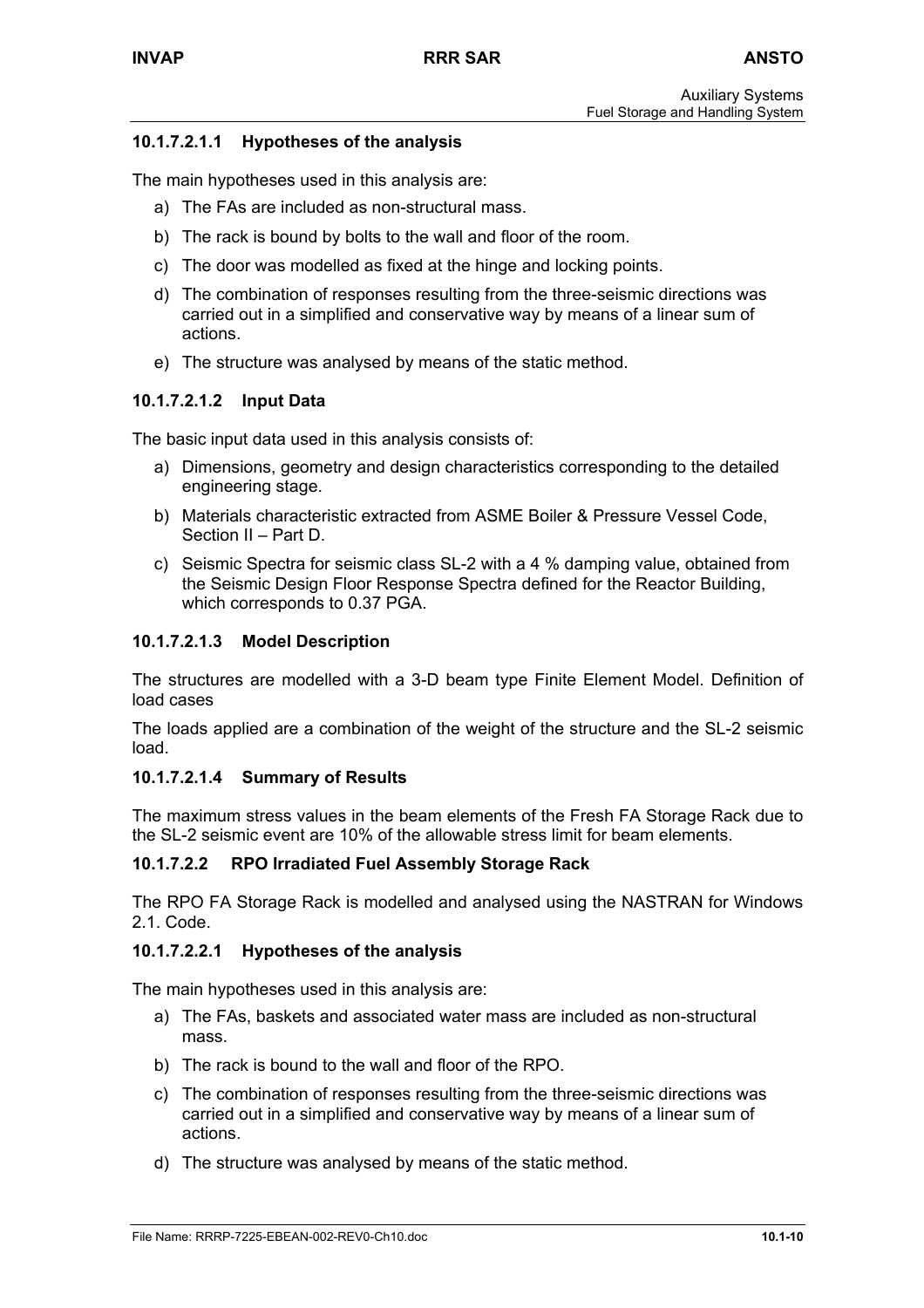# **10.1.7.2.2.2 Input Data**

The basic input data used in this analysis consists of:

- a) Dimensions, geometry and design characteristics corresponding to the detailed engineering stage.
- b) Materials characteristic extracted from ASME Boiler & Pressure Vessel Code, Section II – Part D.
- c) Seismic Spectra for seismic class SL-2 with a 4 % damping value, obtained from the Seismic Design Floor Response Spectra defined for the Reactor Building, which corresponds to 0.37 PGA.

# **10.1.7.2.2.3 Model Description**

The structures are modelled with a 3-D beam type Finite Element Model. Definition of load cases

The loads applied are a combination of the weight of the structure and the SL-2 seismic load.

#### **10.1.7.2.2.4 Summary of Results**

The maximum stress values in the beam elements of the RPO FA Storage Rack due to the SL-2 seismic event are 10% of the allowable stress limit for beam elements.

# **10.1.7.2.3 SPO Irradiated Fuel Assembly Storage Rack**

The SPO FA Storage Rack is modelled and analysed using the NASTRAN for Windows 2.1 Code.

#### **10.1.7.2.3.1 Hypotheses of the analysis**

The main hypotheses used in this analysis are:

- a) The FAs, baskets and associated water mass are included as non-structural mass.
- b) The rack is bound to the wall and floor of the SPO.
- c) The combination of responses resulting from the three-seismic directions was carried out in a simplified and conservative way by means of a linear sum of actions.
- d) The structure was analysed by means of the static method.

#### **10.1.7.2.3.2 Input Data**

The basic input data used in this analysis consists of:

- a) Dimensions, geometry and design characteristics corresponding to the detailed engineering stage.
- b) Materials characteristic extracted from ASME Boiler & Pressure Vessel Code, Section II – Part D.
- c) Seismic Spectra for seismic class SL-2 with a 4 % damping value, obtained from the Seismic Design Floor Response Spectra defined for the Reactor Building, which corresponds to 0.37 PGA.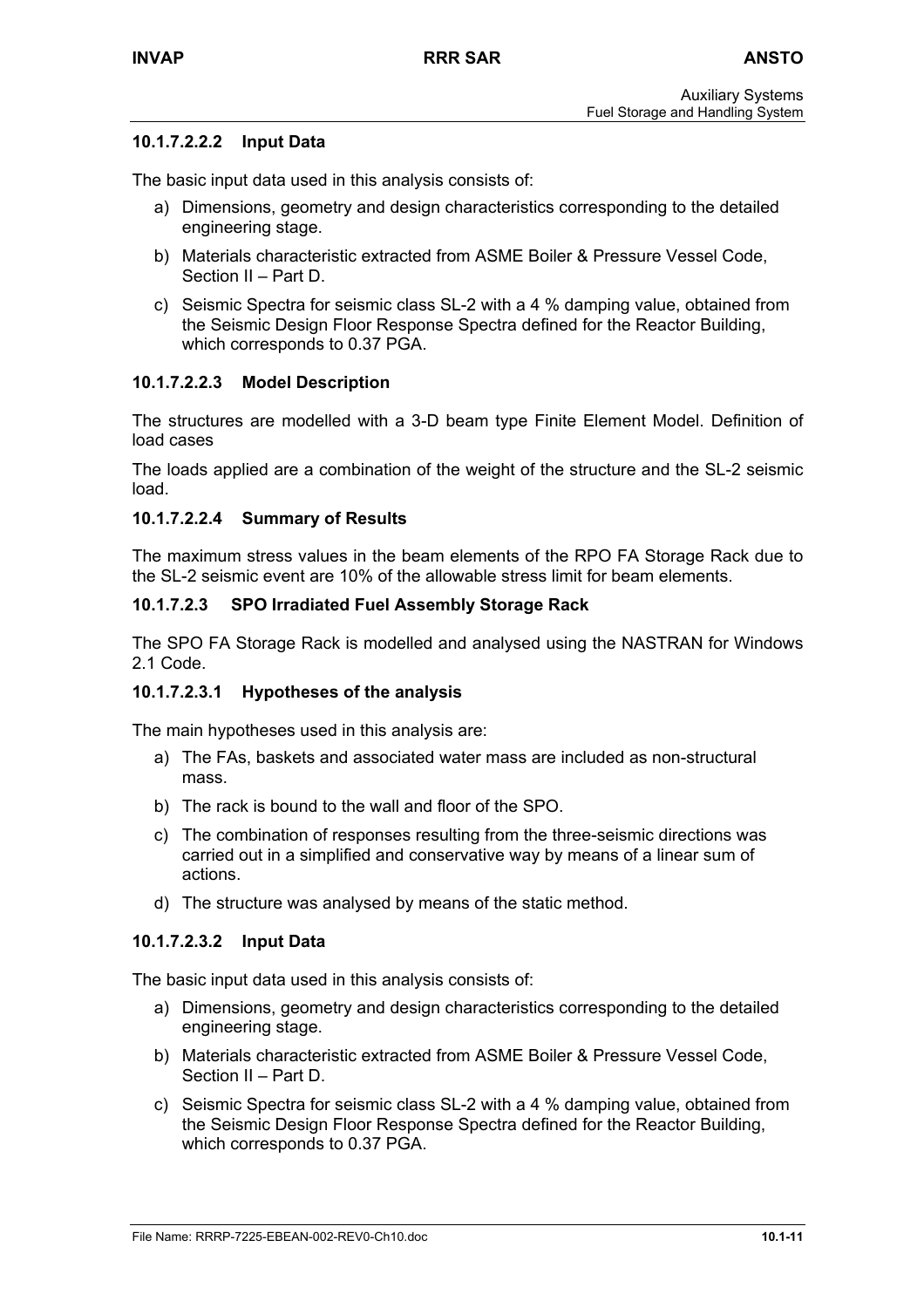# **10.1.7.2.3.3 Model Description**

The structures are modelled with a 3-D beam type Finite Element Model. Definition of load cases

The loads applied are a combination of the weight of the structure and the SL-2 seismic load.

# **10.1.7.2.3.4 Summary of Results**

The maximum stress values in the beam elements of the SPO FA Storage Rack due to the SL-2 seismic event are 15% of the allowable stress limit for beam elements.

#### **10.1.7.3 Long Term Integrity of Stored Fuel Assemblies**

Storage of spent FAs underwater for extended periods is widely used in most pool-type reactors in the world and has proven to be a safe and effective method for storing fuel with aluminium cladding, provided the water condition is adequate.

It is not expected that fuel plate cladding integrity would be a problem during FA storage in the Service Pool due to the close control and regulation of Service Pool water temperature and conductivity (Chapter 6).

#### **10.1.7.4 Spent Fuel Storage Shielding**

In the shielding calculations, the Mercure-4 code (Un programme de Montecarlo a trois dimensions pour l'integration de noyaux d'attenuation en ligne droite, C. Dupont et Nimal, Rapport Serma/T/No. 436, 1980) was used. The design criteria employed are given in Chapter 12, Section 12.3.

Assuming that radiation workers work 2000 hours in a year with occupancy factor 1, the target dose rate derived from the reactor facility design objective of  $\leq 2 \text{ mSvy}^{-1}$  defined in Chapter 12, Section 12.1 was taken as 1  $\mu$ Svh<sup>-1</sup>.

Analysis of the Spent Fuel Storage design shows that the water column above the spent fuel storage rack ensures a pool dose rate, in the most unfavourable condition, lower than this dose rate limit.

#### **10.1.7.5 Transfer Canal Shielding**

The shielding provided by the Transfer Canal considers the transport of spent FAs or rigs removed from the core, from the Reactor Pool to the Service Pool. Taking into account the true occupancy factor in the transfer of spent fuel removed from the Core, the target dose rate for radiation workers is taken as 10  $\mu$ Svh<sup>-1</sup>. This dose target has been used in this case as the shielding design criterion.

The Mercure-4 Code has been used for the shielding calculation.

The results indicate that a water column is appropriate to shield three FAs moved through the Transfer Canal 33 days after they have been removed from the Core.

A similar calculation was done for moving rigs and this shows that the depth is also appropriate for rig transfer at least one hour after the rig has been removed from the relevant irradiation facility.

Thus the Transfer Canal design ensures appropriate protection to the operators conducting the transfer from the Operations Bridge.

*End of Section*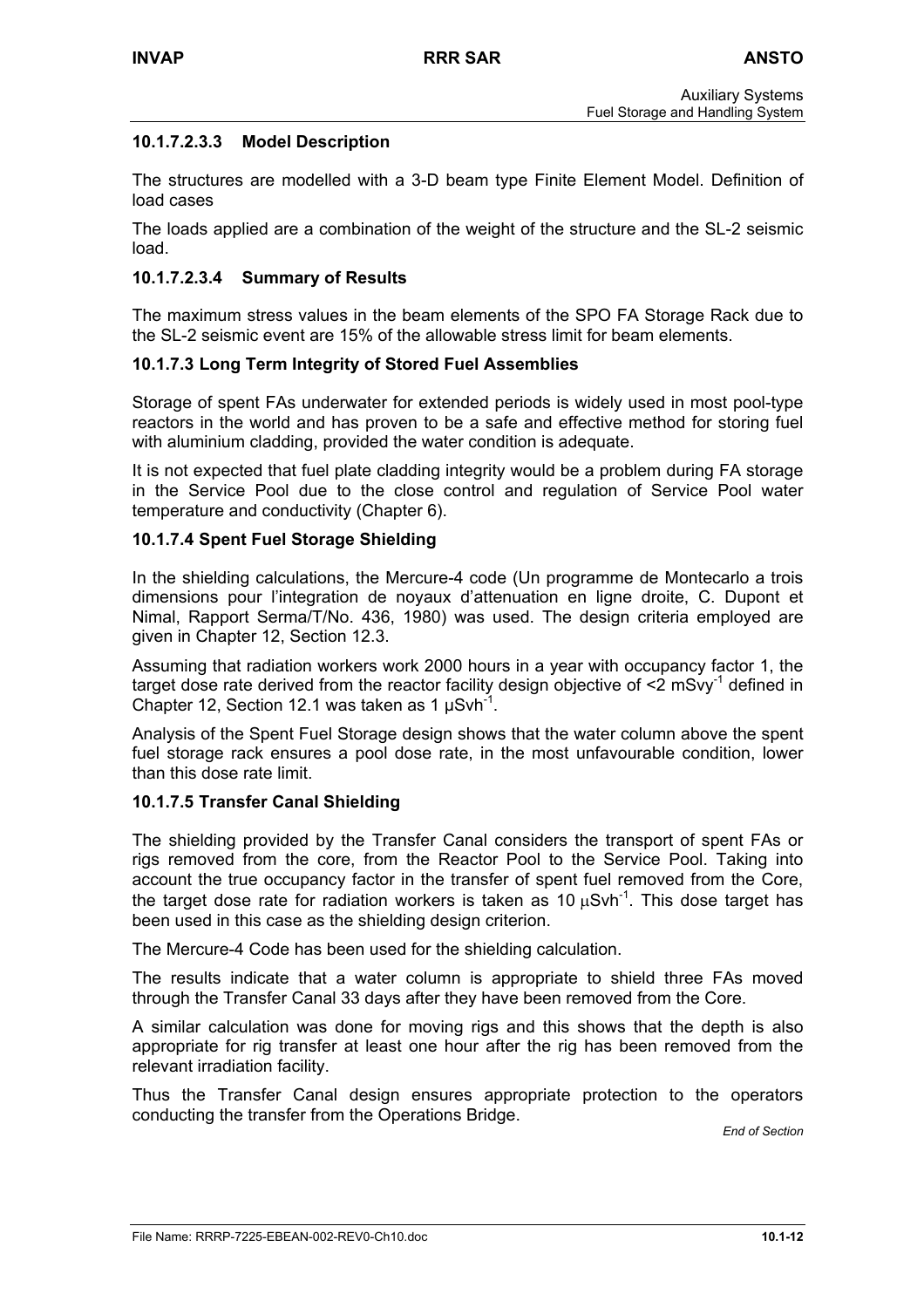# Table 10.1/1 K<sub>eff</sub> Values for different arrangements of FAs (FA type is U<sub>3</sub>Si<sub>2</sub> with **4.8 gU/cm3 ). Standard deviation is** ≤ **0.001.**

| Arrangement             | Keff mean | Keff 99% conf. interval |
|-------------------------|-----------|-------------------------|
| a) air                  | 0.318     | 0.316-0.320             |
| b) room flooded         | 0.693     | 0.691-0.695             |
| c) room partial flooded | 0.694     | 0.692-0.696             |
| d) workman inside room  | 0.368     | 0.366-0.370             |
| e) FA's array           | 0.327     | 0.325-0.329             |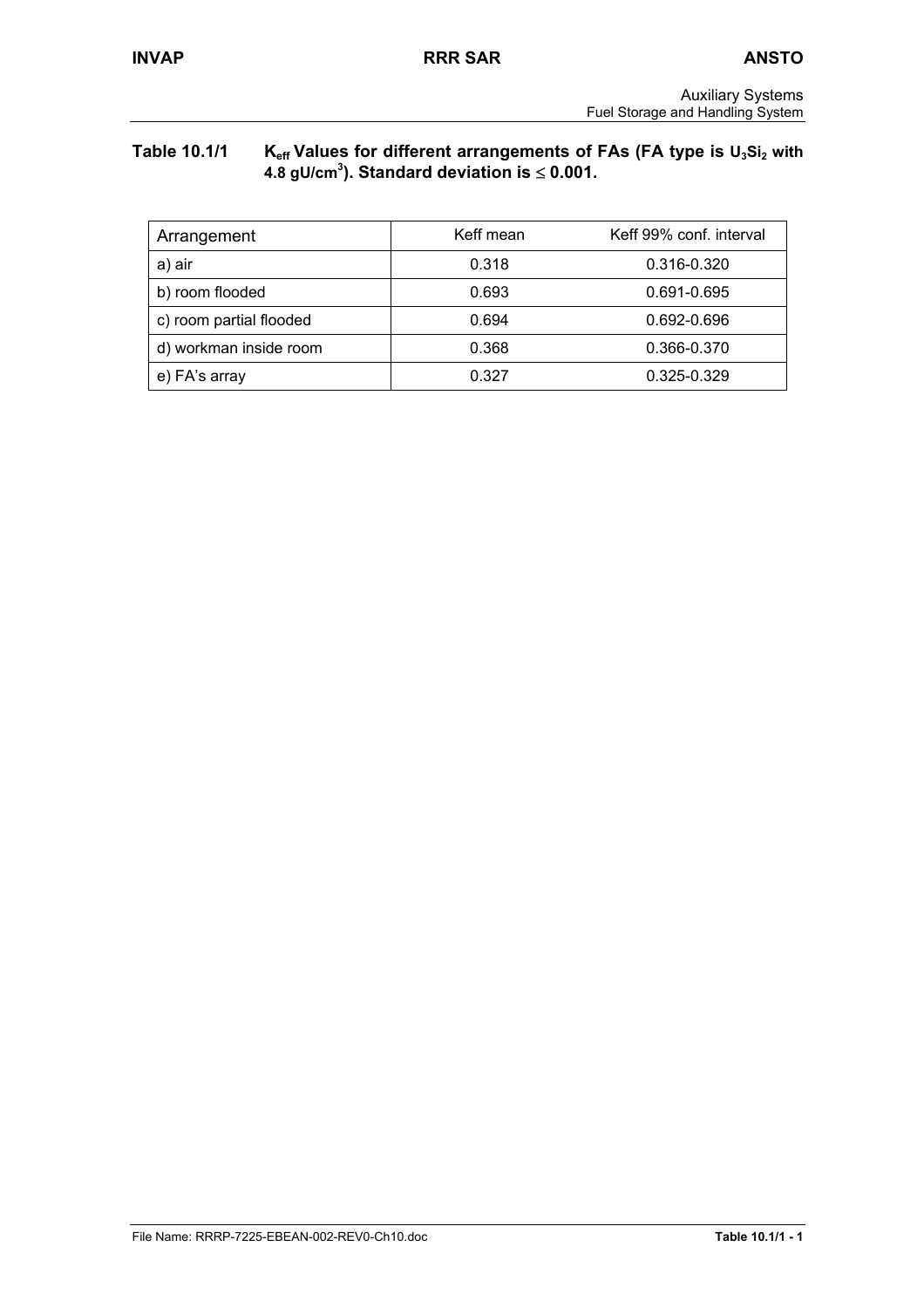# Table 10.1/2 K<sub>eff</sub> Values for the Reactor Pool Spent FA Storage Rack.

| FA type/Central separator -<br>pitch values | $K_{\text{eff}}$ (mean) | $K_{\text{eff}}$ 99% confidence interval |
|---------------------------------------------|-------------------------|------------------------------------------|
| $U_3Si_2$ 4.8 gUcm <sup>-3</sup>            | 0.6538                  | $0.6532 - 0.6544$                        |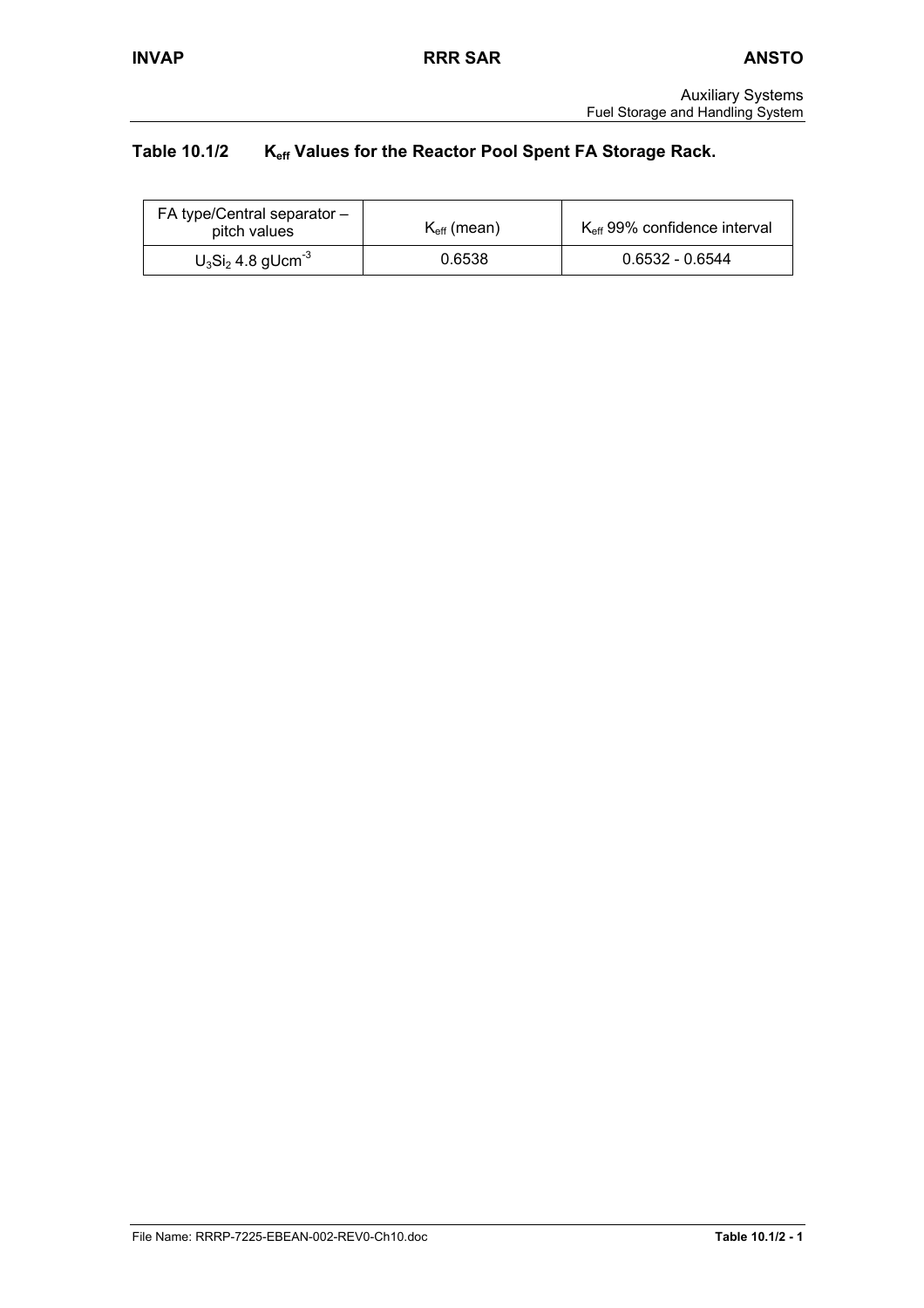# Table 10.1/3 Maximum expected K<sub>eff</sub> Values for the Reactor Pool Spent FA **Storage Rack.**

|                                            | $K_{\text{eff}}$ |
|--------------------------------------------|------------------|
| <b>Normal Condition</b>                    | 0.657            |
| Increment due to Cadmium depletion         | 0.003            |
| Increment due to FA loading tolerances     | 0.004            |
| Increment due to FA mechanical tolerances, | 0.003            |
| Maximum expected value                     | 0.667 < 0.9      |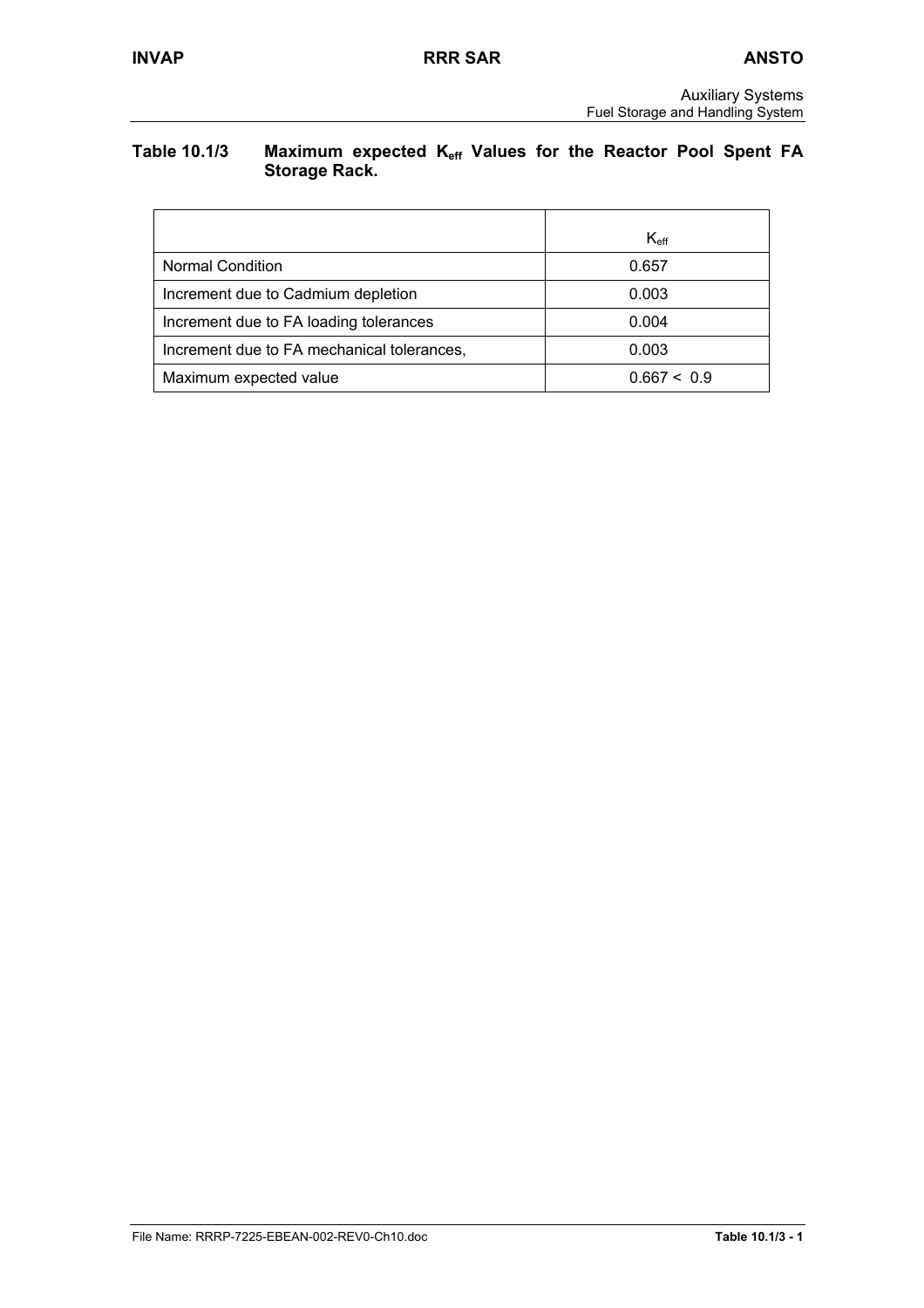# Table 10.1/4 K<sub>eff</sub> Values for the Service Pool Spent FA Storage Rack.

| FA type/Central separator $-$<br>pitch values | $K_{\text{eff}}$ (mean) | $K_{\text{eff}}$ 99% confidence interval |
|-----------------------------------------------|-------------------------|------------------------------------------|
| $U_3Si_2$ 4.8 gUcm <sup>-3</sup>              | 0.696                   | $0.695 - 0.697$                          |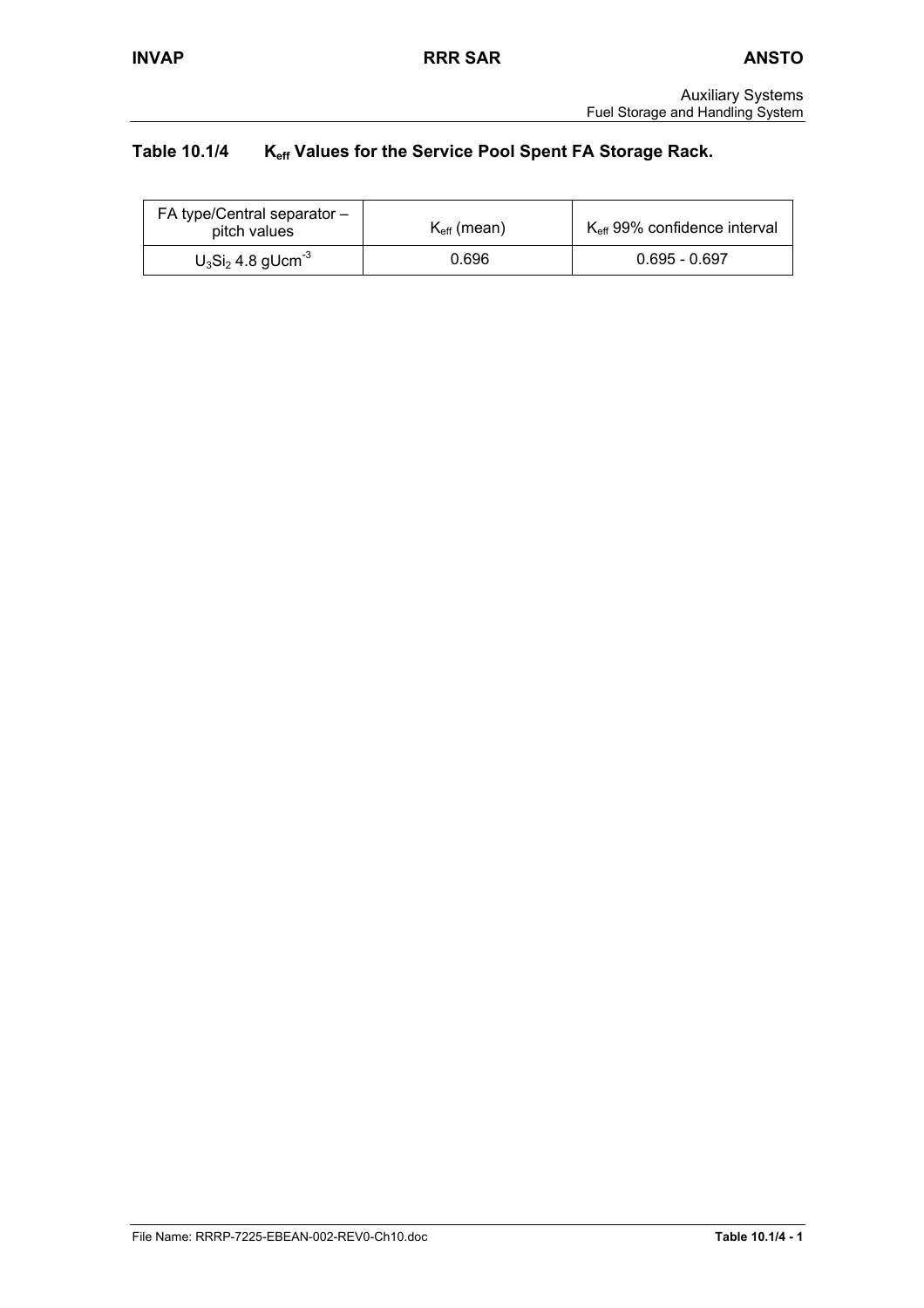# Table 10.1/5 Maximum expected K<sub>eff</sub> Values for the Service Pool Spent FA **Storage Rack.**

|                                            | $K_{\text{eff}}$ |
|--------------------------------------------|------------------|
| <b>Normal Condition</b>                    | 0.697            |
| Increment due to FA loading tolerances     | 0.004            |
| Increment due to FA mechanical tolerances, | 0.003            |
| Maximum expected value                     | 0.704 < 0.9      |

*End of Tables*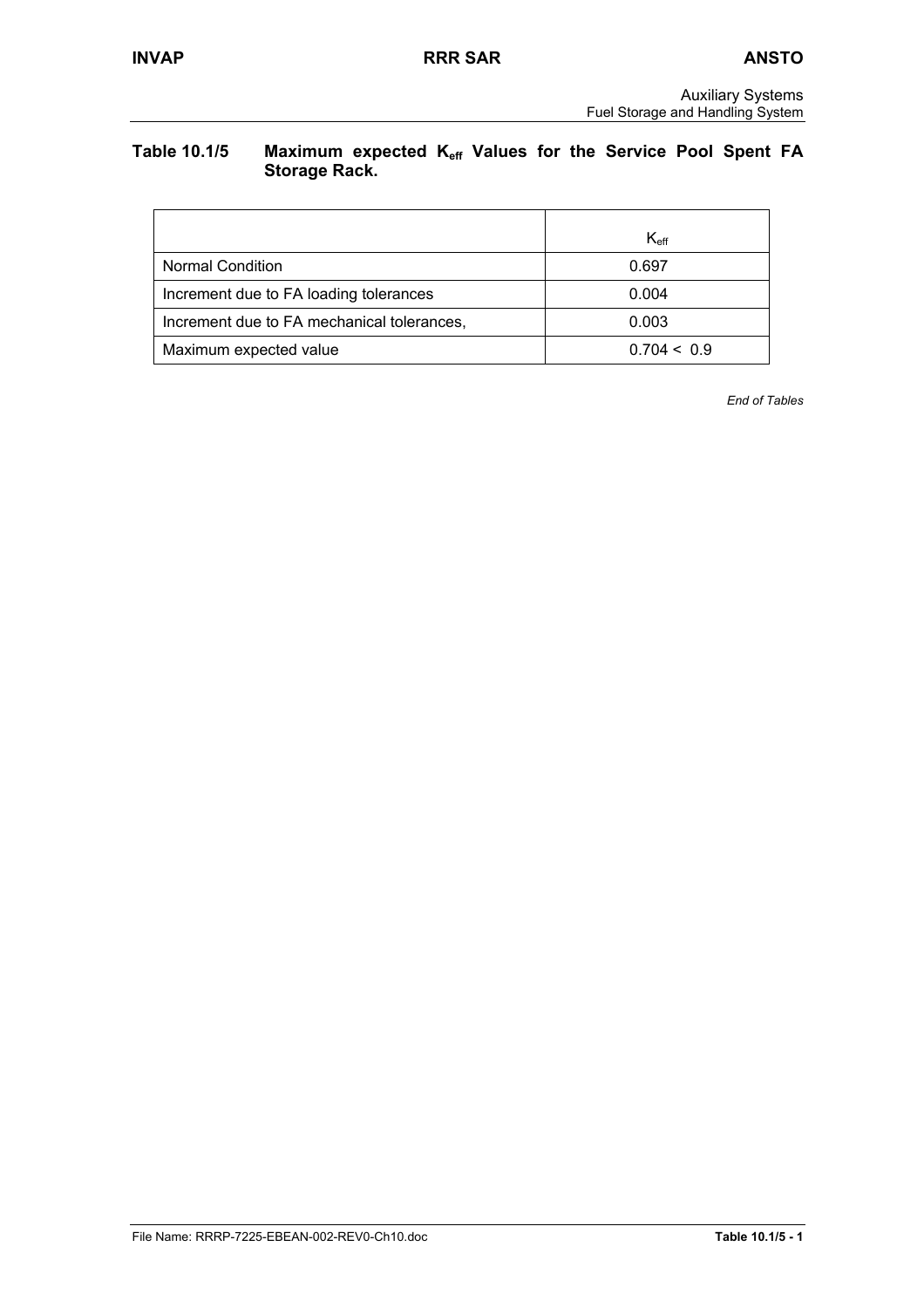# **Figure 10.1/1 Effective Multiplication Factor as a function of the Reactor Pool Light Water Level.**

0.7 0.6 Effective Multiplication Factor **Effective Multiplication Factor** 0.5 U3Si2 0.4 0.3 0.2 0.1 **Active Length** 4 0 -40 -20 0 20 40 60 80 100 120 140 160 180 200 **Reactor Pool Ligth Water Level [ cm ]**

Mid plane of the FA active length is considered as Level +0.00.

*End of Figures*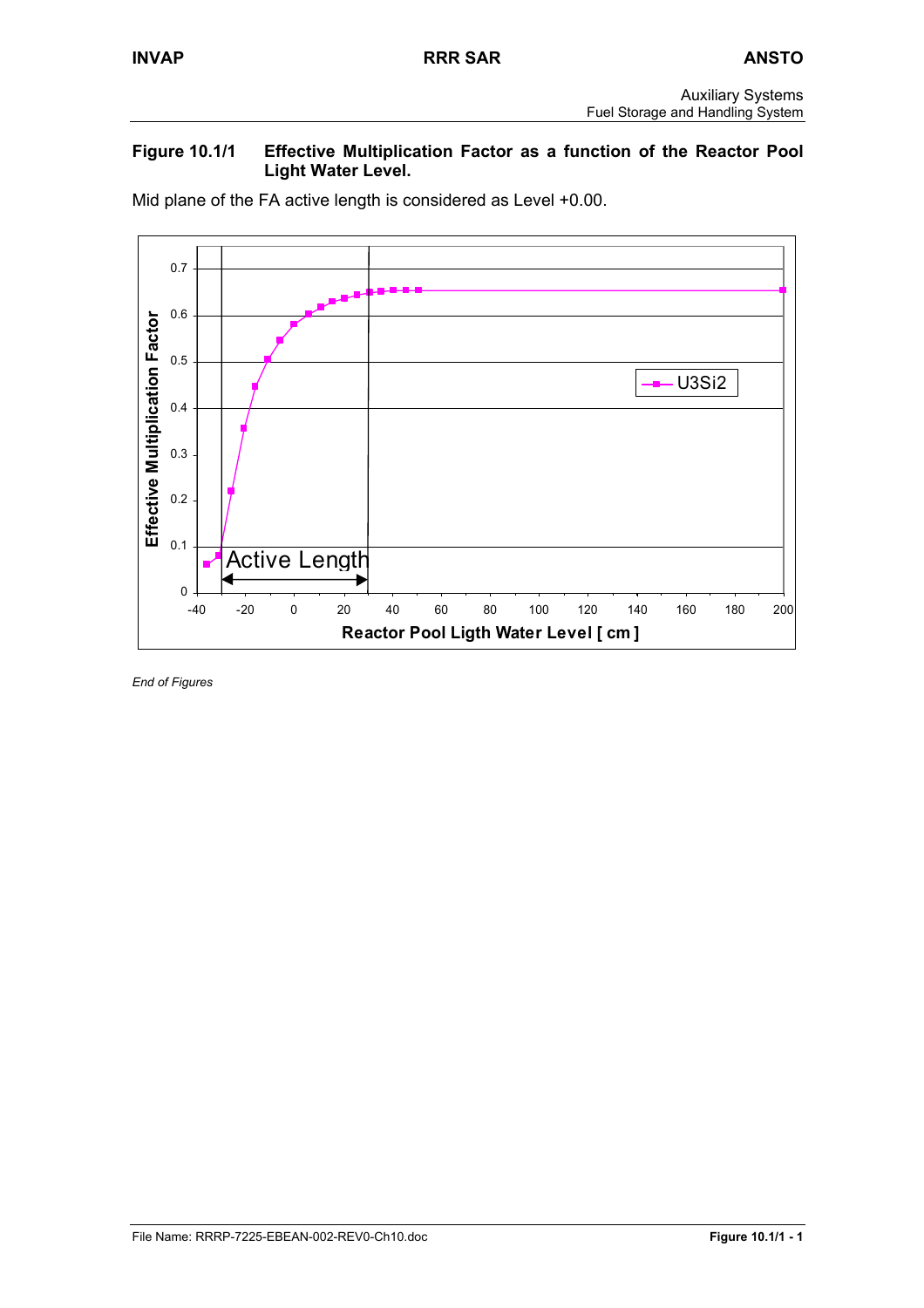# **10.2 FIRE PROTECTION**

#### **10.2.1 Introduction**

This section addresses the overall approach to fire protection, including detection and fire fighting systems.

The fire protection design of the RRR uses the concept of defence in depth to achieve the required degree of reactor safety by means of echelons of administrative controls and fire protection systems.

The Fire Protection Systems and associated plans for this facility are designed to meet the following objectives:

- a) To prevent fires.
- b) To detect, give warning of, control and extinguish fires and prevent the spread of fire.
- c) To protect the reactor systems critical to safe shutdown.
- d) To provide adequate personnel safety to meet or exceed the provisions of the Building Code of Australia.

In addition, the IAEA document "Code on the Safety of Nuclear Research Reactors: Design (Safety Series No 35-S1)" requires that the fire protection ensures that the adverse effects of fire or explosion do not prevent items important to safety performing their safety function when required to do so.

The IAEA document "Fire Protection in Nuclear Power Plants – A Safety Guide Safety Series No 50-SG-D2 (Rev.1)" was also used as guidance where appropriate although the document specifically relates to nuclear power plants.

The systems protect the facility against the effects of fire by:

- a) The use of passive fire protection systems such as compartmentation and barriers (See this Chapter, Section 10.2.17).
- b) The use of automatic fire detection systems (See Section 10.2.6).
- c) The use of fire suppression systems (See Sections 10.2.7 up to 10.2.14).
- d) The provision of first aid fire fighting measures (See Section 10.2.13).
- e) The limitation of combustible materials and finishes (See Section 10.2.17.4).
- f) Management In Use such as work method statements, hot work permits and standard operating procedures.
- g) Intervention by the on-site fighting team
- h) The rapid response of trained New South Wales Fire Brigade (NSWFB) officers.

The fire protection design also guards against failure or inadvertent operation of fire protections systems that may impair the safety capability of safety systems and components to fulfil their safety function.

In addition to these specific measures, the design of the facilities incorporates many design features aimed at reducing the incidence of fire as well as reducing the severity of any fires that may occur. Examples include:

a) Adequate sizing of equipment, cabling etc., to avoid overloading.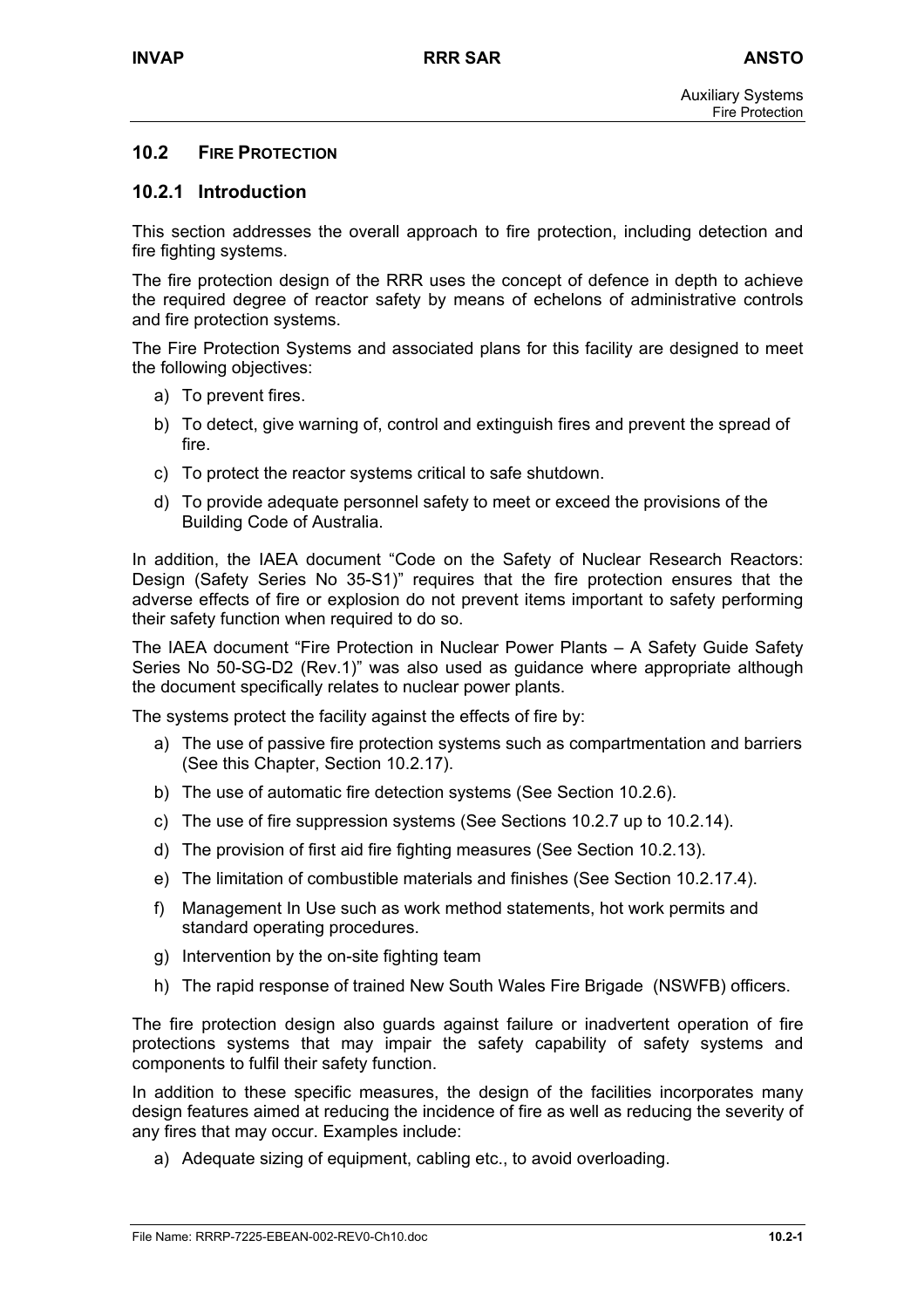- b) The use of fire-rated cable or cable with low smoke production in the RCMS, FRPS, PAM and Fire Protection System.
- c) Earthing and overcurrent protective devices on critical equipment (see Chapter 9, Sections 9.3.8 and 9.3.6).
- d) The avoidance of storage of flammable materials in significant quantities within the building
- e) Permanent radiation shielding constructed from fireproof materials (or an alternative engineering solution adopted) thus preventing degradation in the event of fire. Portable radiation shielding used by ANSTO staff contains hydrogenous shielding materials e.g. solid paraffin. These are enclosed in steel jackets and are therefore a limited fire hazard.
- f) General plant layout and separation of activities in the plant.
- g) The use of fire rated or non-combustible materials in the reactor building.
- h) Fire resistant barriers at penetrations to prevent spread of fire.
- i) Smoke, Ultra Violet/Infra Red or Multi Point Aspirated Smoke detection to provide early response and action
- j) Automatic sprinkler protection in most areas of the building
- k) Pre-action sprinkler protection within the Containment area with manual activation to prevent inadvertent discharge of water.
- l) Selection of fire suppression systems to minimise the effect of accidental discharge of water. This includes inert gaseous fire suppression systems in rooms where water based suppression is inappropriate.
- m) Baffles on sprinklers to prevent discharge onto important switchboards.
- n) Selection of finishes, furnishings and fittings that have limited heat release rates, smoke generation and spread-of-fire characteristics.

The Fire Protection systems are designed to comply with the following codes and standards:

Building Code of Australia (BCA).

AS1668.1 - The use of ventilation and air conditioning in buildings – Fire and smoke control in multi-compartment buildings.

AS1682 - Fire Dampers.

AS3000 - Electrical installations.

# **10.2.2 The New South Wales Fire Brigade**

The New South Wales Fire Brigade (NSWFB) has a fire station at Menai. The ANSTO emergency plans provide for rapid notification to the New South Wales Fire Brigade. Notification is done by a site control centre, staffed 24 hours per day and with a direct line to the fire station headquarters.

# **10.2.3 System Categorisation**

Fire detection and alarm systems located in reactor areas (reactor building and auxiliary building including the Reactor Facility Substation) are Safety Category 2, Seismic Class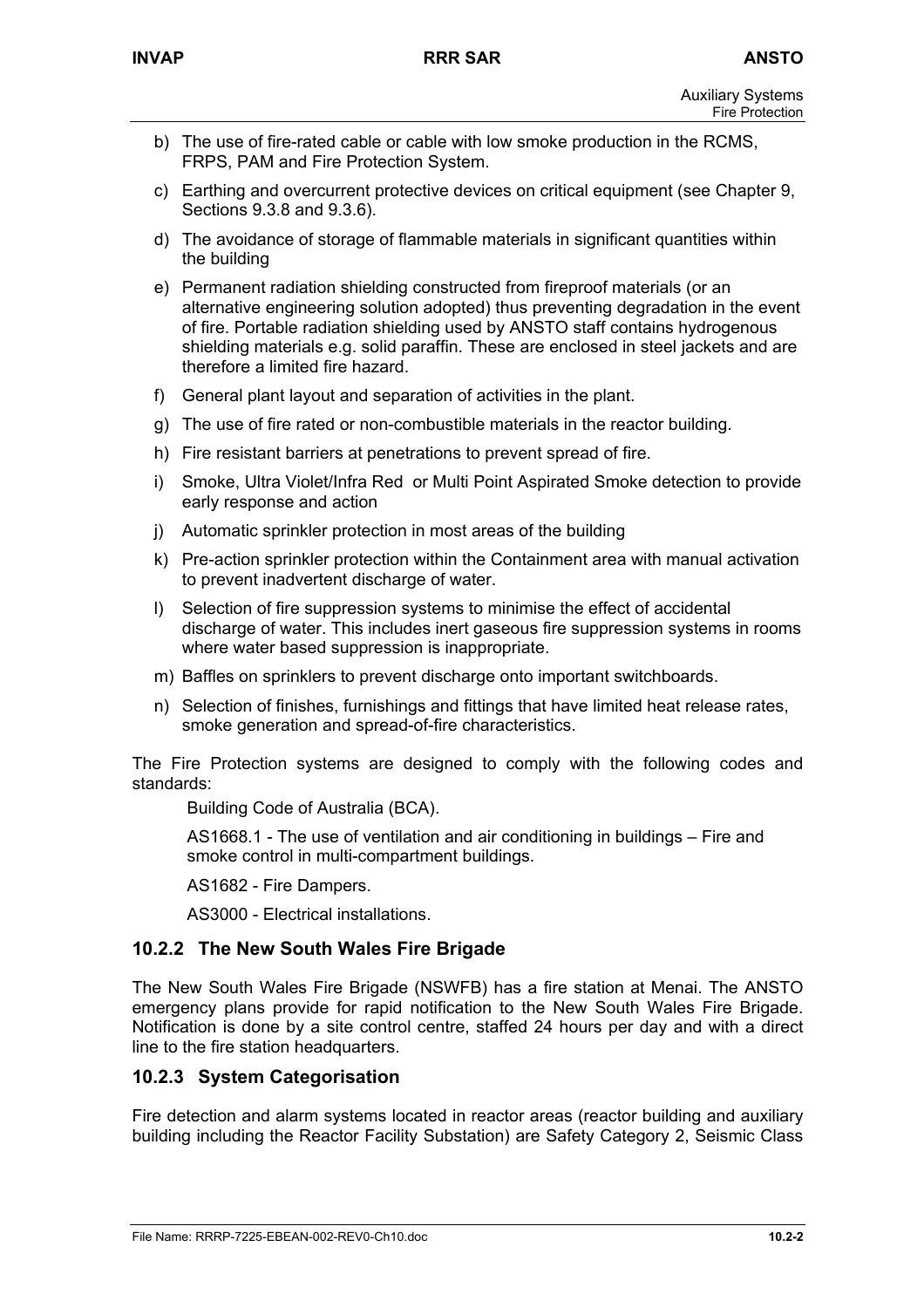1 and Quality Level B. Fire detection and alarm systems in other areas are qualified Safety Category 3, Seismic Class 3 and Quality Level C.

Fire suppression system in reactor areas are considered Safety Category 2, Seismic Class 1 and Quality Level B. Similar systems in other areas are considered Safety Category 3, Seismic Class 3 and Quality Level C.

The Containment isolation provisions included in fire suppression systems and related instrumentation are Safety Category 1, Seismic Class1 and Quality Level A.

The Fire Protection Building is Safety Category 2, Seismic Class 2 and Quality Level B.

# **10.2.4 Fire Loads**

A detailed analysis of the potential fire loads within the facilities was undertaken to establish the potential types and extent of fires possible.

The fire loads generally relate to air handling plant, fans, compressors, electrical cabling, switchboards, glove boxes, fume cupboards, furniture, paper, clothing and small quantities of chemicals. Ion exchange resins are not stored in areas critical to plant safety. Flammable chemicals or solvents are stored in non-combustible containers and the quantities are limited. Bulk storage is remote from the reactor facility. Storage complies with AS1940. There are substantial quantities of hydrogenous material (paraffin wax/polyethylene concrete) used as shielding for neutron guides and neutron scattering instruments in the Neutron Guide Hall (NGH) and Reactor Beam Hall (RBH) but the materials are be encapsulated in sealed metal containers thus reducing the effective fire load.

The analysis of the expected fire loads concludes that the facilities do not have excessive fire loads with the exception of the hydrogen storage facilities. This is discussed in detail below.

The Cold Neutron Source (CNS) uses deuterium (an isotope of hydrogen). While leaking hydrogen represents a potential fire and explosion risk, the system and associated reticulation is designed to prevent a hydrogen leak. The vessels and pipe work are double walled with the void between the walls filled with helium or nitrogen (noncombustibles). The valves are located in similar double walled vessels. The nitrogen is monitored for leaks and hydrogen contamination.

The spaces are provided with hydrogen gas detection and Ultra Violet/Infra Red detection to detect burning hydrogen.

CNS incident scenarios are discussed in Chapter 16.

The structure on three sides of the hydrogen vessels is massive reinforced concrete.

All Safety Category 1 systems, components and cabling are physically separated from these vessels.

# **10.2.5 Fire Zones**

The following fire zones have been established:

- a) Visitors gallery, and main entry building.
- b) Neutron guide hall –ancillary offices east.
- c) Neutron guide hall and workshop
- d) Neutron guide hall ancillary rooms west.
- e) Reactor building Sub-Basement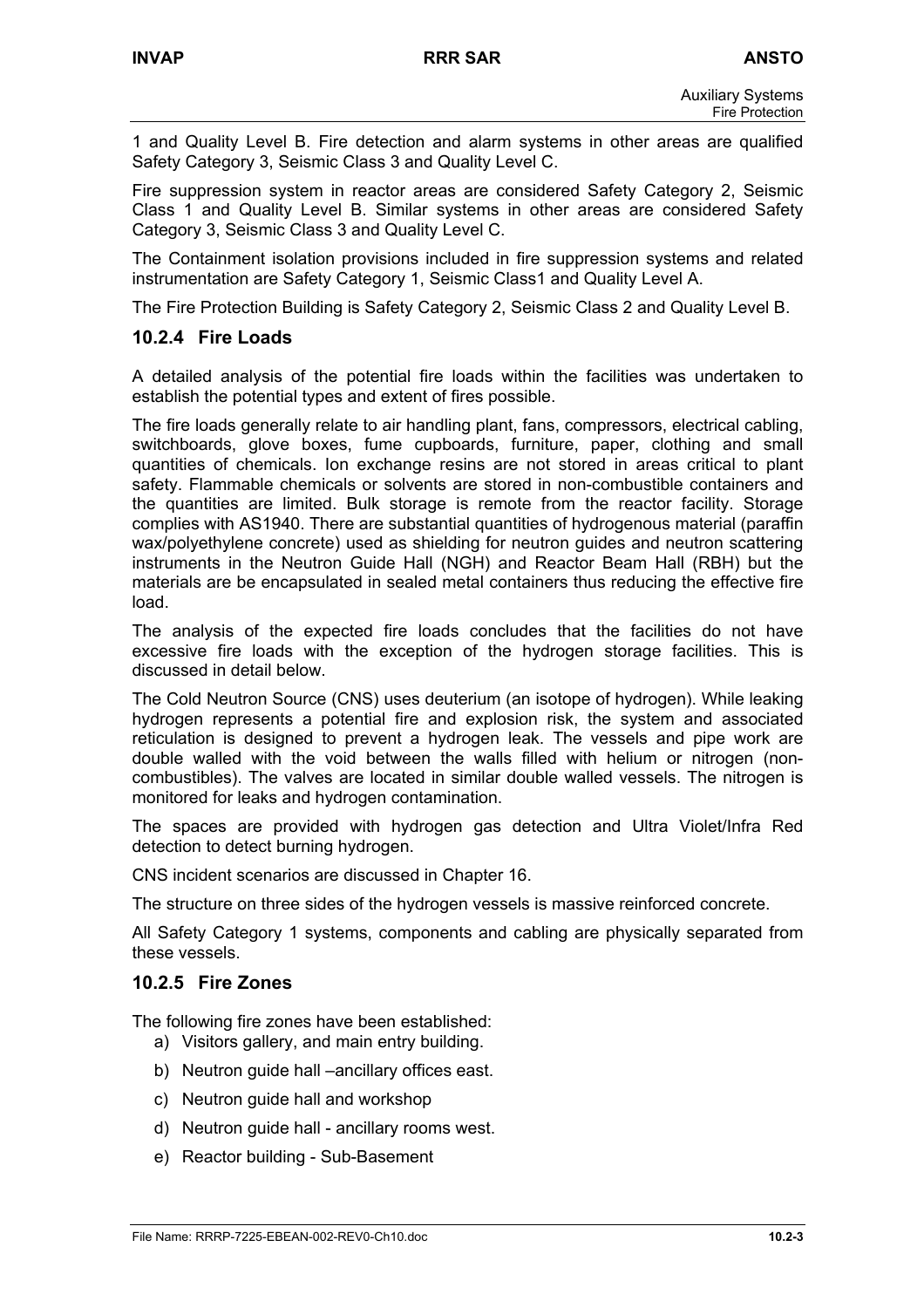- f) Reactor building (Containment) Basement
- g) Reactor building (non-Containment) Basement
- h) Reactor building Beam Hall
- i) Reactor building Main Entry level
- j) Reactor Building Health Physics
- k) Reactor building Level Technical Offices
- l) Reactor building (Containment) Technical Floor
- m) Reactor building (non-Containment) Technical Floor
- n) Reactor building (Containment) Reactor Hall
- o) Reactor building (non-Containment) Reactor Hall
- p) Reactor building ancillary offices
- q) Electrical Facility Substation and auxiliary building.

The fire services, including suppression, protection, warning systems and mechanical exhaust systems all follow this zoning.

# **10.2.6 Automatic Fire Detection**

#### **10.2.6.1 Design Basis**

The buildings are provided with automatic fire and smoke detection throughout, designed and installed in accordance with AS1670 to give early warning of fire. The Fire Indicator Panel includes the fire fan controls. The fire fan controls comply with AS1668. All fire indicating and control equipment are Scientific Services Laboratory (SSL) listed and approved.

#### **10.2.6.2 System Description**

The Fire Detection Systems comprise automatic fire and smoke detection throughout the plant, and include a Main Fire Indicator Panel (MFIP), a number of Sub Fire Indicator Panels and a Remote Display Unit. Some areas utilise the sprinkler heads as the means of detection and protection. Additionally, special hazard areas are protected with detection systems such as Multi-Point Aspirated Smoke Detection (MASD) systems, high sensitivity point type smoke detectors, flame detectors and stainless steel thermal probe detectors.

The main fire indicator panel (MFIP), with fire fan controls, is located in the Reactor Building, and a PC-based fire indicator panel in the Main Control Room (MCR). The MFIP gathers information from Sub-fire indicator panels and monitors detectors and other sprinkler system devices not associated with contained areas or gas suppression systems.

There are five Sub-fire indicator panels (SFIP) located at various sections of the plant and one Remote Display Unit (RDU).

The Remote Display Unit is located in the Emergency Control Centre (ECC) and provides duplication of controls and LCD indications for the MFIP.

The main fire indicator panel (MFIP) interfaces with the existing ANSTO fire system via a common alarm activating a relay in the ANSTO panel.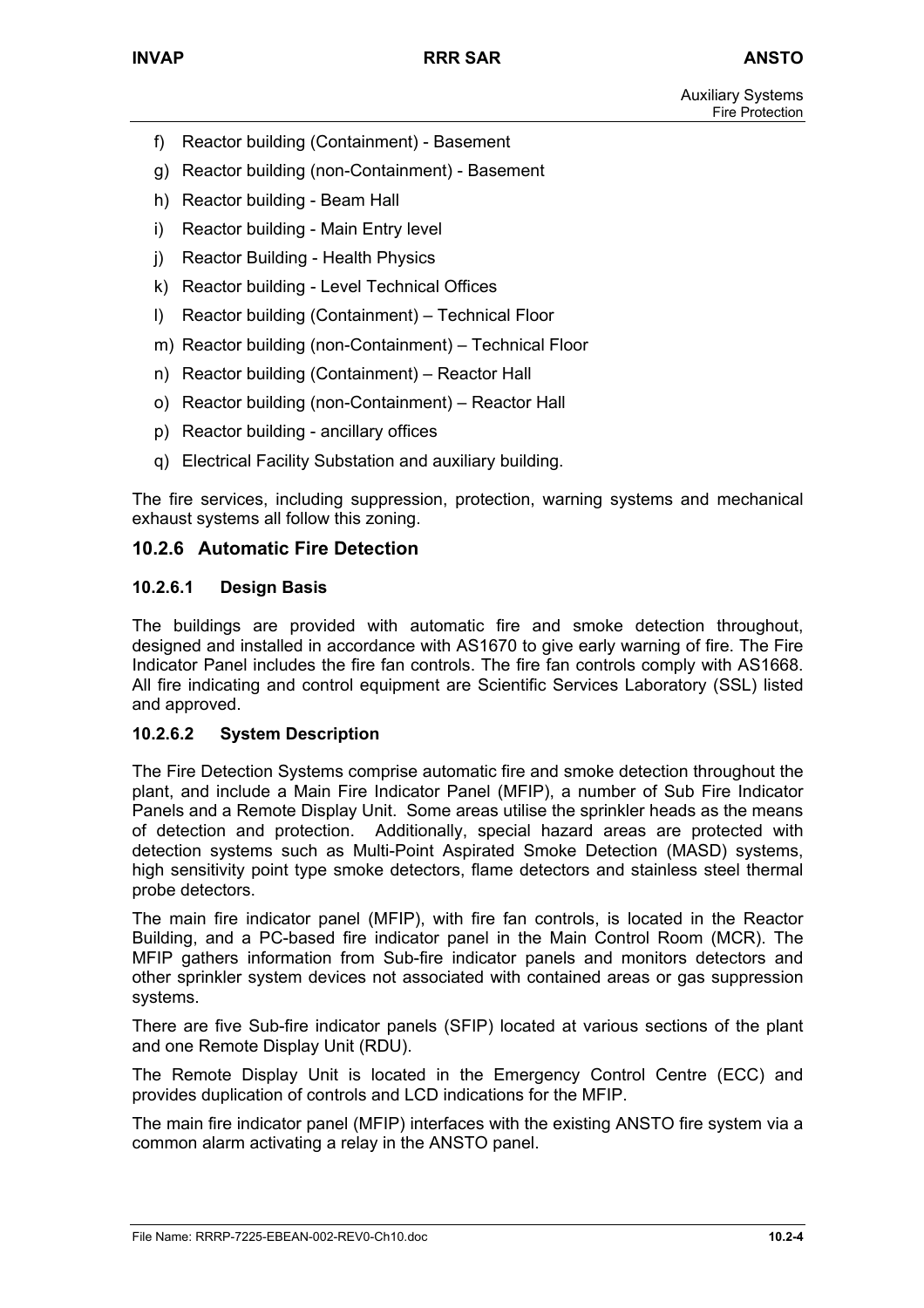The fire fan controls use the communications loops of the detection system to monitor and control the smoke exhaust fans and dampers.

In non-Containment areas, the usual mode of operation in a fire on smoke detector activation is as follows:

- a) Smoke exhaust fans in fire-affected zones switch on if applicable.
- b) All air handling units in fire-affected zones switch off.
- c) All designated air handling units go to full outside air if applicable.
- d) Supply air fans switch off if a non-latching smoke detector in the supply air system activates.

In Containment areas air handling units remain running but are provided with on/off/auto switches for manual override. Smoke exhaust measures are not provided for the Containment, due to the need to contain any potential activity release that might occur.

As per the standard operating procedure currently used at Lucas Heights, the detection system does not automatically call the New South Wales Fire Brigade. The ANSTO Site Control Centre would manually call the New South Wales Fire Brigade if necessary.

The fire indicator panel also interfaces with the building management and control system to provide the following inputs:

a) Detection Zone isolate/alarm/fault b) MASD isolate/alarm 1/alarm 2/ alarm 3/fault c) Fire Indicator Panel (CIE) healthy/fault d) Monitored valves alarm/fault e) Sprinkler flow switches alarm/fault f) Hydrant monitored valves alarm/fault g) Fire Fan controls on/off/auto/fault

# **10.2.6.3 Point Smoke Detection**

Automatic smoke detection system is provided throughout the buildings for early warning and rapid response from staff and the NSWFB, in accordance with BCA and relevant Australian Standards. This is an addressable system using redundant path communications. All detectors are analogue addressable.

Some rooms and equipment are provided with additional fire and smoke detection and protection to ensure the earliest detection of fire. Control rooms and equipment rooms that are protected by gaseous or water mist fire suppression systems are provided with photo-optical and multi-point aspirated smoke detection or high sensitivity smoke detection systems operating on a dual detector logic to activate the suppression systems (see Section 10.2.6.4 for further details).

High sensitivity smoke detection is used in Safety Category 1 plant rooms, in the electrical facilities sub-station, and in the heavy water room.

Thermal detectors are used in kitchens, bathrooms, locker rooms and shower rooms that are not sprinkler protected and where point smoke detectors are inappropriate due to the possibility of false alarms.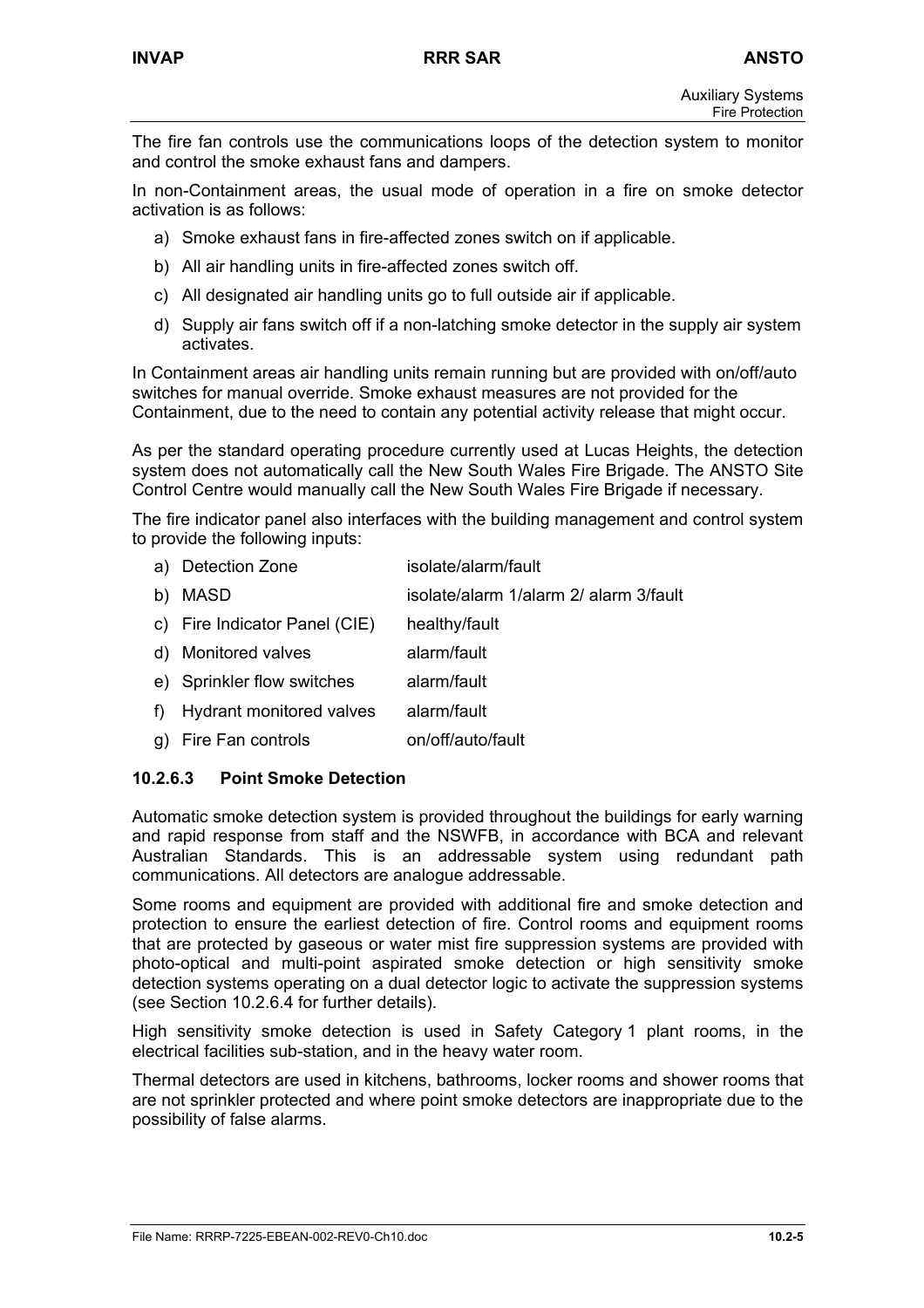# **10.2.6.4 Multi-point Aspirated Smoke Detection**

Multi-point Aspirated Smoke Detection (MASD) is provided in some areas due to their important nature. The MASD system samples air in the area through a network of small bore pipes, each containing a series of holes along their lengths. Air is drawn into the pipe through the holes and transported to the detector head. The system can detect smoke earlier than point-based smoke detection and at a lower obscuration level.

The areas provided with multi-point aspirated smoke detection are:

The Main Control Room (MCR) The Emergency Control Centre (ECC) The Control Rod Drive (CRD) Room Safety Category 1 instrument rooms Communications cabinets and associated risers The Neutron Guide Hall

The MASD detector head is installed inside the relevant room. The detector has full indication and controls.

The MASD is interfaced to the corresponding SFIP using the relay outputs of the MASD panel as inputs to the fire indicator panel. Each MASD provides 3 levels of alarm to the fire indicator panel.

The MASD and point smoke detectors are interfaced to the gas suppression system subfire indicated panels to provide dual detector logic for gaseous fire suppression system activation.

# **10.2.6.5 Infra Red/Ultra Violet Flame Detection**

IR/UV flame detection is provided at the Cold Neutron Source (CNS), the hydrogen storage area and the A and B train transformers.

The detectors are Scientific Services Laboratory listed and approved.

#### **10.2.6.6 Commissioning, Testing and Maintenance**

The detection system is maintained in accordance with AS1851.8. This maintenance standard includes requirements to test and maintain the system on a weekly, monthly and annual basis.

The Fire Detection and Fire Suppression systems are commissioned following installation. Commissioning of these systems is not part of the reactor commissioning, since the system is not integrated to other reactor systems and can be tested and commissioned isolated from the rest of the facility. Containment isolation provisions are the only parts of this system that are tested during reactor commissioning.

#### **10.2.6.7 Evaluation**

The fire indication panel and the detection system operate continuously. The fire indication panel monitors the detection system for faults and the panel monitors its subsystems for faults. Since the panel operates continuously, an emergency situation would not impose a sudden stress on the system and so the likelihood of its failure simultaneous with a fire is very low.

The detection panel is a standard panel, manufactured to Australian Standards and tested by the Scientific Services Laboratory. The system is standard and the only customisation is in the software. The software is debugged during testing and commissioning.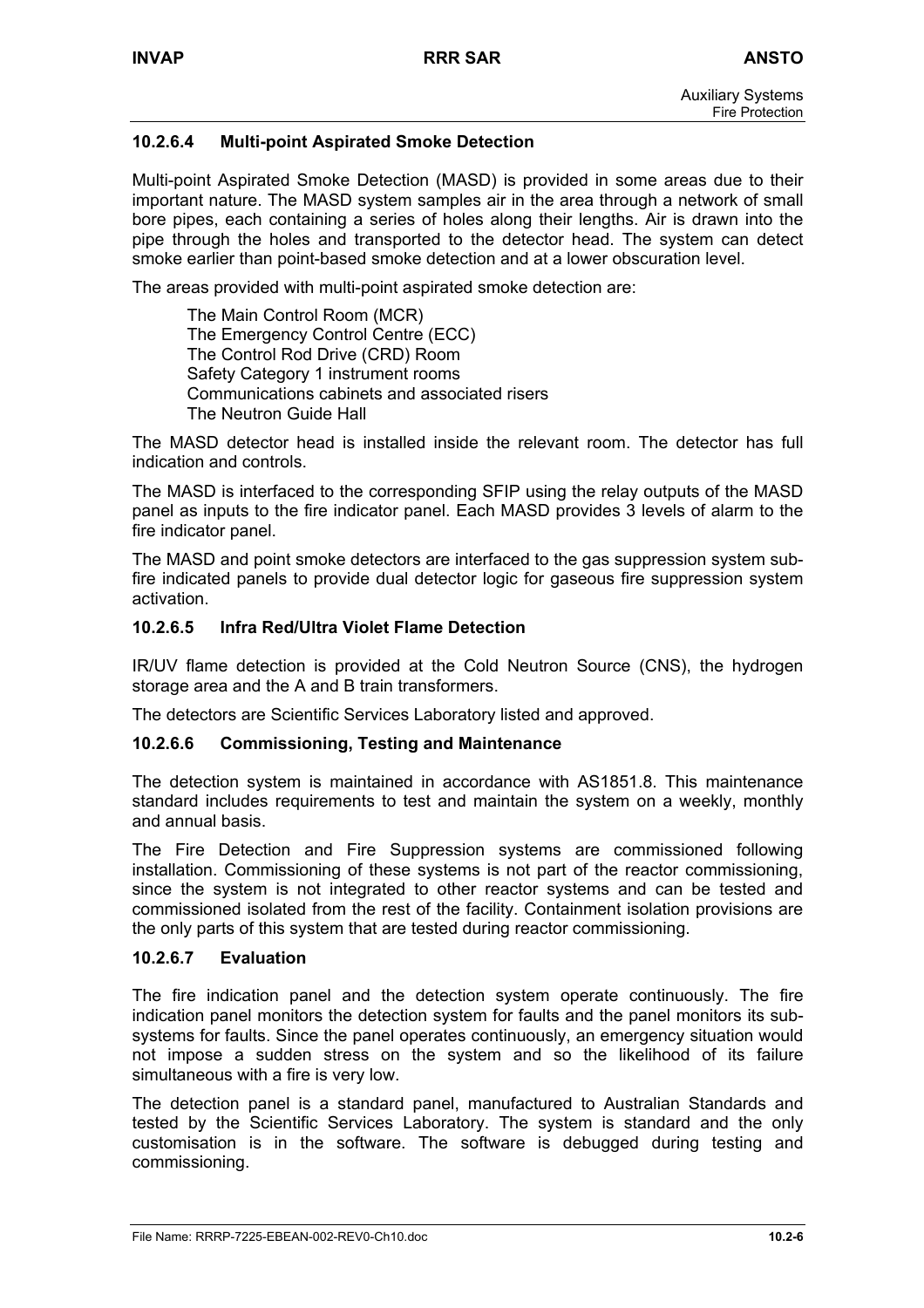The fire indicator panel and the detection system are tested regularly in accordance with AS1851.8.

Notwithstanding the previous comments, the following possible failures could occur in the detection system:

- a) the main fire indicator panel could fail
- b) the power supply could fail.
- c) one of the sub-fire indicator panels could fail
- d) a detector could fail
- e) the communications bus could fail
- f) detectors could false alarm

The implications of these events are discussed below.

# **10.2.6.7.1 Main Fire Indicator Panel Failure**

The status of the main fire indicator panel is monitored by the building management and control system. If the panel fails, a local alarm sounds and the fault status is indicated on the building management and control system.

It is unlikely that the panel would fail catastrophically during an emergency as the panel is not stressed when a fire occurs.

The panel is extensively tested during commissioning and regularly thereafter.

The panel electronics are solid state and many of the functions previously derived from relay or discrete electronic componentry are now performed by the software. This leads to fewer and more reliable components and overall increased system reliability.

#### **10.2.6.7.2 Loss of Normal Power**

The power supply for the fire indicator panel could fail following a loss of Normal Power. However the panel is provided with integral batteries that would provide 4 hours of electrical power.

#### **10.2.6.7.3 Sub-fire Indicator Panel Failure**

The main fire indicator panel monitors for possible failure of a sub-indicator panel. The loss of a panel in the control rooms does not effect the system operation. A loss of a sub-indicator panel controlling gas fire suppression would mean the local loss of the suppression system.

The comments relating to the main indication panel also apply to the sub-indication panels.

#### **10.2.6.7.4 Detector Failure**

If a detector fails the main fire indication panel is notified and a fault is indicated on the fire indication panel. The loss of a detector involves the loss of detection over a limited area

# **10.2.6.7.5 Communications Bus Failure**

The communications bus is monitored for open and short circuits. A failure would be indicated on the fire indication panel and the building management and control system.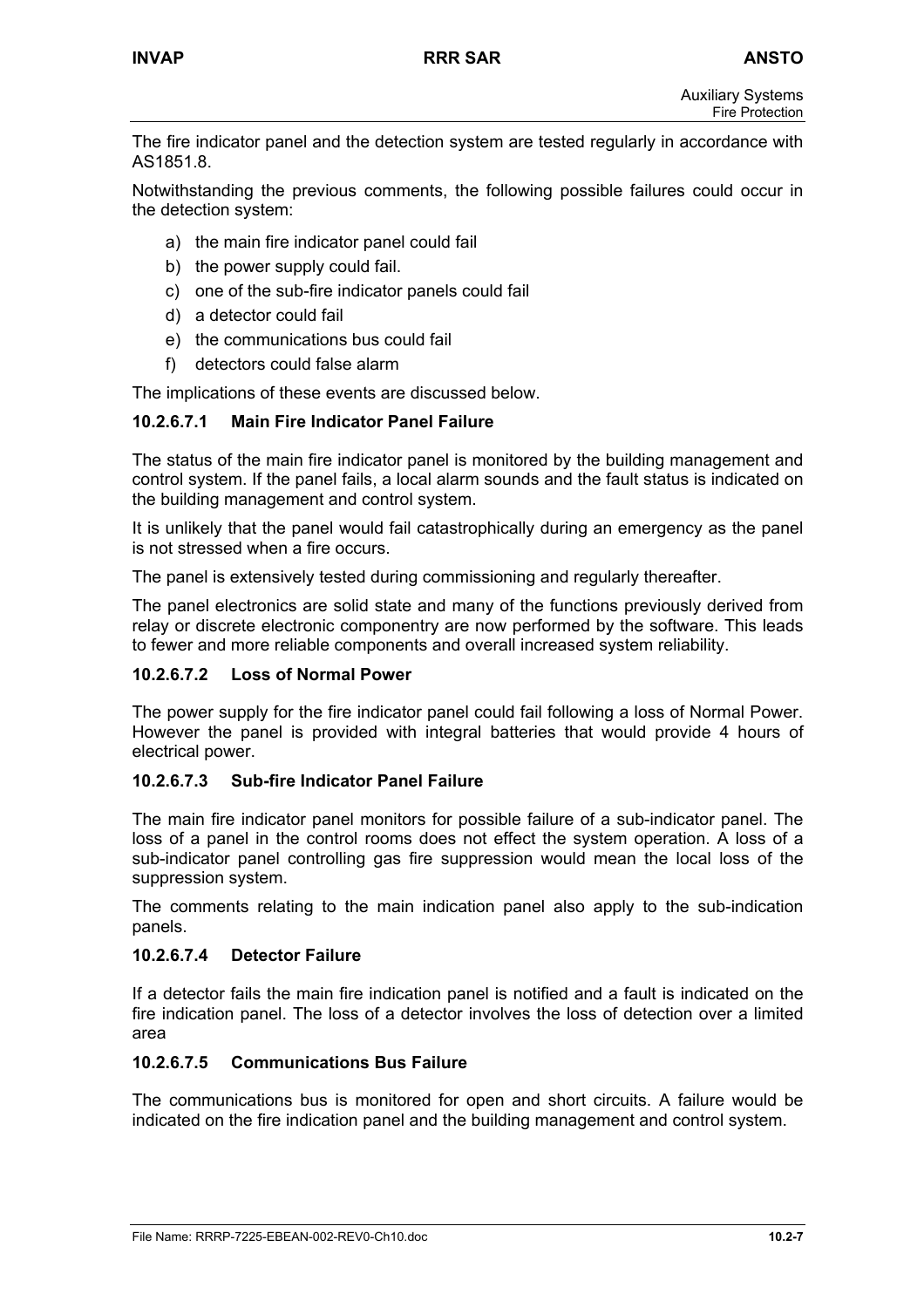The communications bus is run as a redundant path loop with isolators. This limits the loss of detection capability.

# **10.2.6.7.6 Spurious Detector Operation**

The detection system provides signals to a number of fire protection systems to initiate operation. These systems are all provided with double or triple interlocks. Where smoke detection alone is required for system activation, two detectors are required to operate to initiate operation.

The fire brigade is not called automatically if a detector activates. This is a manual operation by ANSTO staff.

Spurious detector operation would cause an alert tone to be sounded over the emergency warning system for the area. Staff would be able to investigate the alarm before the system goes into evacuation mode.

# **10.2.7 Automatic Fire Sprinkler Systems**

# **10.2.7.1 Design Basis**

The sprinkler protection systems comply with the following standards:

AS2118 – 1999 Automatic Fire Sprinkler Systems.

NFPA 802 – Standard for Fire Protection for Facilities Handling Radioactive **Materials** 

NFPA 13 – Installation of Sprinkler Systems.

#### **10.2.7.2 System Description**

Major equipment for sprinkler systems include the fire water storage tanks, fire water pumps, fabricated manifolds and valve sets, a combined sprinkler and fire hydrant main and sprinkler pipework to the areas served by the systems. The detection equipment used in some cases to initiate sprinkler discharge is part of a separate system (See Section 10.2.6).

Sprinkler protection has generally been provided wherever appropriate.

Areas where sprinkler protection is not appropriate are:

- a) Areas where contaminated discharge would cause a hazard.
- b) High ceiling spaces where the fire size would not be large enough to cause sprinkler activation.
- c) Areas where discharge water would cause reactor water contamination with negligible fire fighting benefit.

The Neutron Guide Hall (NGH) roof is in excess of 10 m from floor level. The activation and effectiveness of sprinklers in this building would be ineffective. The fire load in the NGH is generally low and egress from the hall is compliant with the Building Code of Australia deemed to satisfy provisions. Substantial hydrogenous material is used as shielding but it is contained inside sealed metallic containers. Offices and instrument rooms adjacent to the NGH are considered to be a potential source of fire. A fire in these rooms has the potential to break through the glazing and threaten the external cladding of the NGH. These rooms therefore include sprinklers and wall wetting sprinklers along the glazing. The visitors' gallery over these offices is similarly protected.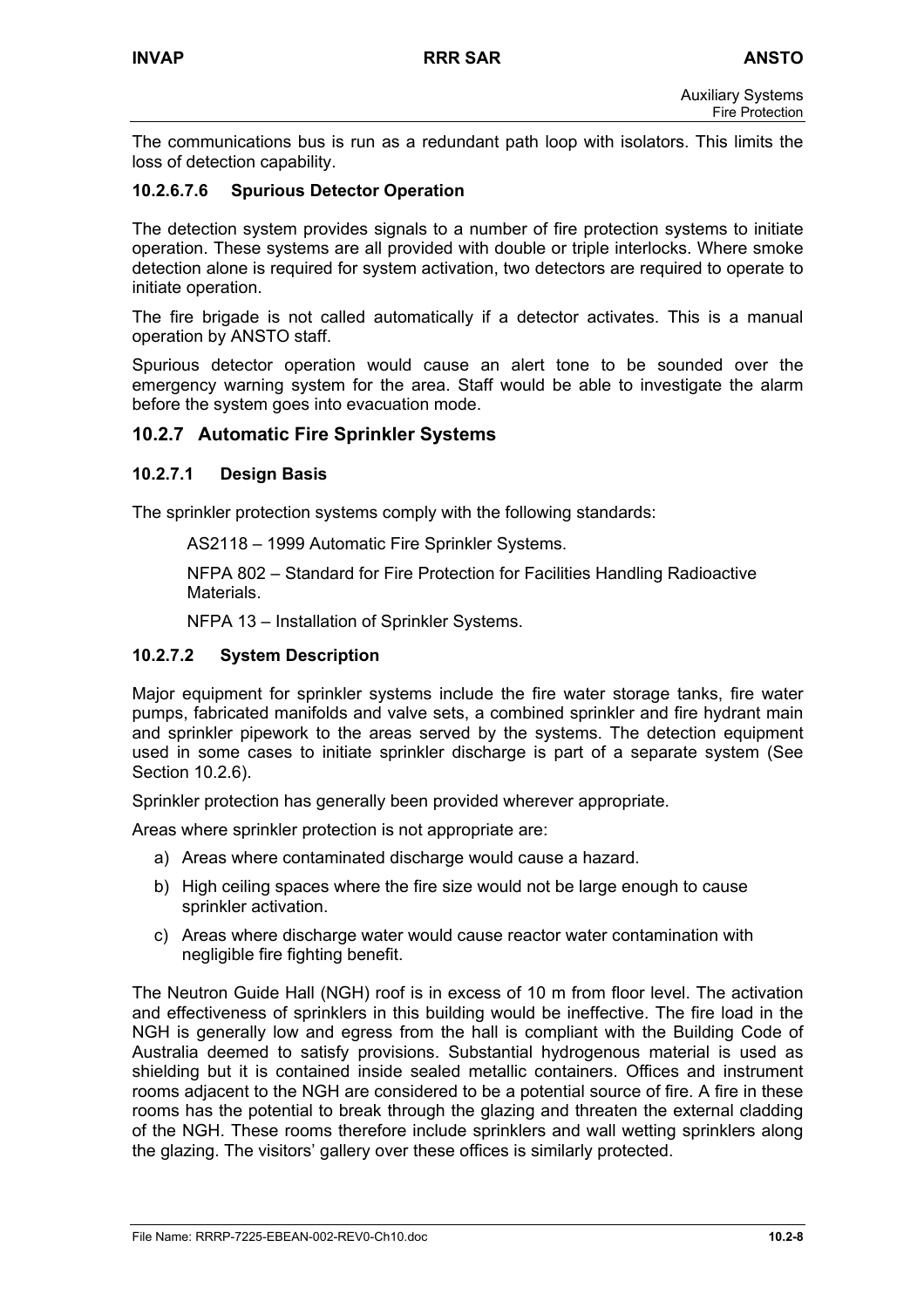The Reactor Hall is provided with conventional sprinkler protection with a manual override. This allows remote fire control in the event of a release of radioactive material that would prevent fire brigade access.

The system control valves and all stop valves are monitored.

# **10.2.7.3 Sprinkler System Classification**

The sprinkler systems are classified as follows:

| Area                                      | Category        | Density<br>(mm/min/m <sup>2</sup> ) |
|-------------------------------------------|-----------------|-------------------------------------|
| Plant rooms                               | OH <sub>2</sub> | 5                                   |
| <b>Offices</b>                            | LH              | 2.25                                |
| <b>Visitors Centre</b>                    | ıн              | 2.25                                |
| Reactor Beam Hall<br>and Reactor Building | OH <sub>3</sub> | 5                                   |

Note: \* or number of sprinklers

\*\* as described in AS2118

# **10.2.7.4 Pre-action Sprinklers**

Containment areas are provided with pre-action sprinklers with manual actuation switch to eliminate the inadvertent release of water into the Containment area.

Tank C at the Sub-basement and the LOCA pool and Refilling pools could be used to hold sprinkler discharge water.

Pre-action sprinklers hold the water outside of sensitive areas by means of a solenoid valve. The solenoid valve is activated by a signal from the detection system, air pressure switches and a manual switch. This is a triple interlocked pre-action system.

The interlocks are:

- a) a manual switch
- b) a smoke detector alarm signal
- c) a loss of air pressure from the pipe work normally by the fusing of a sprinkler bulb

#### **10.2.7.5 Evaluation**

The sprinkler system is inherently reliable. However, the pre-action components introduce an additional element of failure. The sprinkler system is exposed to the following failures:

- a) a loss of water supply
- b) a loss of a sprinkler main
- c) a malfunction of a sprinkler head
- d) human failure to activate the manual override switch
- e) solenoid failure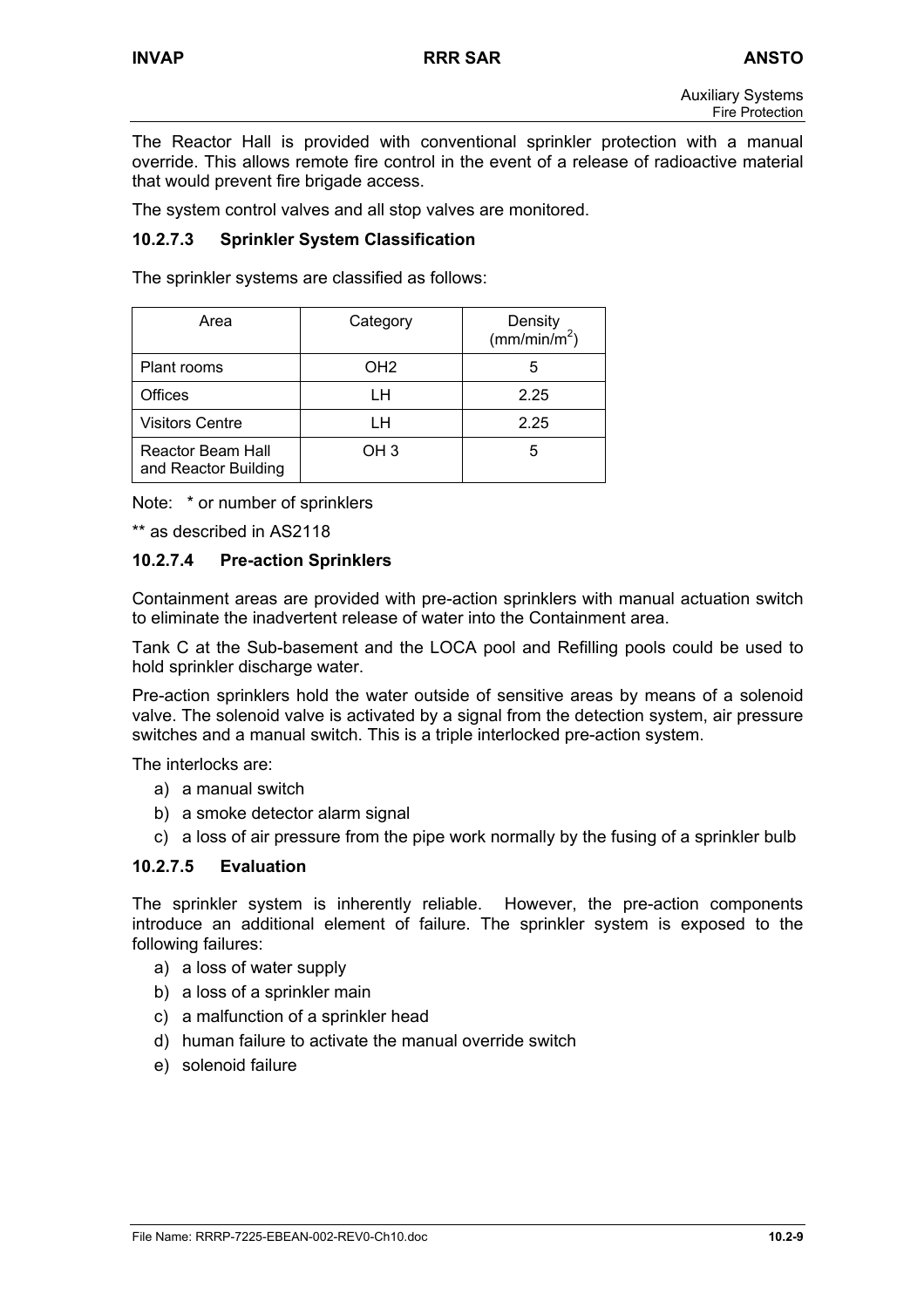# **10.2.7.5.1 Loss of Water Supply**

The integrity of the water supply is discussed in Section 10.2.10. The consequences of loss of water supply are similar to a failure to activate the sprinkler system manual override switch. This is discussed below in section 10.2.7.5.4.

#### **10.2.7.5.2 Loss of a Sprinkler Main**

The loss of a sprinkler main through breakage, major leaks or failure of a join would mean the loss of a portion of the sprinkler protection.

The main can be manually isolated and water supplies maintained to the other installations.

#### **10.2.7.5.3 Malfunction of a Sprinkler Head**

A malfunctioning head would mean the loss of approximately 12  $m^2$  of sprinkler coverage.

# **10.2.7.5.4 Human Failure to Activate the Manual Override Switch**

It is a requirement that human intervention be necessary to enable discharge of water into the Containment areas of the reactor building. In addition to the human intervention, the system is a double interlocked pre-action system. This means that before water can discharge onto the fire, a human operator must decide to activate the override switch, a smoke detector must activate and heat must rupture a sprinkler bulb. The activation of the manual switch is written into the standard operating procedures and covered in staff training.

The potential exists for the reliability of the system to be reduced given the effective triple interlocked system. However, the sprinkler system in the reactor building provides a means of remote fire fighting in the event of an incident that prevents the New South Wales Fire Brigade entering the building. In this respect it is a back-up system and the reliability does not affect the operation of the safety systems necessarily.

In terms of life safety, the evacuation of the occupants is not dependent on the operation of the sprinkler system.

The system is subject to frequent inspections.

#### **10.2.7.5.5 Solenoid Failure**

A solenoid failure would mean the loss of sprinkler protection to an area.

# **10.2.7.5.6 Conclusion**

The sprinkler system in NGH side bays are conventional and less prone to failure. Such systems have a statistical reliability of 98%.

Pre-action systems, having more components, are less reliable. However, the system in the Reactor Building is for back-up use if the fire brigade cannot enter an area. Personnel safety is not dependent on the sprinkler system operation.

# **10.2.8 Wall Wetting Sprinklers**

#### **10.2.8.1 Design Basis**

The wall wetting sprinklers are designed in accordance with AS2118.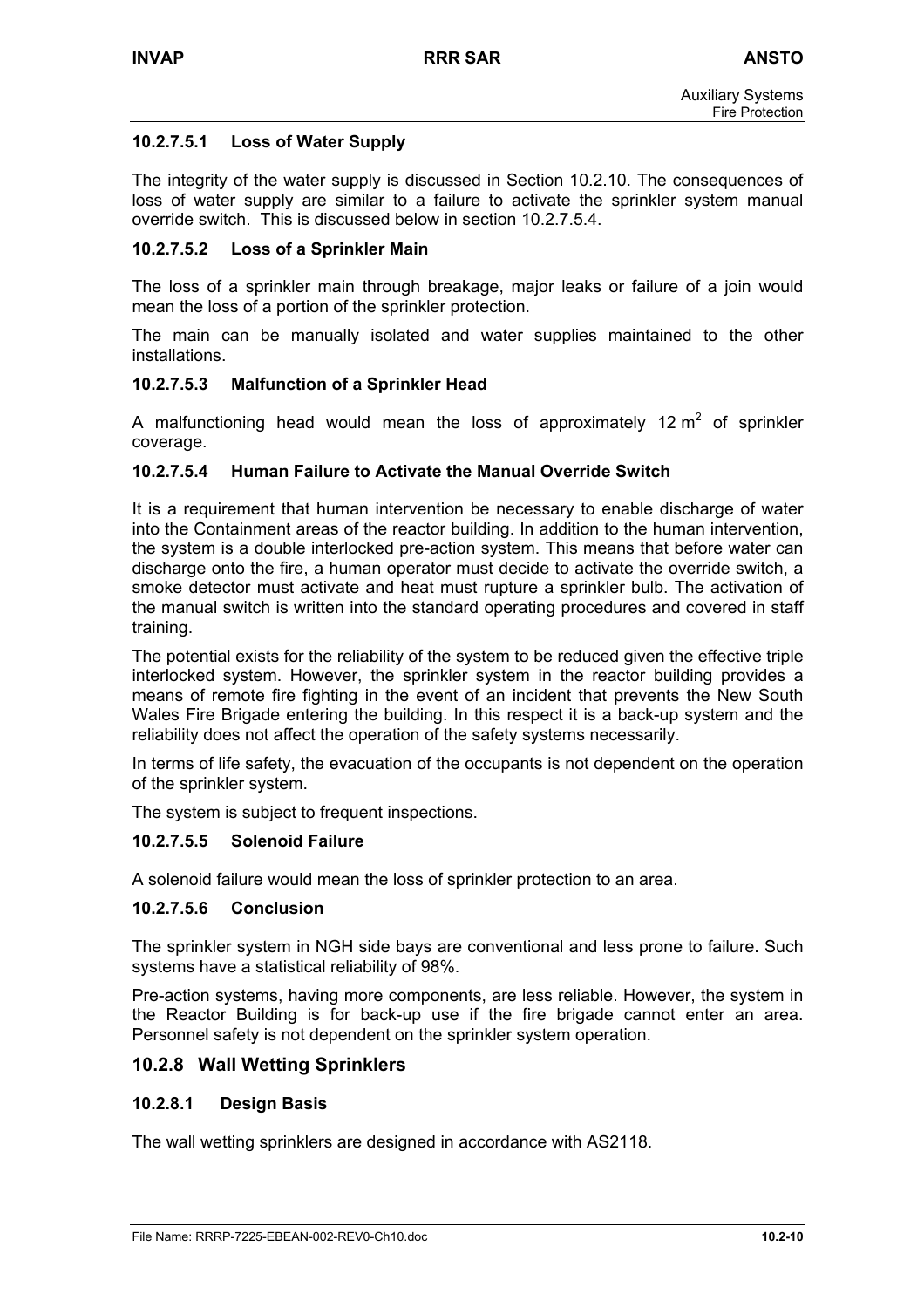# **10.2.8.2 System Description**

The facility is provided with wall wetting sprinklers to protect openings that cannot be protected with passive construction, between compartments and some elements of the neutron guide hall construction. In the event of a fire close to the openings, the wall wetting sprinklers allow a curtain of water to protect the opening.

The wall wetting sprinklers are supplied by the sprinkler pipe work.

#### **10.2.8.3 Glazing between Neutron Guide Hall and the Reactor Beam Hall**

Glazing between the NGH and the Reactor Beam Hall has tempered glass, protected by wall wetting sprinklers on the NGH side.

#### **10.2.8.4 Access Door between the Neutron Guide Hall and the Reactor Beam Hall**

The roll through access between the NGH and the Reactor Beam hall has a 2 hr fire rating roller access doors with an intervening airlock. The access doors are normally closed, but if open and a fire is detected then they would close.

The roller shutter of the access door on the NGH side is provided with wall wetting sprinklers. The airlock and the Reactor Building side of the roller shutter are protected by the internal sprinklers.

#### **10.2.8.5 Neutron Guide Hall Instrument Rooms and Visitors Gallery**

Wall wetting sprinklers are provided to the facia of the instrument rooms and offices adjacent to the NGH to protect against the possibility of a fire in the rooms breaking through the glazing and impinging on the sandwich panels construction above. The wall wetting is an extension of the sprinkler system in the offices and instrument rooms.

Wall wetting sprinklers are provided to the Visitors' Gallery Glazing.

#### **10.2.8.6 Secondary Cooling System Cooling Towers**

Wall wetting sprinklers are not required for the reactor facility cooling towers since these towers are constructed from fire resistant materials (see Chapter 6, section 6.8.10).

# **10.2.9 Medium Velocity Water Spray Systems**

#### **10.2.9.1 Design Basis**

Medium velocity water spray systems, in accordance with NFPA, are provided to the following areas:

- a) HVAC HEPA filter banks
- b) HVAC Activated carbon (charcoal) filter banks

In the event of system operation, the entire water spray system operates deluging the filters with water. The use of water spray is standard practice in the USA and is recommended in the DOE fire protection manuals for Nuclear Plants.

#### **10.2.9.2 System Description**

The HEPA and charcoal filters are provided with:

a) Fixed temperature and rate of rise detectors upstream and, for charcoal filters downstream of the filter as well.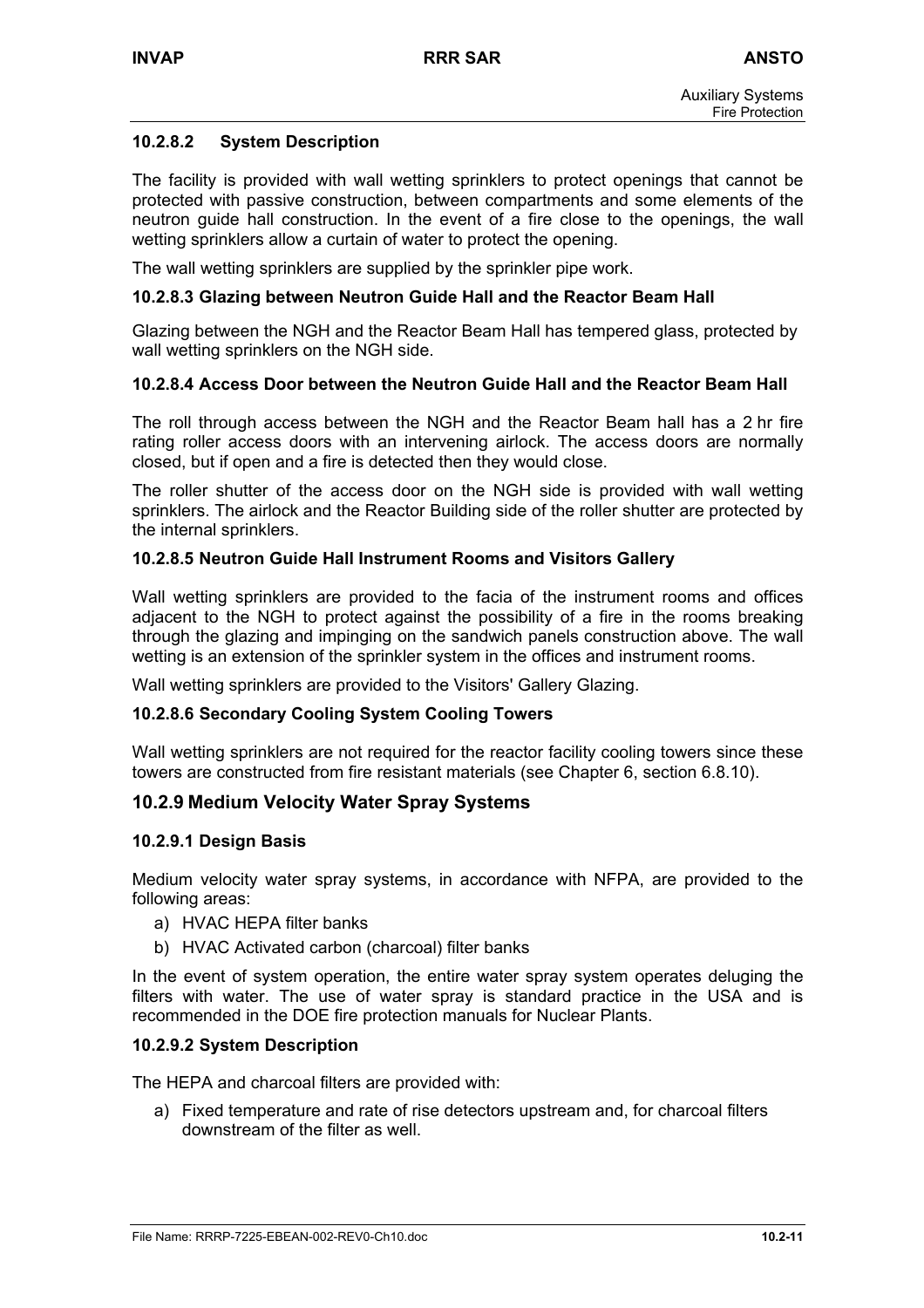b) A manual medium velocity water spray deluge system and additional automatic sprayers upstream of the filter plenum to protect the filter from hot gasses from a fire elsewhere.

The system is supplied with water from the hydrant main via a deluge valve set located in the adjacent plant room. The feed to the hydrants is provided with isolation valves to ensure that the supply to the deluge system is maintained if the hydrants are isolated.

The deluge system is activated by thermal detection but has a manual override.

#### **10.2.9.3 Evaluation**

As the system is commissioned on installation and inspected regularly, failure of the system is unlikely. The most likely failure is the failure of a detector. In that event the manual override may be used. The nozzles are open. The water supply is provided with isolation valves to allow for maintenance to the hydrants without the loss of water to the deluge system.

# **10.2.10 Water Supply**

#### **10.2.10.1 Design Basis**

The Reactor Facility has a grade 2 water supply with a main running from the existing gravity water tower (described in Chapter 3 Section 3.2.7.1) to the Reactor Facility fire water tanks. Alternative water supplies can be drawn from either the existing mains under gravity from the water tower or from the reserve tanks and fire pump at Building 4. This latter supply option is similar to that used for grade 1 systems.

The reactor facility is serviced by a grade 2 water supply in accordance with the Building Code of Australia and AS2118 and sized to supply the most hydraulically favourable area of operation plus the filter bank deluge systems. The grade 2 supply comprises two pumps drawing from a single supply.

The design basis for the ANSTO site and reactor facility water supply system is to meet Safety Category 2 requirements. This requires a) use of multiple pumps, and b) the water supply to be maintained after an Operating Basis Event.

#### **10.2.10.2 System Description**

The water supply is via the site ring main. It includes a fire brigade booster connection and incoming water mains to a manifold.

The sprinkler valve room contains the incoming delivery main from the pump sets, a manifold and the sprinkler control valve sets. The air compressors for the pre-action valves are also housed in the valve room.

The diesel-driven sprinkler booster pump with bypass arrangement is located in the pump room.

#### **10.2.10.3 Evaluation**

The existing site water tower system outside the reactor site was qualified in 1983 to function up to a 0.06 g event. In the case of an event beyond this level, an alternative supply is provided from the underground reservoirs through the Building 4 fire pump into the existing site reticulation system. This arrangement also allows the delivery pressure to be increased for more efficient fire fighting operations or to compensate for any losses in the mains system.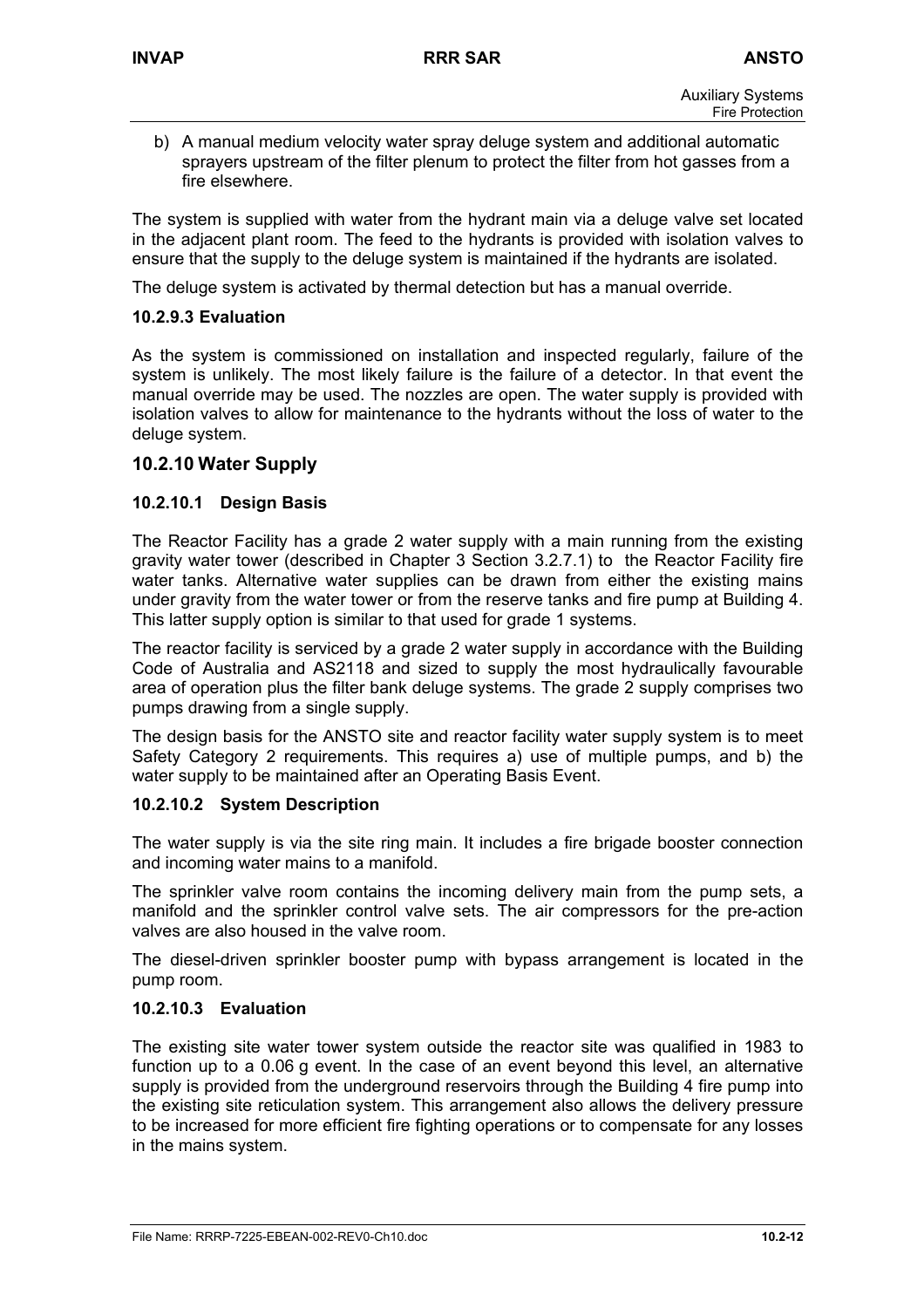The sprinkler system has a grade 2 combined hydrant and sprinkler water supply as defined in AS2118. The system draws water from a site main and the water pressure is boosted through twin fire pump sets. Fire pump sets are designed to start reliably and the pumps are tested on a weekly basis. The pump set has a bypass providing unboosted water around the pump set.

The loss of sprinklers to the reactor building is discussed earlier in Section 10.2.7.5.2.

# **10.2.11 Testing and Commissioning**

The sprinkler system, wall wetting sprinklers and water spray systems underwent sectional hydrostatic pressure testing, during installation, to ensure that there were no leaks in the pipe work reticulation.

On completion, the system was tested, using remote test valves, to verify that water is available at the most remote point on every installation.

Commissioning tests verify that the sprinkler system operation provides the correct alarms and indications to the fire detection control and indicating equipment.

Where double and triple interlocked pre-action sprinkler systems are used, the correct operation of the interlocks was verified in commissioning tests.

The systems are maintained in accordance with AS1851.3. This maintenance standard includes requirements to test and maintain the system on a weekly, monthly and annual basis.

# **10.2.12 Gaseous Fire Suppression Systems**

Gaseous Fire Suppression Systems are provided to Safety Category 1 electrical rooms and control rooms to provide early extinguishment and minimal damage to equipment.

#### **10.2.12.1 Design Basis**

The system complies with AS4214.2 Gaseous fire extinguishing systems. The systems are maintained and tested to AS1851.12.

For areas where gaseous suppression systems are required and there is a risk to personnel, inert gas (inergen) is used.

#### **10.2.12.2 System Description of the Inergen System**

Major equipment of the Inergen systems includes the Inergen gas cylinders, fabricated manifold and valves sets, pressure pipework to the protected areas and gas discharge nozzles. The detection equipment used to initiate gas discharges, form separated system (see Section 10.2.6).

This system is qualified Safety Category 2, Seismic Category 1 and Quality Level B.

A total flooding Inergen gaseous fire suppression system is provided to the following areas:

| Area                               |
|------------------------------------|
| CRD Room                           |
| Safety Category 1 instrument rooms |
| <b>RCMS</b> instrument rooms       |
| FCC.                               |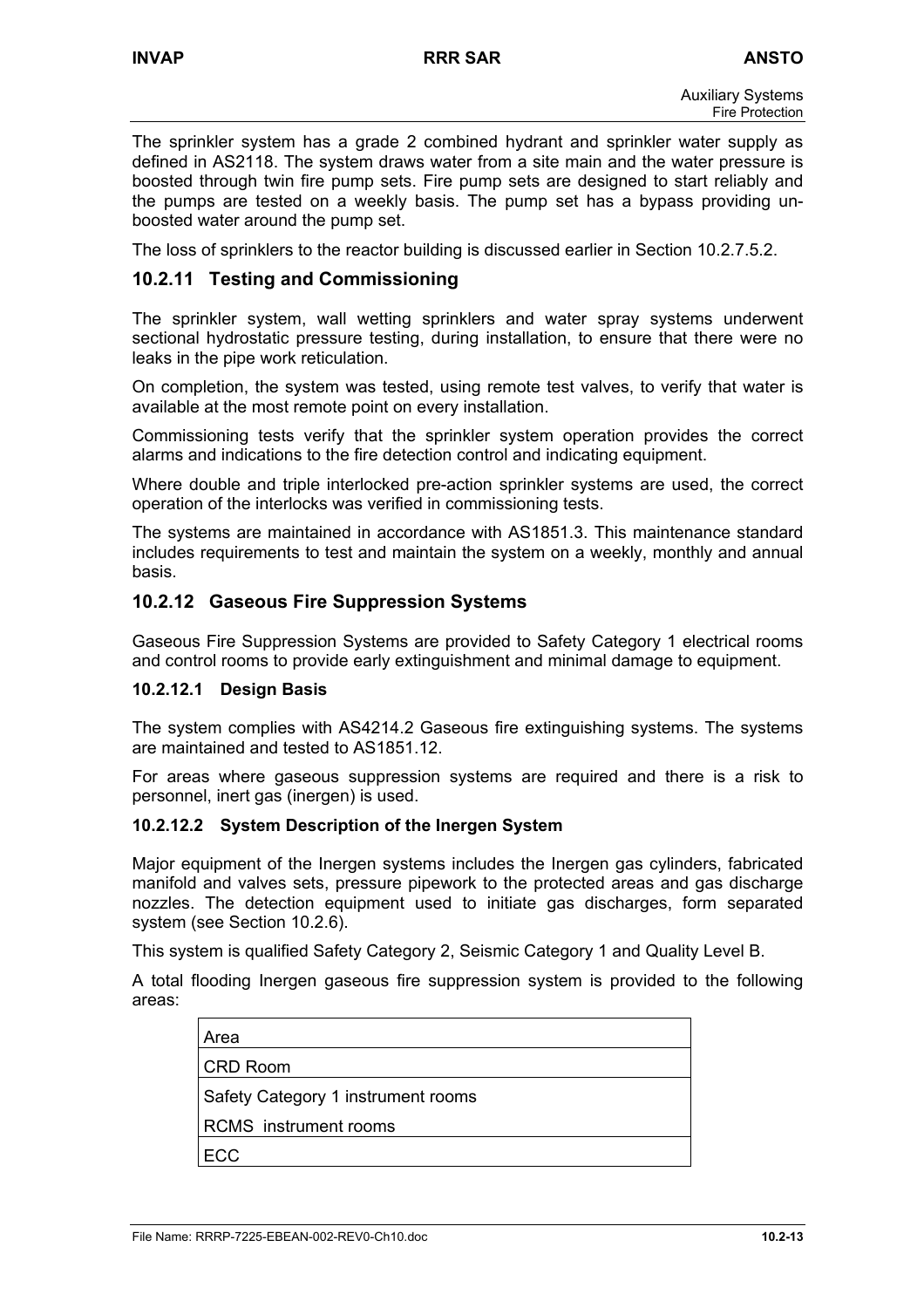| Safety Category 1 instrument rooms                                                                                          |
|-----------------------------------------------------------------------------------------------------------------------------|
| Safety Category 1 rooms in electrical facilities sub-station<br>including UPS, battery, EDG, transformers and switch rooms. |
| Safety Category 1 communications cabinets                                                                                   |
| <b>RCMS</b> instrument rooms                                                                                                |
| MCR                                                                                                                         |

# **10.2.12.3 CO2 Total Flooding**

Provisions for a future  $CO<sub>2</sub>$  total flooding system are provided to the hot cells. Fire Hydrants and Fire Hose Reels

# **10.2.12.4 Design Basis**

The facility is provided with internal fire hydrants in accordance with the Building Code of Australia and AS2419 throughout to provide water for Fire Brigade fire fighting and search and rescue operations.

The hydrant system is provided with twin combined hydrant and sprinkler booster pump sets in accordance with AS2419 and AS2118.

Fire Hose reels are also provided for first aid fire fighting in accordance with the Building Code of Australia and AS2441. The hose reels are supplied from the domestic water mains in the facility.

The systems are tested and maintained in accordance with AS1851.4 and 2.

There is no interface between the hose reels and other suppression systems.

#### **10.2.12.5 System Description**

Hydrant and hose reels are provided in both Containment and non-Containment areas to avoid hoses breaching Containment. The water for the hose reels is provided from the domestic water mains.

In the event of fire in Containment areas, the areas are isolated and the hydrants not used for fire fighting. However, hydrants would be available for use by fire fighters to create a heat shield for search and rescue operations.

# **10.2.13 Portable Fire Extinguishers**

#### **10.2.13.1 Design Basis**

The facility is provided with commercially available portable fire extinguishers and fire blankets in accordance with AS2444.

| Type                | Class of fire    |
|---------------------|------------------|
| CO <sub>2</sub>     | AB(E)            |
| Dry Chemical        | $AB(E)$ & $B(E)$ |
| <b>Wet Chemical</b> | F                |
| <b>Water Mist</b>   | ABC(E)           |

The following extinguisher types apply: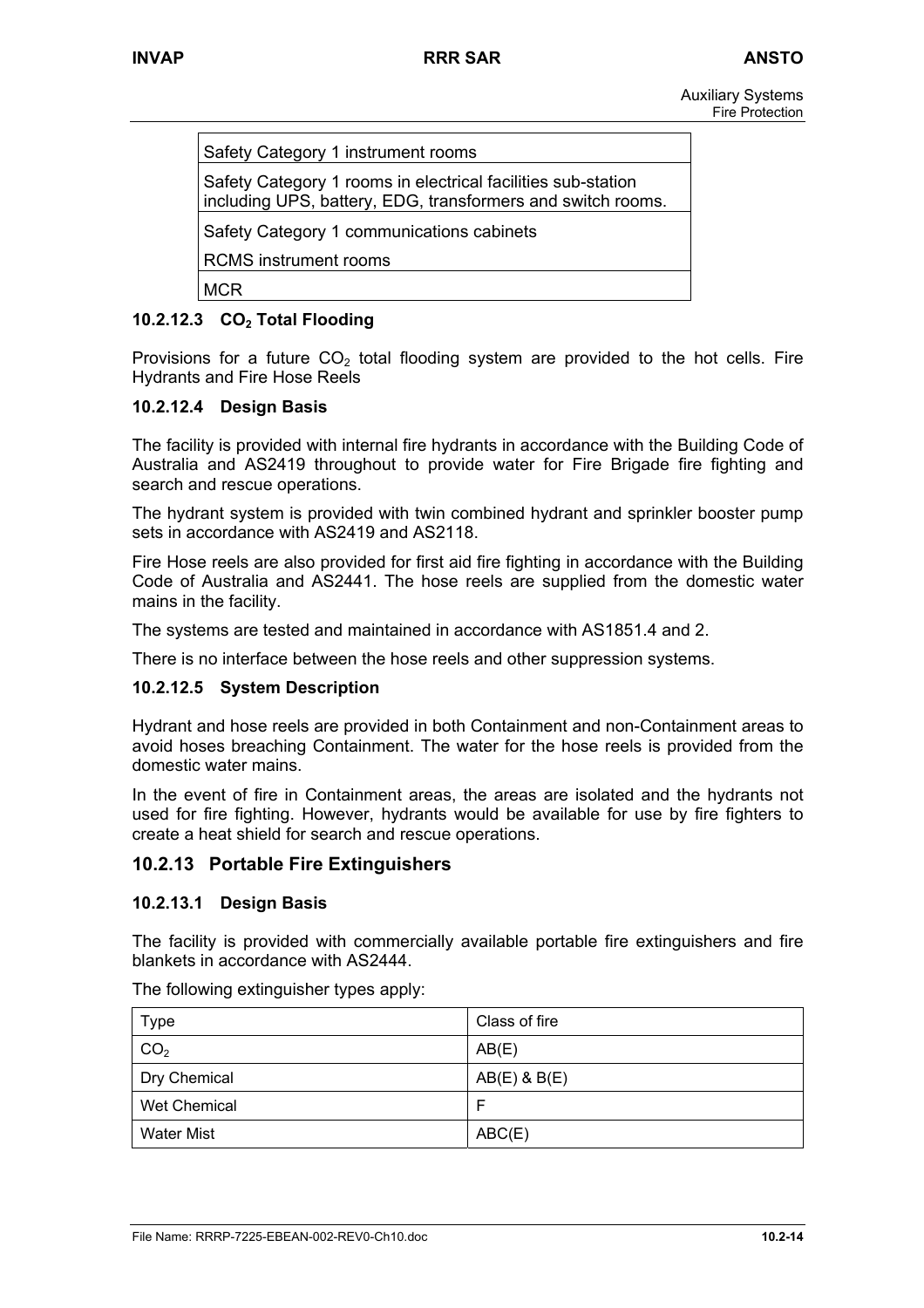Auxiliary Systems Fire Protection

| Type      | Class of fire |
|-----------|---------------|
| AFFF foam | AB            |

The fire hazards classifications for extinguishers are as follows:

- a) Class A
	- (i) NGH/Visitors Light hazard
	- (ii) Reactor building Ordinary hazard
- b) Class B

| (i)  | <b>NGH/Visitors</b> | Non existent / Light hazard |
|------|---------------------|-----------------------------|
| (ii) | Reactor building    | Ordinary hazard             |

All extinguishers are to comply with:

AS/NZS 1841.1-1997 / Amdt. 1-2001 "Portable fore extinguishers – General Requirements"

AS 1841.2-1997

AS/NZS 1841.4- 1997 "Portable fire extinguishers – Specific requirements for foam type extinguishers"

AS/NZS 1841.5- 1997 "Portable fire extinguishers – Specific requirements for powder type extinguishers"

AS/NZS 1841.6-1997 "Portable fire extinguishers – Specific requirements for carbon dioxide type extinguishers"

AS/NZS 1850-1997 / Amdt 1-2001 "Portable fire extinguishers – Classification, rating and performance testing"

AS 2444-1995 "Portable fire extinguishers and fire blankets – Selection and location"

The Building Code of Australia

AS/NZS 3504-1995 "Fire Blankets"

The extinguishers are maintained in accordance with AS1851.1.

# **10.2.13.2 System Description**

Portable fire extinguishers and/or containers of extinguishing material are provided in accordance with the following requirements.

| Location                          | Type                                            |
|-----------------------------------|-------------------------------------------------|
| Lift motor rooms                  | CO <sub>2</sub>                                 |
| Electrical switchrooms            | Dry chemical                                    |
| Electrical distribution boards    | CO <sub>2</sub>                                 |
| Essential services boards         | CO <sub>2</sub>                                 |
| Hydrant / hose reel points        | CO <sub>2</sub>                                 |
| Cooking facilities                | Wet chemical                                    |
| <b>Reactor Building generally</b> | Alternate $CO2$ / Dry chemical at 10 m spacings |

Fire blankets are provided at all kitchens and cooking facilities.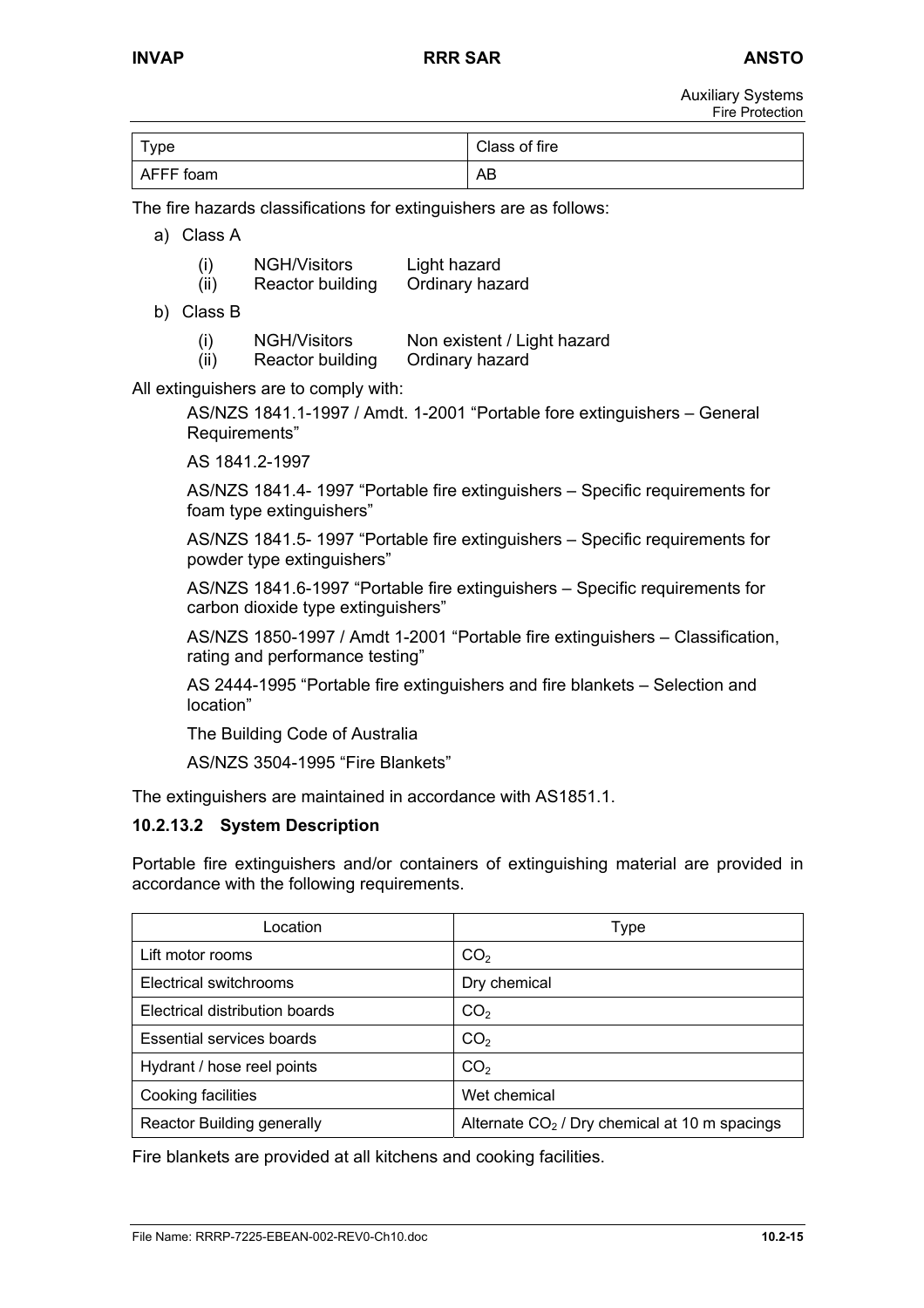All portable fire extinguishers and fire blankets were supplied and installed complete with statutory signage and wall mounting brackets.

### **10.2.13.3 Evaluation**

The maintenance standard includes requirements to check the extinguishers on an annual basis and date stamp each extinguisher tag.

The annual inspection includes checking the extinguishers have sufficient pressure to activate. If an extinguisher fails, another extinguisher is within 30 m walking distance.

### **10.2.14 Smoke Exhaust**

### **10.2.14.1 Design Basis**

The smoke exhaust provided is in accordance with AS2118.

#### **10.2.14.2 System Description**

In the event of a fire the air conditioning and ventilation systems shut down in the fire affected area. Non-fire affected areas are switched to full outside air supply in fire mode. This ensures fresh air for smoke control and a degree of positive pressure relative to the fire-affected compartment.

Supply air fans are provided with non-latching smoke detectors. The fans shut down if smoke is detected and re-start when the smoke clears from the detectors.

The smoke detectors provide a fire trip signal to the mechanical services switchboard via the fire indicator panel and the building management system.

Containment of radioactive material and exhausting of smoke from a fire are not compatible. The use of smoke exhaust as a control measure has therefore not been applied within the Containment areas.

### **10.2.14.3 Evaluation**

The maintenance standard includes the requirements for regular checking of this operation.

### **10.2.15 Essential Power**

Fire panels are provided with integral batteries and chargers. All fire systems not provided with back-up battery power are supplied from the supply side of main switches.

The 24V DC power supply for the multi-point aspirated smoke detection systems is supplied from the local sub-fire indicator panel.

The diesel fire pump set control panels are connected to the supply side of the main switches in accordance with AS3000 and the Building Code of Australia definition of an essential power supply.

# **10.2.16 Emergency Lighting and Exit Signs**

The facility is provided with emergency lighting and exit signs in accordance with the Building Code of Australia and AS2293. The emergency lights comprise single point emergency lights and lighting with battery backup. Self-contained exit signs and directional exit signs are provided to direct evacuees to egress points.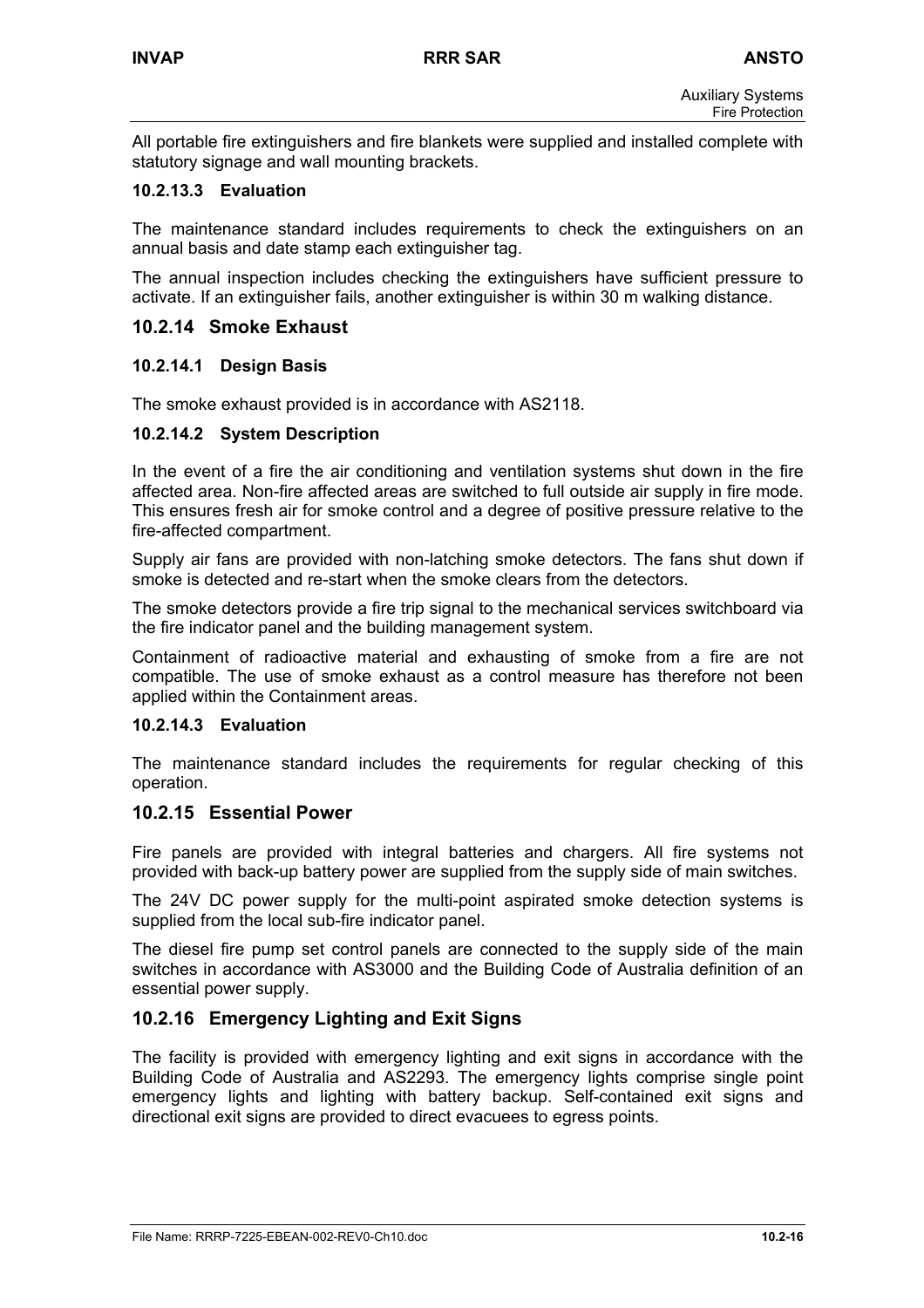# **10.2.17 Passive Systems**

### **10.2.17.1 Construction**

The construction of the facility complies with the Building Code of Australia as a minimum. The Building Code of Australia has three types of construction nominated as type A, B and C with Type A being the most fire resistant.

The facility has been constructed to the following:

| <b>Reactor Building</b>            | Type A |
|------------------------------------|--------|
| <b>Neutron Guide Hall</b>          | Type C |
| Visitors gallery, bridge and entry | Type C |
| Ancillary offices                  | Type C |
| Electrical facilities sub station  | Type A |

A firewall is provided between the reactor building and the ancillary offices.

The Containment boundary forms a two-hour fire barrier.

All services penetrations are sealed with a passive barrier system that provides a Fire Resistance Level (FRL) at least equal to that required for the structural element being penetrated.

#### **10.2.17.2 Neutron Guide Hall External Cladding**

The perimeter walls of the Neutron Guide Hall above the side bays are clad with steel faced and fire retardant cored panels as allowed by the Building Code of Australia. The northern end wall is glazed at its lower levels. External walls of the side bays feature precast panels below window sill level.

The office and instrument rooms adjacent to the NGH are sprinkler protected to minimise the spread of fire from the offices to the panelling. Wall wetting sprinklers are also provided above the glass fascia panels of the offices to mitigate against a fire breaking through the glazing and impinging the panels or a fire starting in materials stored adjacent to the glazing within the NGH. The glazing between the NGH and the Reactor building is tempered glass in steel frames and is security rated.

In addition, wiring installed on the panelling is run in dedicated trunking or conduit avoiding contact between the insulation and the wiring.

All lighting adjacent to the panelling is low temperature lighting i.e. fluorescent lighting.

All power circuits in the area are protected with residual current devices.

When work involving welding or cutting is undertaken near the panelling, suitably protection of the panelling is provided and a fire extinguisher is present.

Vehicles are prevented from long term parking near the external walls, by means of bollards or suitable landscaping.

#### **10.2.17.3 Doors**

All doors penetrating fire walls are to be automatically closing fire doors sets, sliding fire doors or fire shutters in accordance with the Building Code of Australia and AS1905.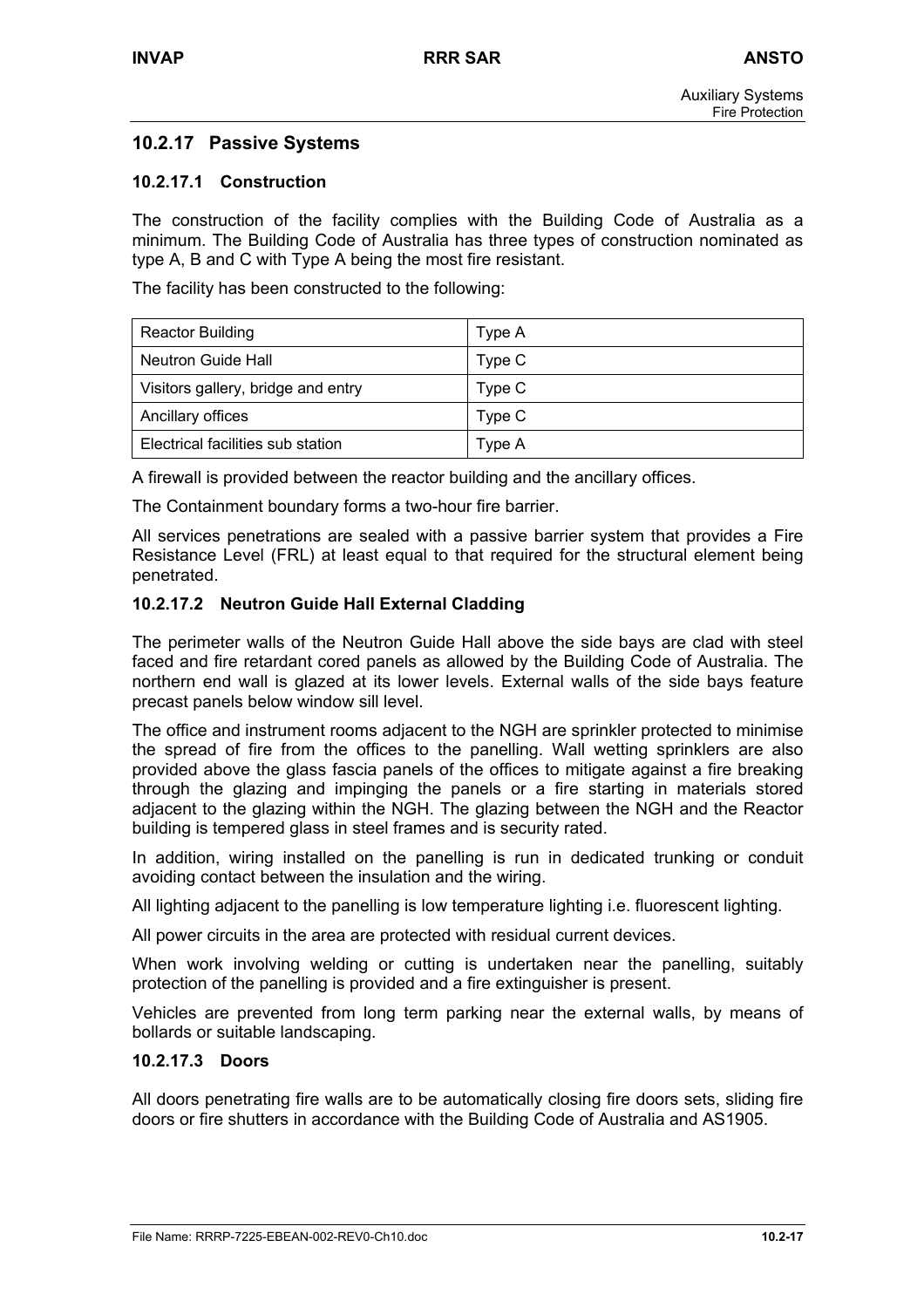SAS doors are 1 hour fire rated for structural integrity only, so that in conjunction with the door interlock, the SAS form a two hour barrier, the same as the rest of the Containment.

Stairs 1, 2 and 3 are all fire stairs with self-closing fire door sets in accordance with the BCA and AS 1905.

### **10.2.17.4 Materials, Finishes and Furnishings**

All materials, finishes and furnishings comply with the Building Code of Australia early fire hazard indices in terms of the spread of flame, smoke developed and ignitability indices.

The architectural finishes in the main reactor facility add little to the combustible fire load. The finishes are mostly epoxy paint on concrete walls and floors. Typical examples of other finishes in the facility are:

- a) Carpet tiles in the auxiliary instrument rooms, the health physics leader's office.
- b) Chemical resistant vinyl tiles and flush painted ceilings in chemistry laboratories and the health physics laboratory.
- c) Flush painted ceilings with ceramic tiled floors and tiled and painted walls in amenities areas.
- d) Acoustic tiled ceilings in offices.
- e) Carpet tiles in corridors.
- f) Steel-faced cored panels for the NGH walls

# **10.2.18 Emergency Planning and Training**

Fire emergency Planning and Training are part of the Emergency Plan for the facility, described in Chapter 20. Section 20.4 addresses the issue of fire detection alarms, Section 20.5 Emergency Equipment and Supplies, Section 20.7 Procedures for Emergency Response, and Section 20.8.2 Emergency Training and Drills in general, including fire emergencies. The emergency plan involves the NSWFB ensuring they are familiar with the facility and have operational plans in place for an emergency

# **10.2.19 Bush Fire Control**

Bush fire hazard minimisation is achieved by the following means:

- a) No combustible attachments to the external cladding
- b) Mesh protection to all external openings and ventilation grills
- c) Providing a clear zone in landscaping 20 m from exterior walls
- d) Careful selection of flora for landscaping. The plants and mulching used in the landscaping were selected to minimise the risk of spread of bushfire to the complex
- e) Development of a bushfire emergency plan in conjunction with the NSWFB.
- f) Scheduled clean ups and prescribed burning as a means of fuel reduction
- g) Regular cleaning of roof gutters

*End of Section*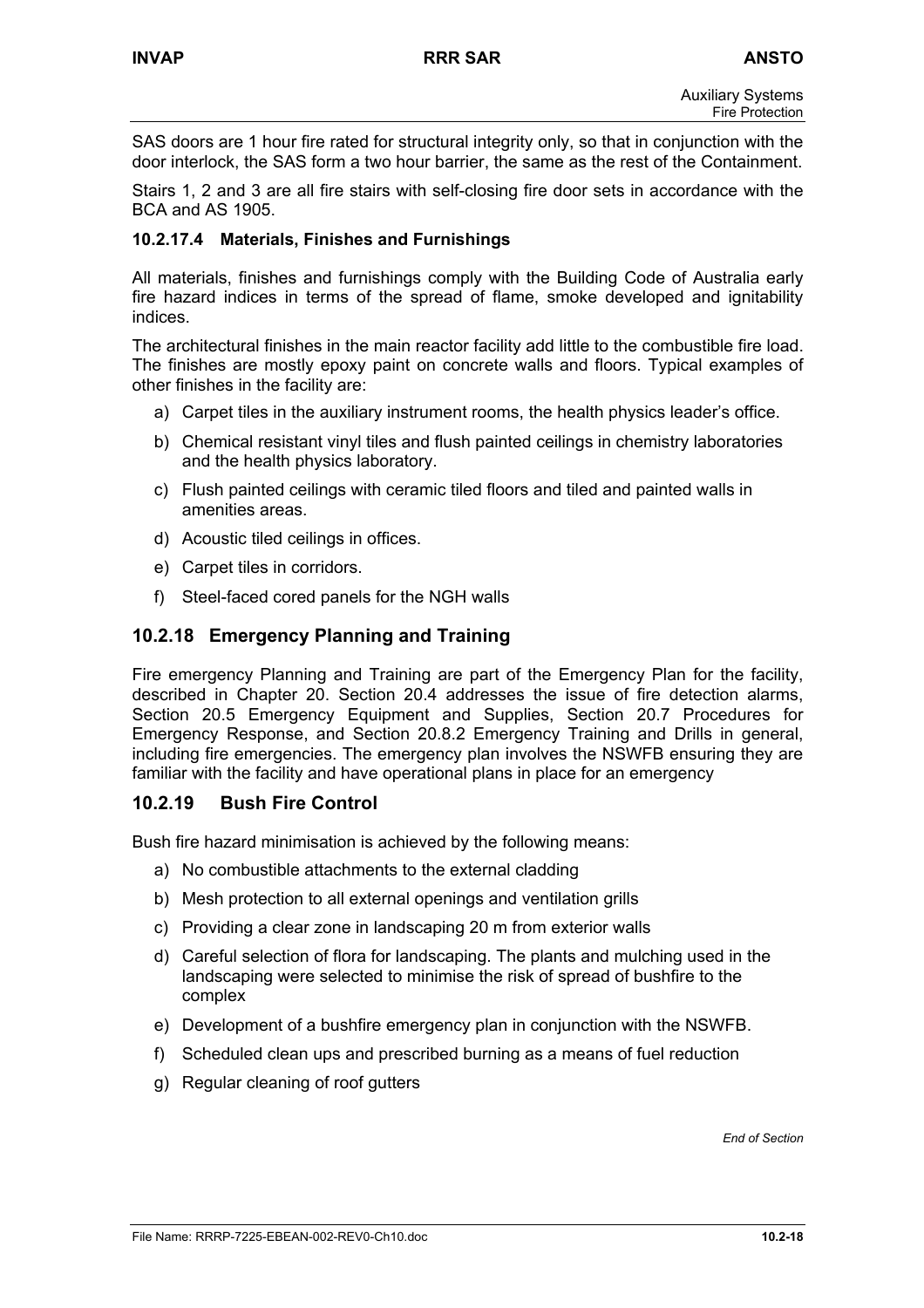### **10.3 COMMUNICATIONS**

The communication systems comprise:

- a) Dedicated telephone communications system for the reactor building, auxiliary building and emergency control centre.
- b) General telephone communications system for the reactor building, neutron guide halls, visitor entrance building, auxiliary building and emergency control centre which is an extension of the Lucas Heights telephone network.
- c) Dedicated data system for the reactor facility.
- d) Data communications system for the reactor building, neutron guide halls, visitor entrance building, auxiliary building and emergency control centre which is an extension of the Lucas Heights data network.
- e) Emergency Warning and Intercommunication system with integral Public Address System.
- f) Video Surveillance system.
- g) Dedicated Access Control and Security system.
- h) Dedicated Intercom system.
- i) Wireless headset system.
- j) Fault tolerant Communication Infrastructure system to provide voice, video and data information exchange via multiple fibre optic links with multiple redundancy design.
- k) Fault tolerant Communication Interface system to provide controlled connection of the above systems a)-f) and g) within the reactor facility to the existing Lucas Heights Science and Technology Centre (LHSTC) voice, video and data network systems via multiple fibre optic links with multiple redundancy.

# **10.3.1 General**

Due to rapid advances in communication technology and the convergence of voice, video and data communications a significantly more advanced approach can be taken for providing a generic networking infrastructure within the reactor facility for most voice, video and data communications.

This approach enables many different end point devices, to utilise a common, robust and fault tolerant communication infrastructure. When this common infrastructure consists of independent systems then ultra-high reliability and flexibility in the design and operation can be achieved.

The communications system architecture within the Reactor facility has the following characteristics:

- a) There are independent backbone communication infrastructures, with the ability to carry voice, video and/or data signals. Independence of these systems include geographically distributed intelligence, interface devices and power supplies.
- b) The communication infrastructures have a large band width under continuous and transient conditions and are able to discriminate and transport information with pre-determined and controllable levels of priority, security and quality of service.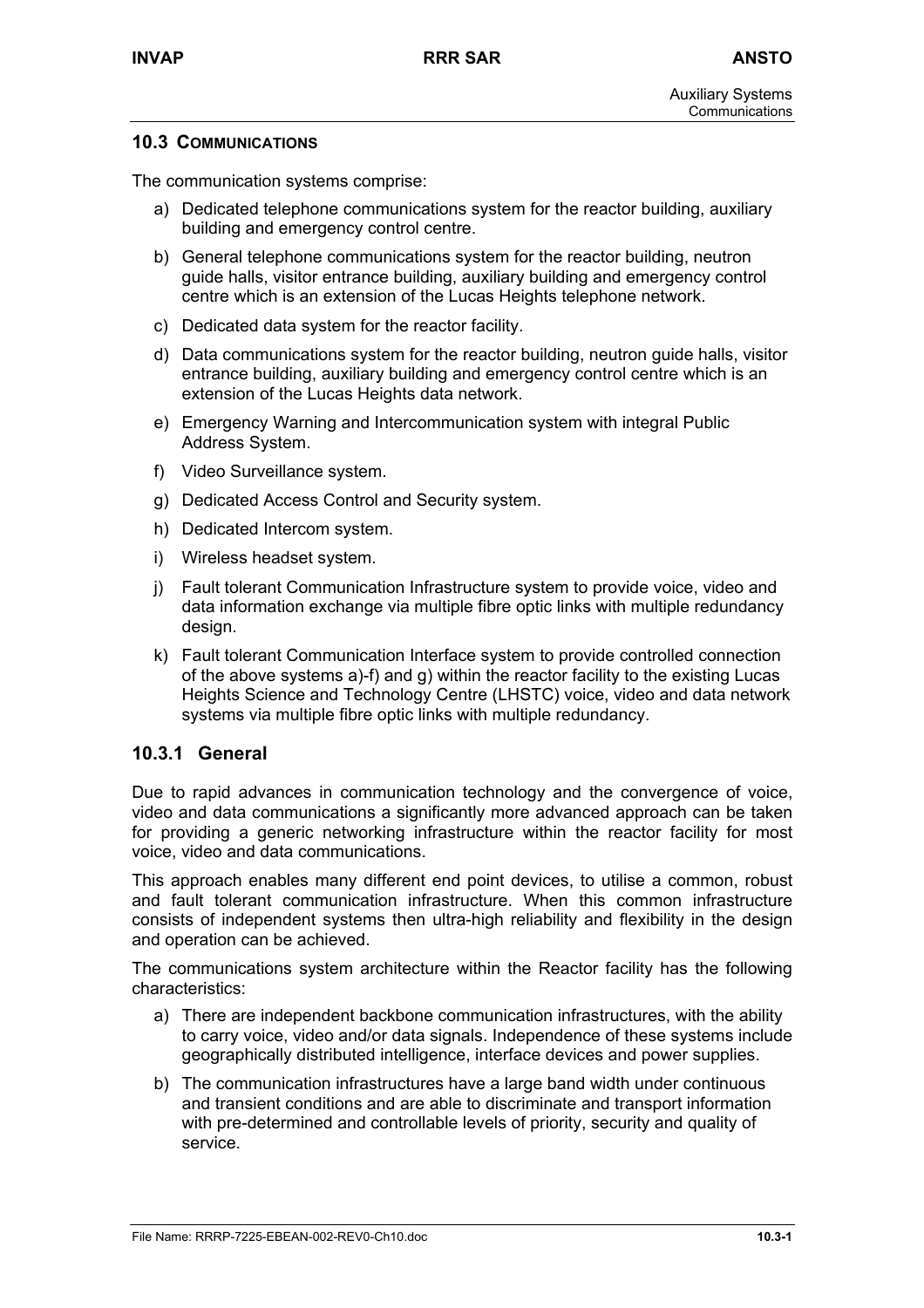- c) The backbone communication system has a fault tolerant topology arising from the use of multiple redundant, geographically different connection paths to each backbone node within the Reactor facility and to the existing LH facility. Connections between nodes use metal-armoured fibre optic cables for further robustness.
- d) Each backbone node consists of multiple network distribution cabinets with forced air flow to ensure optimal environmental operating conditions. Sustained operation for extended periods without room air conditioning is possible.
- e) Each backbone node contains intelligent signal distribution and concentration devices for the purpose of delivering voice, video and data information throughout the Reactor facility.
- f) Each distribution / concentration device is of a design which consists of a passive back plane with multiple hot swappable interface modules and multiple N+1 redundant hot swappable power supplies. Each device is locally and remotely manageable and provides Ethernet RMON and SNMP monitoring facilities for continuous polled and event-driven operation.
- g) Each backbone node has true direct on-line, double conversion Uninterruptible Power Supplies with provision for multiple external battery packs, continuous Ethernet SNMP monitoring and is fed from the stand-by power supply. The provision for dual redundant UPS configuration with separate sources of power is available.
- h) Each component of the system is of a scalable design, open architecture and additional expansion of 100% is directly available.

The communications architecture is shown in Figure 10.3/1.

The communications system architecture within the Reactor facility is of a design which achieves the following goals:

- a) Provide the ability to have duplicate services and 100% redundancy for critical systems.
- b) Allow many more services to utilise a more robust and fault tolerant communication infrastructure, which previously would not have had such benefits.
- c) Provide the highest practicable fault tolerance through a multiple redundant modular design and distributed intelligence.
- d) Provide the ability to have multiple or duplicate end point devices where redundancy is required for critical services.
- e) Provide tightly controlled localisation and minimisation of loss of services during component failures.
- f) Provide quick isolation and determination of failure points and minimise delay times for component replacement and system recovery.
- g) Provide the ability to maintain stock on hand for all active equipment.
- h) Provide continuous real time monitoring of communication system performance and status.
- i) A reduction in the volume of cabling and equipment can be achieved without sacrificing the performance or reliability.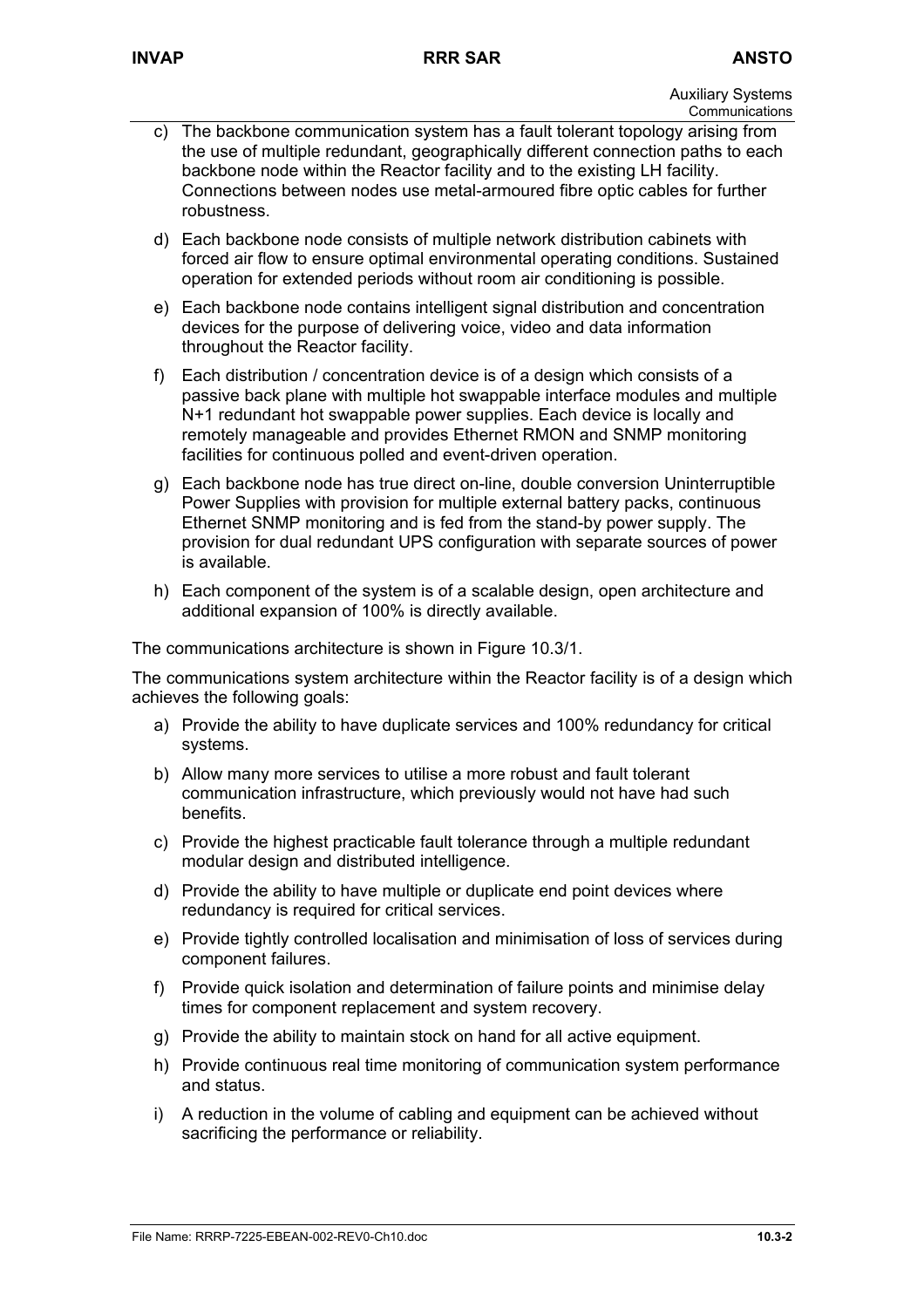- j) Providing significant benefits in management of staff, knowledge and spare components required to support and maintain the systems.
- k) Able to be expanded to cope with future requirements without the need for redesign due to scalable architecture.
- l) Able to be upgraded as required due to an architecture based on open standards and not proprietary technology.

# **10.3.2 Voice Communication Systems**

### **10.3.2.1 Design Basis**

The voice communications system comprises:

- a) Telephone and PABX system for the reactor building, visitor entrance building, auxiliary building and emergency control centre.
- b) Dedicated telephone and data system for the reactor building, entrance building, auxiliary building and emergency control centre.
- c) Fibre-optic ring cabling system connecting the back bone communication nodes set-out within the new site complete with fibre optic links to existing Lucas Heights Science and Technology Centre (LHSTC) telephone network.
- d) Intercom System.
- e) Wireless headset system.
- f) Emergency Warning and Intercommunication System (EWIS) with integral Public Address System.
- g) Safety Category 1 PA system via the PAM.

All equipment is required to have guaranteed continuous operation.

The fibre-optic cable ring system supports the transfer of:

- a) Telephone;
- b) Data;

# **10.3.2.2 Voice Communication System**

#### **10.3.2.2.1 PABX Telephone System**

The Reactor Facility voice communication system is controlled by a new PABX which has links to:

- a) existing site telephone system
- b) Intercom system
- c) EWIS / PA system

to allow the transfer of data around the local area network.

The Reactor Facility telephone network is a stand alone system linked to the existing Lucas Heights Science and Technology Centre (LHSTC) telephone network. Fibre Optic cabling is run from the Building 1 PABX and Building 53 to complete the ringsystem (with potential future extension from Building 40 by ANSTO). This allows the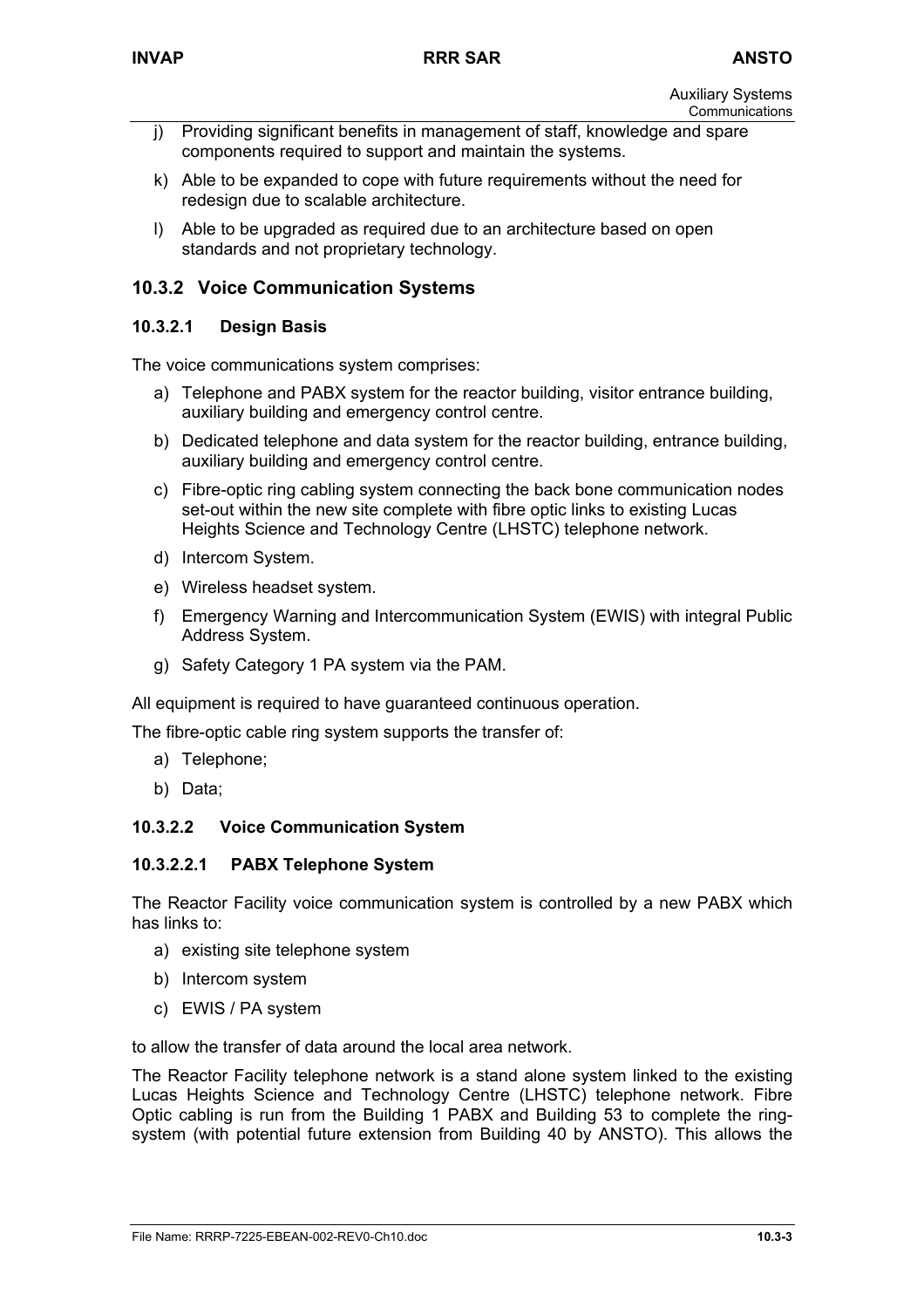Auxiliary Systems Communications

system to continue functioning via an alternative route should a fibre optical incoming cable be damaged.

The Emergency Control Centre has a dedicated network rack that is linked to the existing network. All communications network equipment racks are fitted with Uninterruptible Power Supplies (UPS) and fed from essential supplies to ensure operation during power outages.

The PABX utilises a scalable, distributed system architecture and redundant power supplies. Reactor Facility Telephone System.

The dedicated telephone system comprises a reactor facility building distribution frame, with copper cable (UTP) radial distribution to the Reactor Hall, east and west wings of the Neutron Guide Hall, and Auxiliary building.

The separate system is distinguishable from the LHSTC telephone system.

# **10.3.2.2.2 Intercom System**

A dedicated central exchange Ringmaster system is provided which operates in a hands free loud speaking mode, with communication possible from a distance from each station. Alternatively the station may be used in confidential soft speaking mode. The equipment provides fast access point to point duplex communication.

The equipment provides an all call capacity for making announcements to all stations. In addition, a multi party conference call facility is available.

The stations are connected to the central exchange. A group of stations are wired from centrally located power supplies converting 240VAC/24VAC.

All equipment meets quality standards ISO 09001 and ISO 09002 as well as the NATO Military specification AQAP4 and comes certified by a third party for EMC compatibility.

#### **10.3.2.3 Wireless Headsets**

A system of wireless communication using light weight durable single sided headsets is provided.

The system features a frequency agile base station which provides full duplex communications with either a single belt pack or with multiple belt packs operating in push to transmit mode. Belt pack to belt pack communication is also possible.

The system operates using frequencies which have negligible effect on other electronic equipment within the site.

#### **10.3.2.4 Evaluation**

The voice communication system has been designed with an emphasis on its reliability and fault tolerance under normal and abnormal operating conditions. This has been achieved through the use of technology which incorporates redundancy in as many functional areas of each system as possible. In addition the ease of maintenance and management of these systems has been addressed through the use of modular and scalable technologies and open systems architecture. The overall result is a voice communication system which provides a high level of safety and reliability to support the operation of the reactor facility.

# **10.3.3 Emergency Warning System**

The complex is provided with a dedicated site emergency warning system comprising: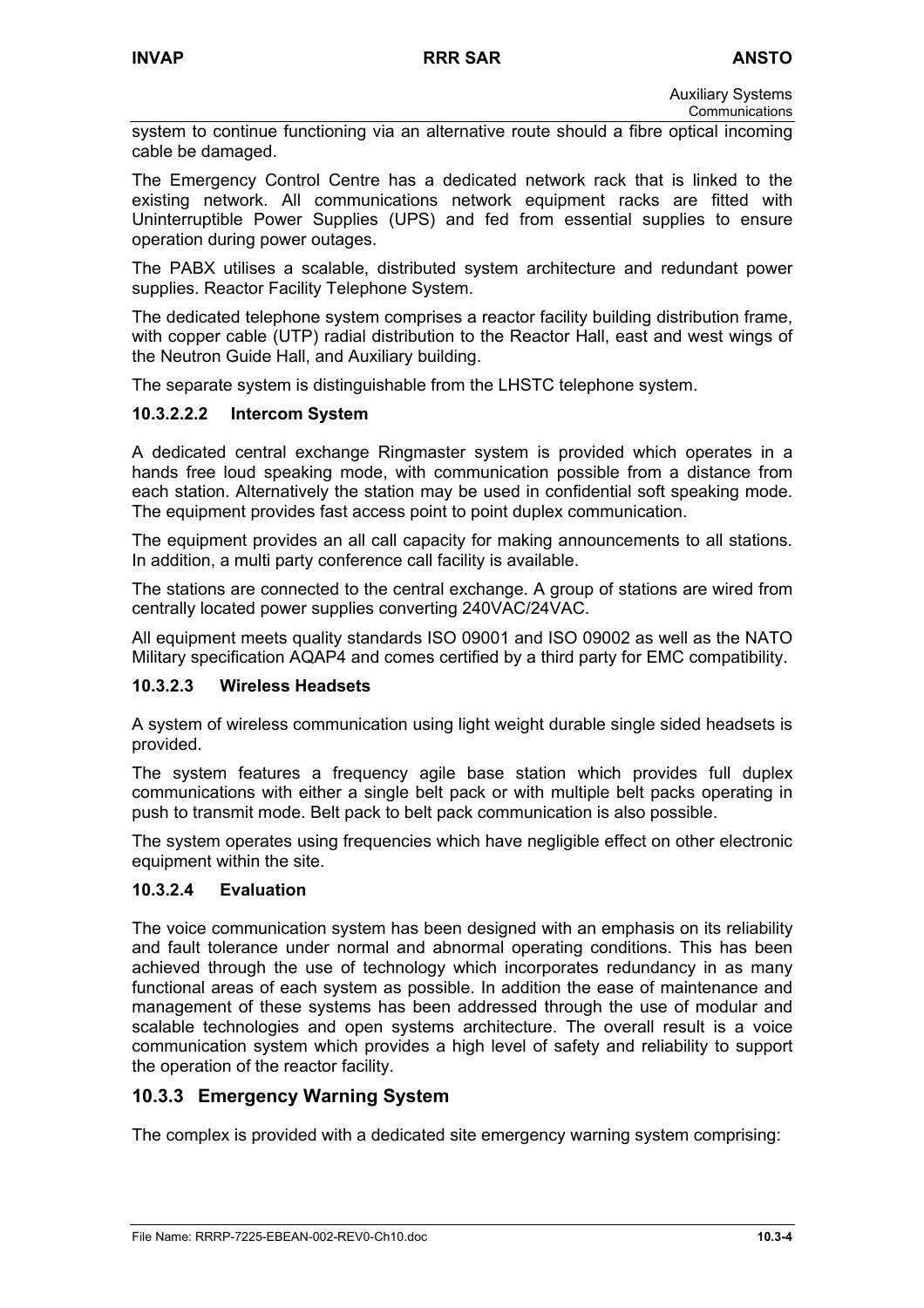- a) An Emergency Warning and Intercommunication System (EWIS) in accordance with AS 2220, included in the Fire Protection Systems.
- b) Distinctive alert, evacuation and reactor trip alarm signals.
- c) A public address system.

The EWIS covers the entire Reactor Facility. It includes speakers, horns and visual alarms throughout the reactor facility to provide distinctive and staged alert, evacuate and reactor trip alarms on a zone basis. The speakers and horn speaker are spaced to provide public address voice grade quality. The system provides voice messages, prerecorded messages, alert tones, evacuation tones and trip tones.

The EWIS also provides public address functions and is an extension of the existing site public address system. The amplifiers are zoned as the EWIS and have paging amplifiers grouped to match the evacuation zoning.

The EWIS interfaces with the Fire Indicator Panel via a high level interface to accept zoned alarm inputs to allow staged evacuation.

The EWIS also interfaces with the Building Management System (BMS) to provide the following inputs/outputs:

| <b>Evacuation Zone</b> | alert/evacuation/fault |
|------------------------|------------------------|
| <b>WIP</b>             | healthy/fault          |
| Main equipment         | healthy/fault          |

### **10.3.3.1 Public Address System**

A Public Address (PA) system is provided for the area in and around the reactor facility and in part is integrated into the site emergency warning system.

Reactor facility announcements may only be made from the reactor control room, and the emergency control centre. The system takes account of the acoustic environment in the buildings. Loudspeakers are positioned to avoid acoustic problems such as reverberation, echo and sound delay. Microphones are placed to avoid acoustic feedback.

The public address system is linked with the Lucas Heights Science and Technology Centre public address system. Announcements from the reactor control room and the emergency control centre remote paging console take precedence over Lucas Heights Science and Technology Centre announcements.

The Public Address system uses the EWIS speaker reticulation and amplifiers.

The EWIS takes priority over PA announcements.

# **10.3.4 Plant Visual Surveillance System**

A digital Closed Circuit Television System (CCTV) is provided for monitoring process operations within the reactor building, beam hall and other key areas. The system is integrated with the Physical Security System.

The system is controlled from the reactor control room and from the emergency control centre. Remote and automatic adjustment features (pan/tilt, iris, zoom etc) are provided.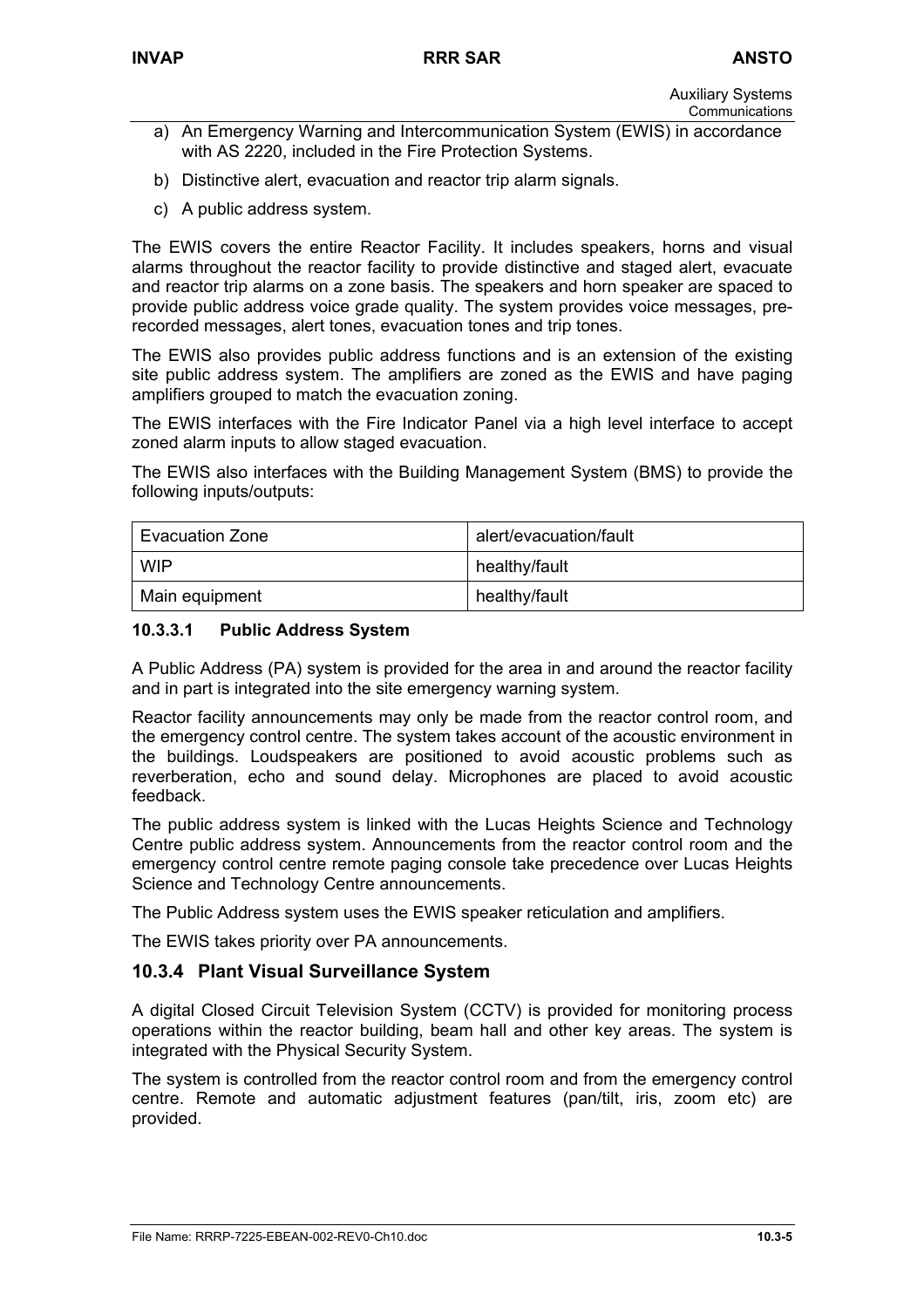Auxiliary Systems Communications

The system design provides for operation during postulated accident conditions. CCTV cameras in locations of potential high radiation are suitable for the expected radiation level.

The system design also provides for a lockable control of the cameras from the display area, but with overriding control from the control room and the emergency control centre.

The design incorporates two digital video recording devices located in the emergency control centre, with a 6 hour recording capability.

The CCTV system is compatible with Australian PAL/B/G format.

# **10.3.5 Reactor Facility Local Area Data Network**

### **10.3.5.1 Design Basis**

The Reactor Facility Local Area Network (LAN) comprises computer systems and networks which interconnect all reactor facility systems. There are six main data distribution centres for the LAN, which are linked via a network backbone. Each distribution centre contains the equipment which is responsible for transmitting and receiving data from all the devices in its zone as well as other zones via the backbone. The Reactor Facility LAN consists of a Gigabit Ethernet backbone and Fast Ethernet segments of a fault tolerant design utilising multiple redundant routes for both inter and intra facility connection.

Gigabit Ethernet is a high-speed with redundant optical fibre backbone for high traffic networks. Fast Ethernet is a high-speed LAN technology that offers increased bandwidth to desktop computer users in the control centre, as well as to servers and server clusters in data centres.

The Reactor Facility LAN is electrically and physically independent and separated from the Reactor Control and Monitoring System (RCMS).

#### **10.3.5.2 Applicable Standards**

EIA/TIA 568 - Structured cabling systems of customer premises.

IEEE 802 - Standards for Local and Metropolitan Area Networks (LAN/MANs): Overview and Architecture – IEEE Computer Society Document.

IEEE 802.1 to 802.12 (inc) - Standards associated with LAN/MANs document IEEE 802 (relevant sections to be applied to Research Reactors Network Requirements for cabling systems, protocols, data security, LAN/WAN bridging, etc).

IEEE 829 – 1991 - Standard for Software Test Documentation.

ISO 8802/4 – 1990 - Information Processing Systems – Local Area Networks – Token Passing Bus Access Method and Physical Layer Specifications.

SAMA PMC 33.1 (1978) - Standard for EMI/RFI Criteria.

# **10.3.5.3 Computer Data Network System**

The Reactor Facility data network is a stand-alone system linked to the existing Lucas Heights Science and Technology Centre (LHSTC) Local Area Network ring-system. Fibre optic cabling are run from the ANSTO site PABX and site control centre to complete the ring-system (with potential future extension from building 40 by ANSTO).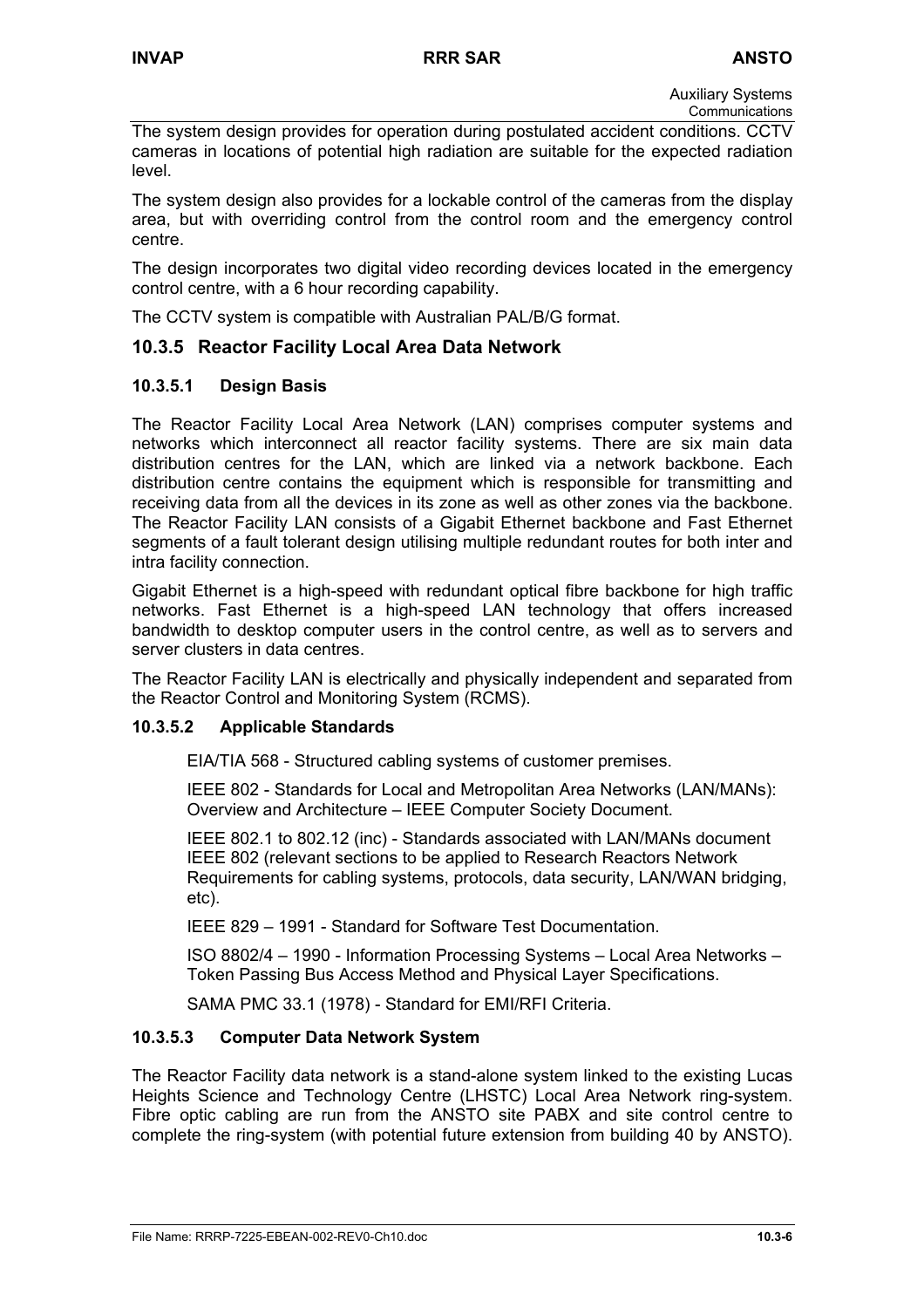Auxiliary Systems Communications

This allows the system to continue functioning via an alternative route should a fibre optical incoming cable be damaged.

The emergency control centre has a dedicated network rack that is linked to the existing LAN. All Communications Network equipment racks in each zone are fitted with Uninterruptible Power Supplies (UPS) and fed from the stand-by power supply to ensure operation during power outages.

All devices comply with Ethernet 802.3 and Spanning Tree Protocol 802.1d.

Intra-building workgroup switches include at least 22 port 10/100 Base T with optical fibre, fast Ethernet and Gigabit Ethernet connections. All non backbone cabling internal to each zone is category 5 UTP.

Inter-building backbone switches include at least 5 module slots per chassis with at least 10 Ports per module, and dual redundant power supplies. Modules support UTP 10/100 Base T and optical fibre, Gigabit Ethernet, fast Ether Channel, and CISCO ISL trunking protocols and 802.1q trunking protocol. Port and power supply modules are hot swappable.

Building routers include at least 5 module slots per chassis with at least 2 ports per module and dual redundant power supplies. Modules support UTP 10/100 Base T and optical fibre, Gigabit Ethernet, fast Ether Channel, and support CISCO ISL trunking protocols and 802.1q trunking protocol. Port and power supply modules are hot swappable.

Network cabinet power supplies are true direct on-line, double conversion UPSs with Ethernet SNMP monitoring and fed from standby input power.

### **10.3.5.4 Evaluation**

The data communication system has been designed with an emphasis on its reliability and fault tolerance under normal and abnormal operating conditions. This has been achieved through the use of technology which incorporates redundancy in as many functional areas of each system as possible. In addition the ease of maintenance and management of these systems has been addressed through the use of modular and scalable technologies and open systems architecture. The overall result is a voice communication system that provides a high level of safety and reliability to support the operation of the reactor facility.

*End of Section*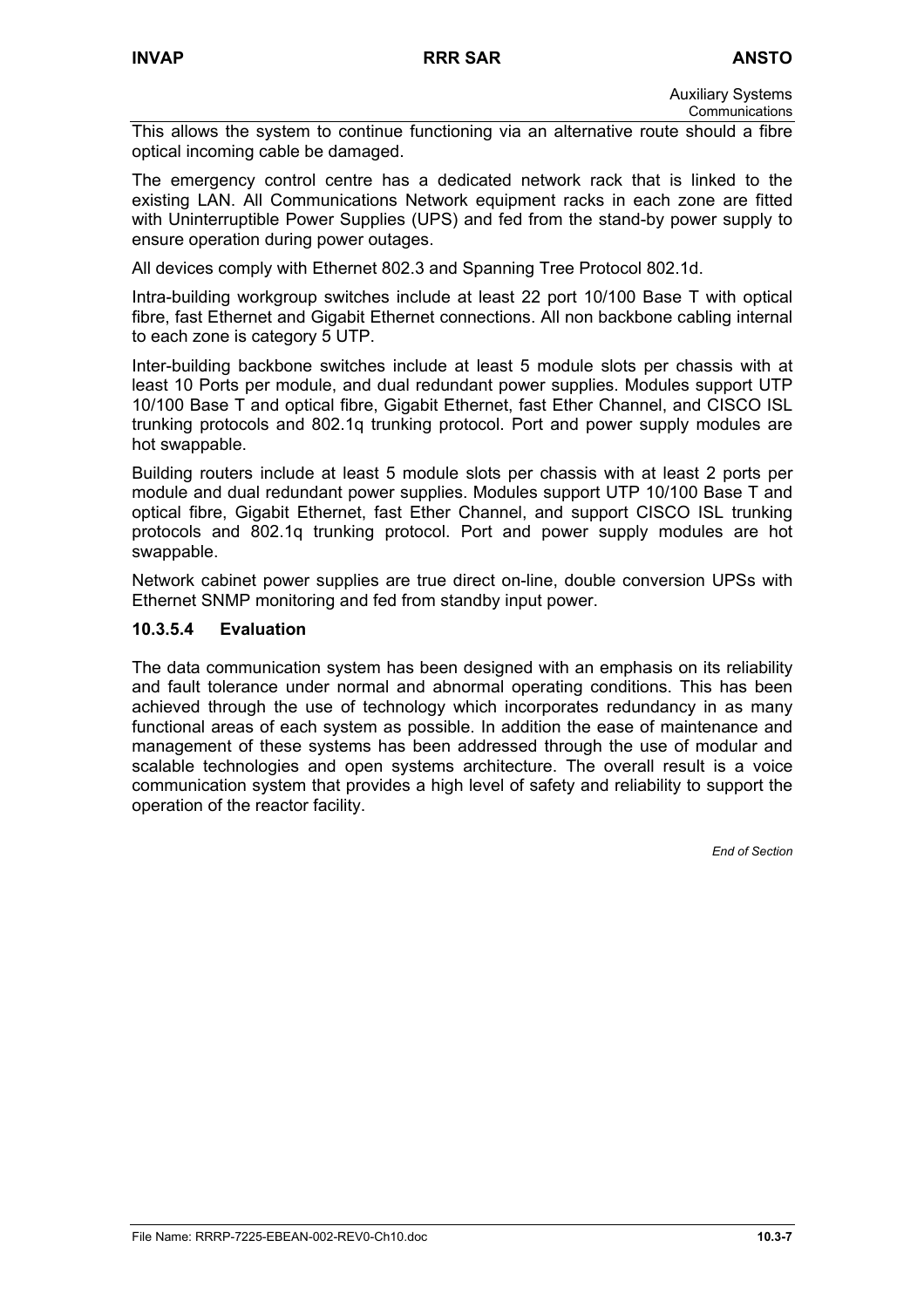

Bld1 Existing Lucas Heights Telecomms Network

Bld1 Existing Lucas Heights Datacomms Network Bld53

**Figure 10.3/1 Data and Telecommunications Backbone Architecture** 

*End of Figures* 

Bld53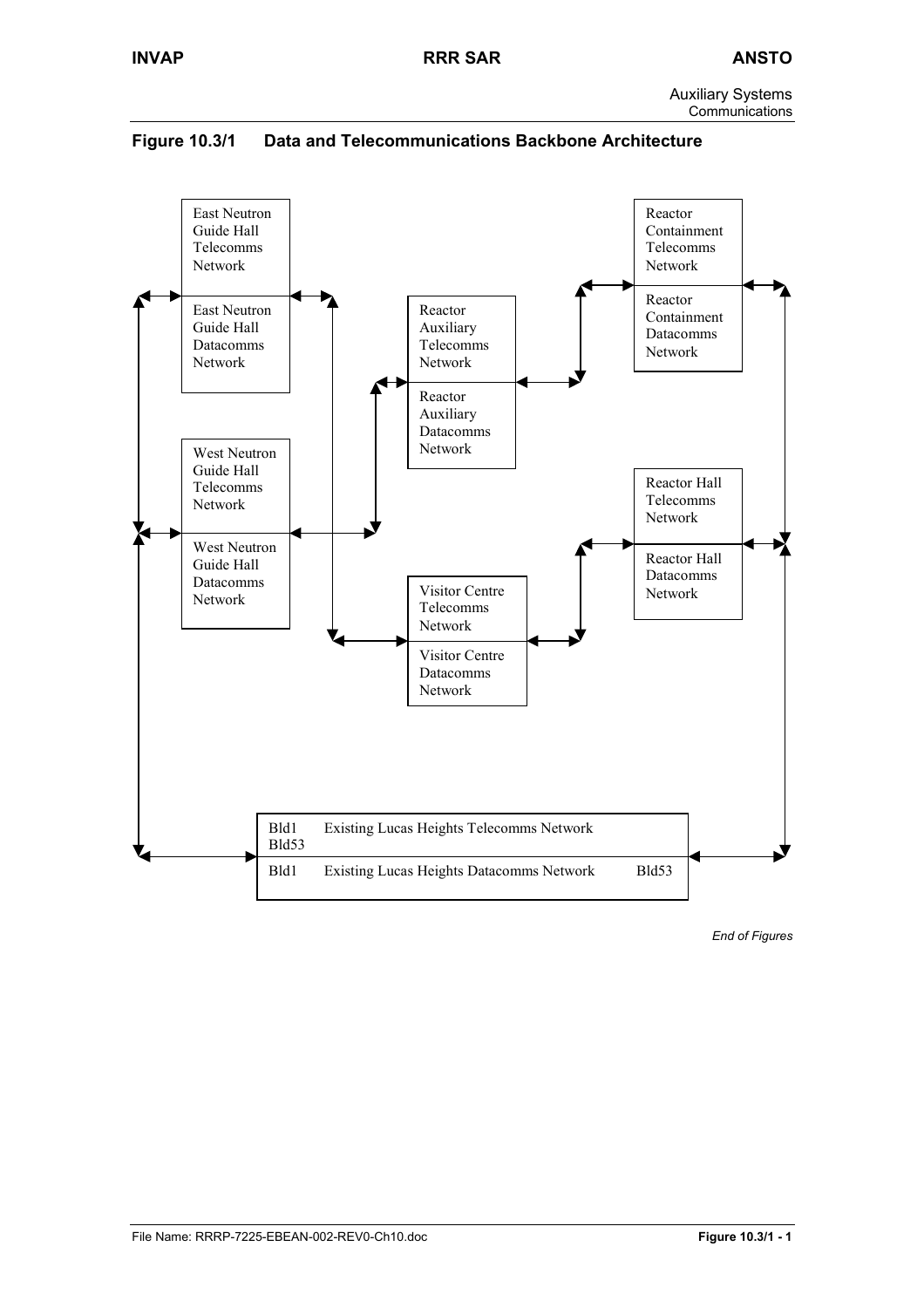# **10.4 HEATING, VENTILATION AND AIR CONDITIONING SYSTEMS**

# **10.4.1 Introduction**

This Section provides descriptions of the Heating, Ventilation and Air Conditioning (HVAC) systems, with particular regard for the safety operating requirements of the systems.

The HVAC systems include all air conditioning, ventilation, water systems, mechanicalelectrical and BMCS control systems that service all areas of the Reactor Building, the Neutron Guide Hall Building and the Office Building, as well as pressurisation in the Emergency Control Centre. This includes active and non-active areas, inside and outside Containment.

The systems are designed to meet the following general objectives:

- a) Achieve the required level of safety operation.
- b) Comply with contract specification and code requirements.
- c) Maintain the internal conditions at required levels of comfort.
- d) Control airflow and spread of contamination between clean and dirty areas of the building.

The HVAC systems are designed to comply with the following codes and standards:

Building Code of Australia (BCA) and New South Wales (NSW) amendments where appropriate.

AS 1324 – Air filters for use in general ventilation and air conditioning.

AS 1386 – Clean rooms and clean workstations.

AS 1668.1 - The use of ventilation and air conditioning in buildings – Fire and smoke control in multi-compartment buildings.

AS 1668.2 - The use of ventilation and air conditioning in buildings – Mechanical ventilation for indoor air quality.

AS 1682 - Fire Dampers.

AS 2107 - Acoustics - Recommended design sound levels and reverberation times for building interiors.

AS 2243 - Safety in laboratories.

AS 3000 - Electrical installations.

AS 3666 - Air handling & water systems of buildings – Microbial Control.

AS 4254 - Ductwork for air handling systems in buildings.

Safety Category 1 and 2 systems are designed to additional standards, as mandated by applicable IAEA and ARPANSA standards and requirements.

Safety Category 3 systems are designed to perform the required function without interfering with the operation of any systems with a higher safety category rating.

System categorisation for the heating, ventilation and air conditioning systems for non-Containment areas is as follows: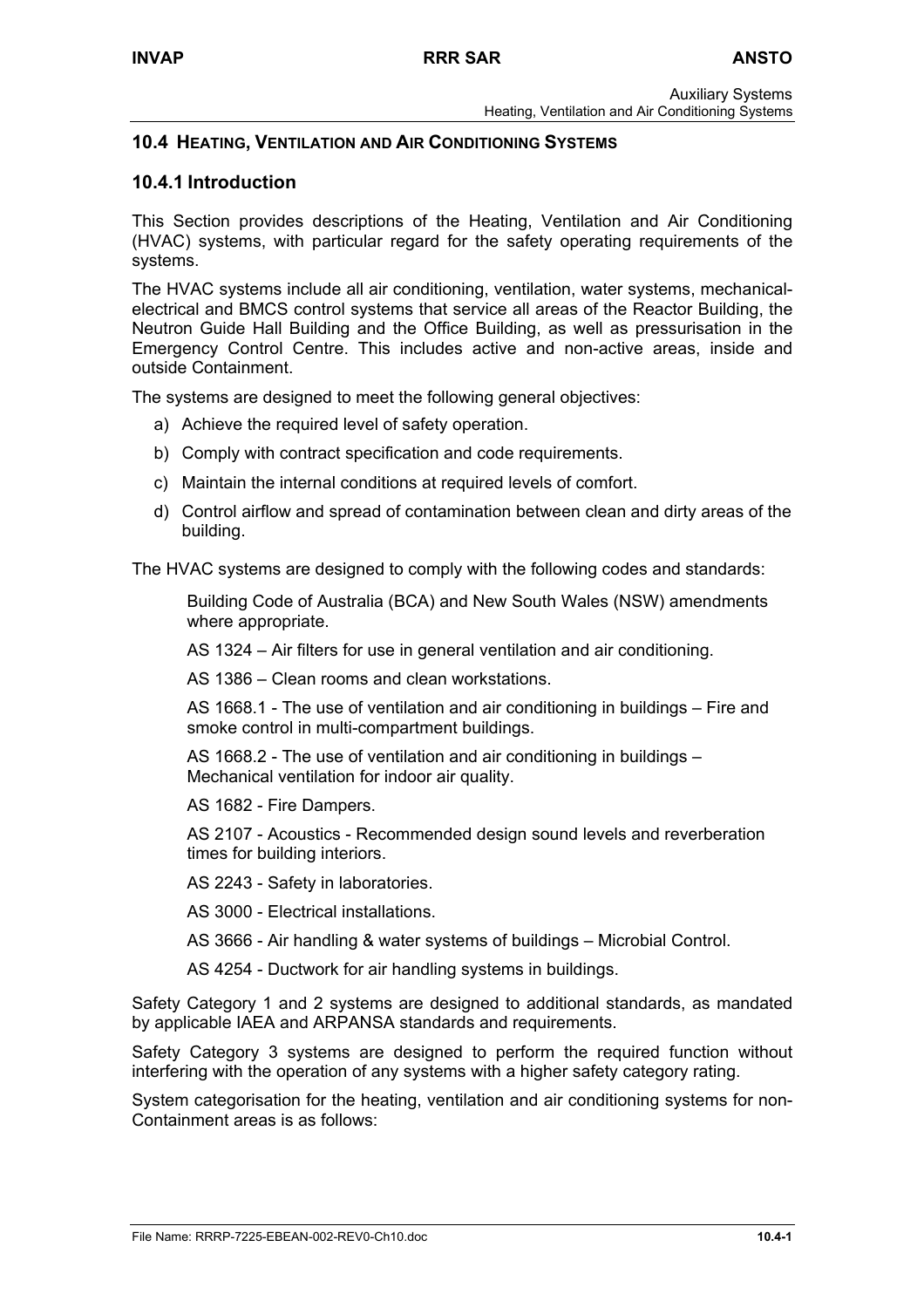| Heating, Ventilation and Air Conditioning Systems                    |                    |                     |                     |
|----------------------------------------------------------------------|--------------------|---------------------|---------------------|
| System                                                               | Safety<br>Category | Seismic<br>Category | Quality<br>Category |
| <b>Emergency Control Centre Ventilation and</b><br>Pressurisation    | 1                  | 1                   | A                   |
| <b>Emergency Control Centre Air Conditioning</b>                     | $\overline{2}$     | $\overline{2}$      | B                   |
| Main Control Room Air Conditioning                                   | 2                  | 2                   | B                   |
| Auxiliary Instrument Rooms Air Conditioning                          | 2                  | $\overline{2}$      | B                   |
| Loading Hot Cell Exhaust                                             | 2                  | 2                   | B                   |
| Fume Cupboard and Active Areas Exhaust                               | $\overline{2}$     | $\overline{2}$      | B                   |
| <b>Reactor Building Smoke Exhaust</b>                                | 2                  | $\overline{2}$      | B                   |
| Reactor Building Non Containment Air Conditioning<br>and Ventilation | 3                  | 3                   | C                   |
| Neutron Guide Hall Air Conditioning and Ventilation                  | 3                  | 3                   | C                   |
| Visitor Building Air Conditioning and Ventilation                    | 3                  | 3                   | C                   |
| <b>Central Energy Systems</b>                                        | 3                  | 3                   | C                   |
| <b>BMS Control System</b>                                            | 3                  | 3                   | С                   |

System categorisation for the HVAC systems related to Containment is presented in Section 10.4.10.

The following sections describe the systems, providing details on the suitability of the systems for the safety category to which they have been assigned.

# **10.4.2 Emergency Control Centre Ventilation and Pressurisation System**

# **10.4.2.1 Design Basis**

The ECC is provided with a ventilation and pressurisation system to maintain a habitable environment in the ECC during all relevant design basis accidents (i.e. those that could result in the unavailability or other loss of the Main Control Room) and to safeguard the occupants against hazards that could jeopardise necessary operator action. The ECC HVAC pressurisation system is an Engineered Safety Feature (ESF).

The system is designed to meet the following objectives:

- a) To positively pressurise the room with a supply rate of 15 air changes per hour, in accordance with the requirements of the BCA
- b) To maintain a positive pressure within the ECC at 50 Pa with respect to the surrounding areas

#### **10.4.2.2 System Description**

In the event of an emergency, the ECC is provided with filtered supply air. There are two independent systems to provide full redundancy of operation. Each system independently provides ventilation and pressurisation to the ECC to maintain the room habitable. Note that the Reactor Building Conventional Areas ventilation system provides environmental control to the ECC at times when the ECC ventilation and pressurisation system is not operating.

Each system draws in air from the intake location, handles the air by the system fan, filters the air and delivers the air to the ECC. The fans and filters and are located in a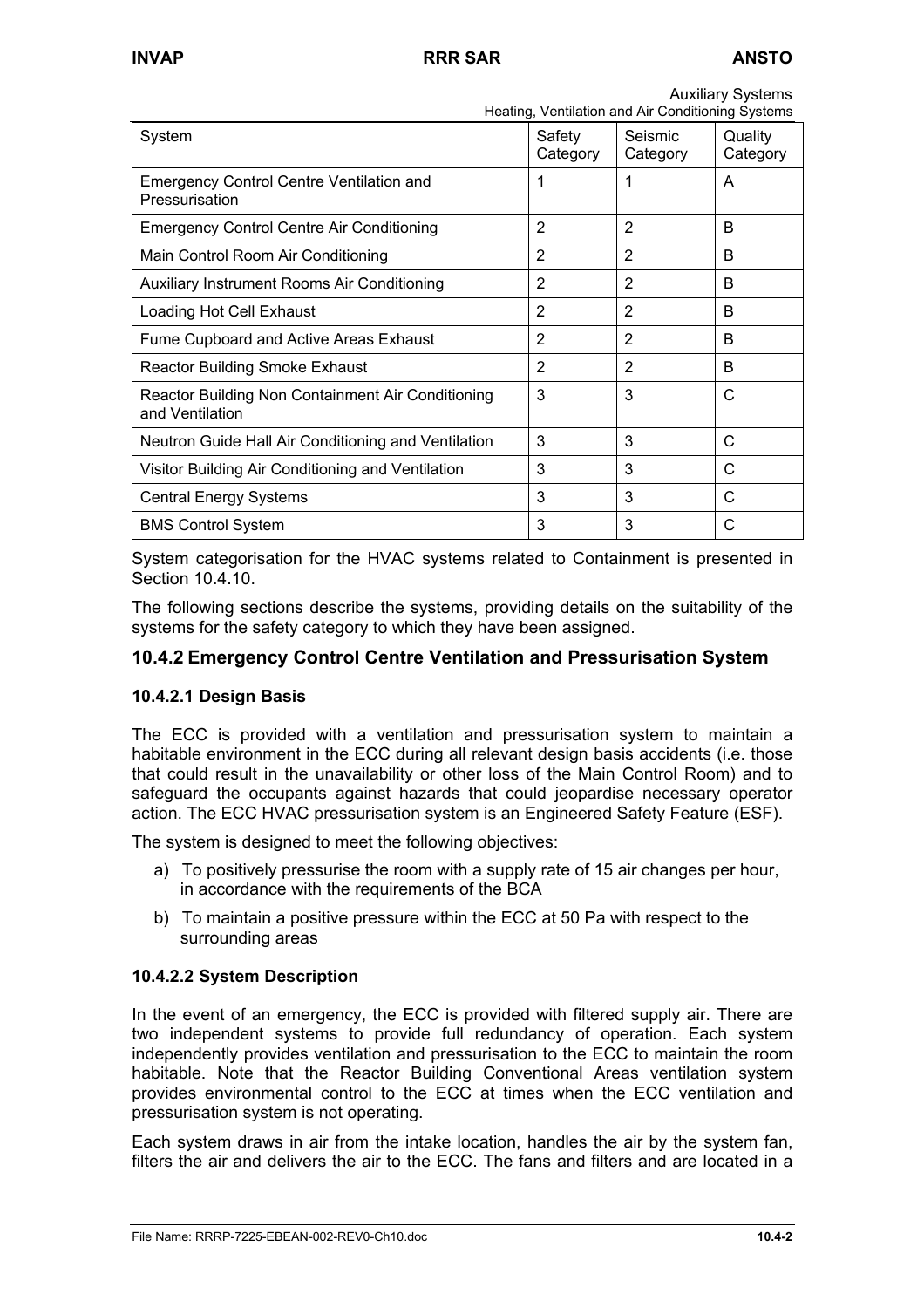Heating, Ventilation and Air Conditioning Systems

reactor building plant room. The air is ducted from the intake locations to the fans, then to the ECC, in independent fire-rated sheet metal ducts, suitably supported to withstand the appropriate seismic requirements. The power supply to each fan is from an independent Safety Category 1 bus supplied from the Standby Power System.

### **10.4.2.3 Functionality**

In the event of an emergency, the operation of the ventilation system is initiated manually from within the ECC, via a hard-wired connection to the system. This starts the duty supply ventilation system.

Should there be a failure of the duty fan or any part of the normal power supply system, the stand-by system would be started manually from within the ECC via a hard-wired connection to the system.

The operation of the ventilation system is monitored at the point of air entry to the ECC to prove effective operation. Any loss of air flow would cause an indication in the ECC, alerting the operator to manually start the stand-by system.

### **10.4.2.4 Independence**

The duty and stand-by systems operate completely independently of each other.

A failure of any duty or stand-by item does not affect the ability of the alternative system to operate.

### **10.4.2.5 Equipment Qualification**

The fans and ventilation system were selected to meet the requirements for Safety Category 1 safety classification. The equipment was located to meet the requirements for accessibility and independence.

# **10.4.2.6 Testing, Inspection and Maintenance**

Upon completion of the installation, the systems were tested to ensure satisfactory operation of the duty and stand-by equipment under all modes of operation.

A programme of regular inspections and maintenance functions is implemented. The inspections incorporate test running of the fans and efficiency testing of the filters to prove full operational status.

#### **10.4.2.7 Design Evaluation**

# **10.4.2.7.1 Component Reliability**

Each component was selected to ensure suitable reliability, with a minimum of downtime for maintenance, to perform at the Safety Category 1 level.

# **10.4.2.7.2 System Interdependence**

The system is dependent on the Standby Power Supply

#### **10.4.2.7.3 Redundancy**

The system has 100% redundancy, commensurate with its Safety Category 1 classification.

The redundant systems are completely independent.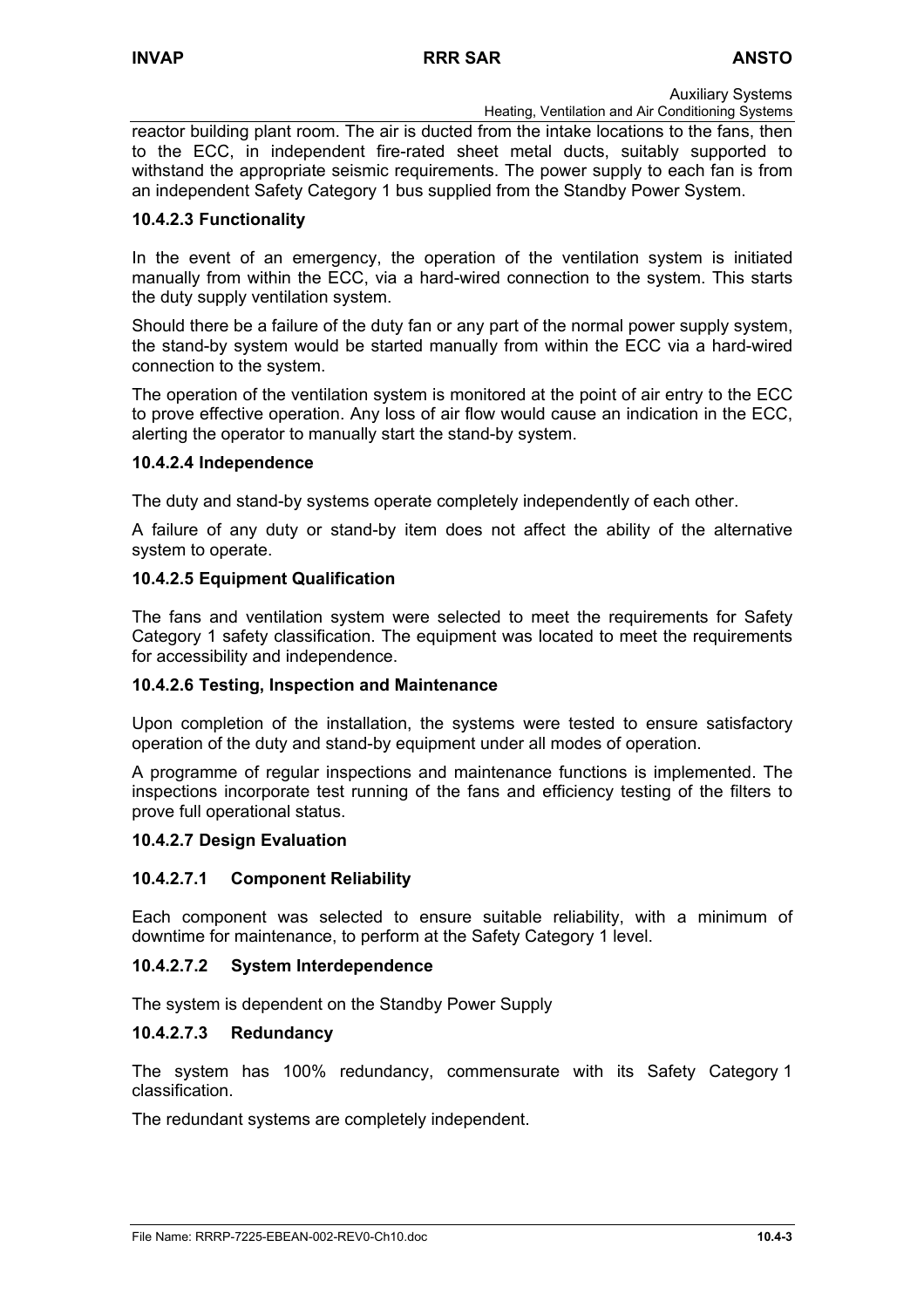Heating, Ventilation and Air Conditioning Systems Should a component in the duty system fail, it would not cause a failure in the stand-by system.

# **10.4.2.8 Failure Modes**

An FMEA has been performed for this system.

# **10.4.3 Emergency Control Centre Air Conditioning**

### **10.4.3.1 Design Basis**

The ECC is provided with air conditioning to maintain environmental conditions inside the facility during occupancy.

The system is designed to meet the objective of maintaining temperature conditions within the room at  $22.5^{\circ}C + 1.5^{\circ}C$  during operation in accordance with AS1668.2.

#### **10.4.3.2 System Description**

For emergency purposes, the ECC is provided with air conditioning by two independent air cooled conditioning units. Indoor coils provide both cooling and heating to the room. The outdoor units are located in positions separated for physical independency.

In the event of an emergency situation, the operation of the Emergency Control Centre Ventilation and Pressurisation System is initiated manually from within the ECC. This would start the associated air conditioning system.

The duty air conditioning system is monitored for faults. Any detection of a fault would cause the stand-by system to operate as the duty unit.

The duty and stand-by systems operate completely independently of each other.

A failure of any duty or stand-by item would not affect the ability of the alternative system to operate.

The air conditioning units are provided with normal power.

# **10.4.4 Main Control Room Air Conditioning**

#### **10.4.4.1 Design Basis**

The MCR is provided with air conditioning to maintain environmental conditions inside the facility during occupancy.

The system is designed to meet the objective of maintaining temperature conditions within the room at  $22.5^{\circ}$ C $\pm$ 1.5°C during operation in accordance with AS1668.2.

Failure of the air conditioning system does not adversely affect the safety category 1 systems within the MCR.

#### **10.4.4.2 System Description**

The Main Control Room (MCR) is provided with air conditioning by two air handling units. The units provide run and stand-by capacity with 100% redundancy of all main components.

Each air handling unit provides cooling, heating and filtration using pre-filters and HEPA filters. Motorised air control dampers provide return air or full outside air operation.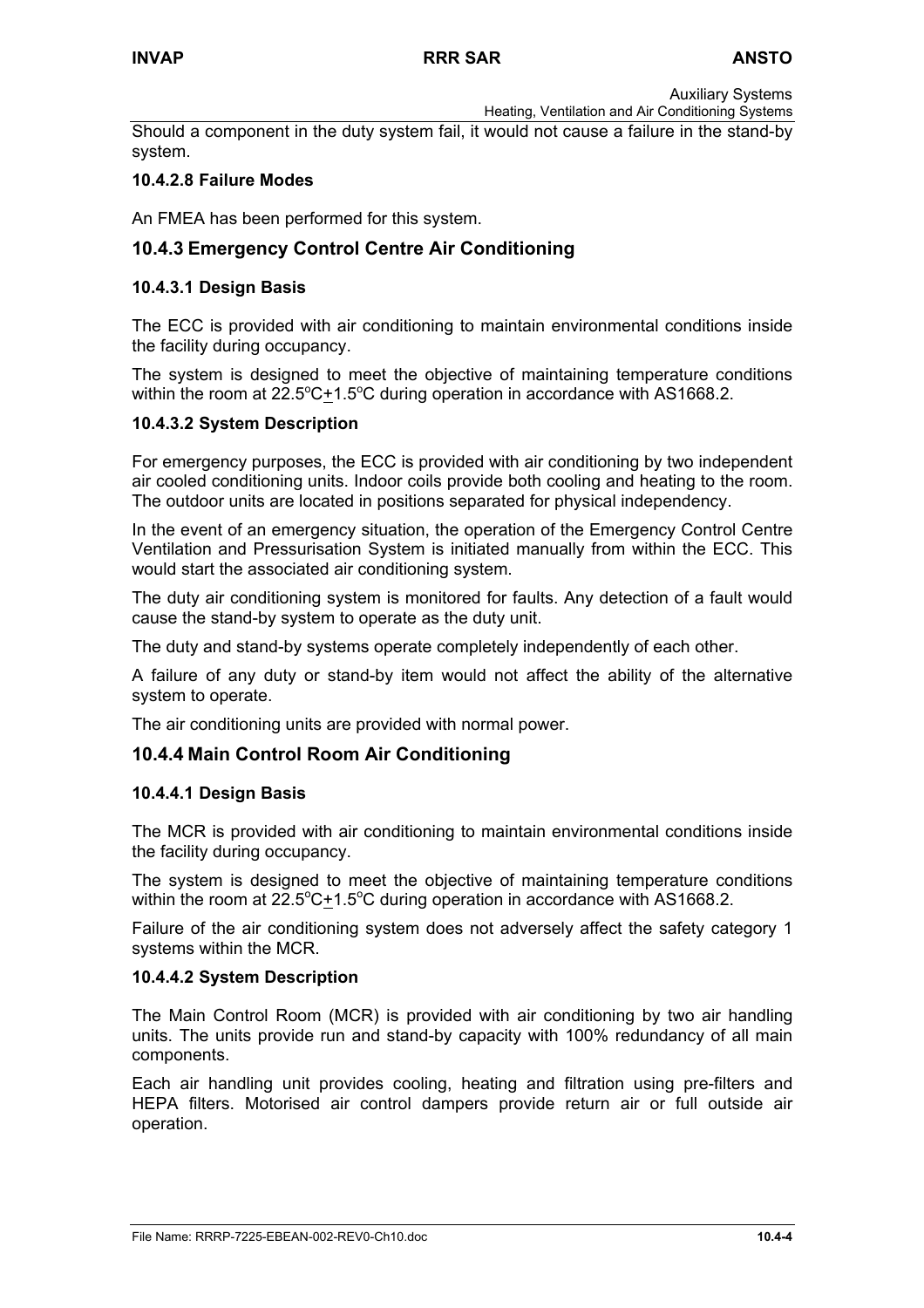Heating, Ventilation and Air Conditioning Systems Return air from the main control room and other areas is drawn from the corridor adjacent to the MCR.

In emergency mode, the system operates on full outside air to provide pressurisation of the MCR and surrounding areas. This increases the safety of the environment from the MCR to the fire stair that provides access from the main control room to the emergency control centre (ECC).

Emergency mode operation is initiated manually from within the MCR or the ECC. This would put the duty air conditioning system into full outside air (pressurisation) mode.

Each air conditioning system is monitored to detect for faults. Should there be a failure of the duty air handling system, or any part of the duty power supply system, the respective stand-by system would start automatically.

The Air Handling Units (AHUs) are provided with normal power.

# **10.4.5 Auxiliary Instrument Room Air Conditioning**

#### **10.4.5.1 Design Basis**

The Auxiliary Instrument Rooms are provided with air conditioning to maintain environmental conditions inside the facility during occupancy.

The system is designed to meet the objective of maintaining temperature conditions within the room at  $22.5^{\circ}C + 1.5^{\circ}C$  during operation in accordance with AS1668.2.

Failure of the air conditioning system does not adversely affect the safety category 1 systems within the room.

#### **10.4.5.2 System Description**

The Auxiliary Instrument Rooms (AIR) are provided with air conditioning by a dedicated air handling unit.

The air handling unit provides cooling, heating and filtration. Motorised air control dampers provide return air or full outside air operation.

The CHW supply to the AHU is from the Safety Category 3 CHW system. Cooling of the rooms is not a required safety function as the instrumentation and control equipment functions satisfactorily at  $60^{\circ}$ C. This is the maximum possible temperature in the rooms.

The air handling unit has two (2) air movement fans. The fans provide full redundancy of air movement.

The air distribution ductwork contains fire dampers at the wall of each room. This prevents the spread of fire between rooms via the ductwork system.

The AHU fans are provided with normal power.

# **10.4.6 Loading Hot Cell Ventilation**

#### **10.4.6.1 Design Basis**

The Loading Cell in the cell operation area is provided with a continuous exhaust to maintain a negative pressure in the loading cell relative to the surrounding environment. As this system operates at a higher negative pressure than the areas connected to the main active area exhaust system, it is necessary to provide the Loading Cell with a separate dedicated system.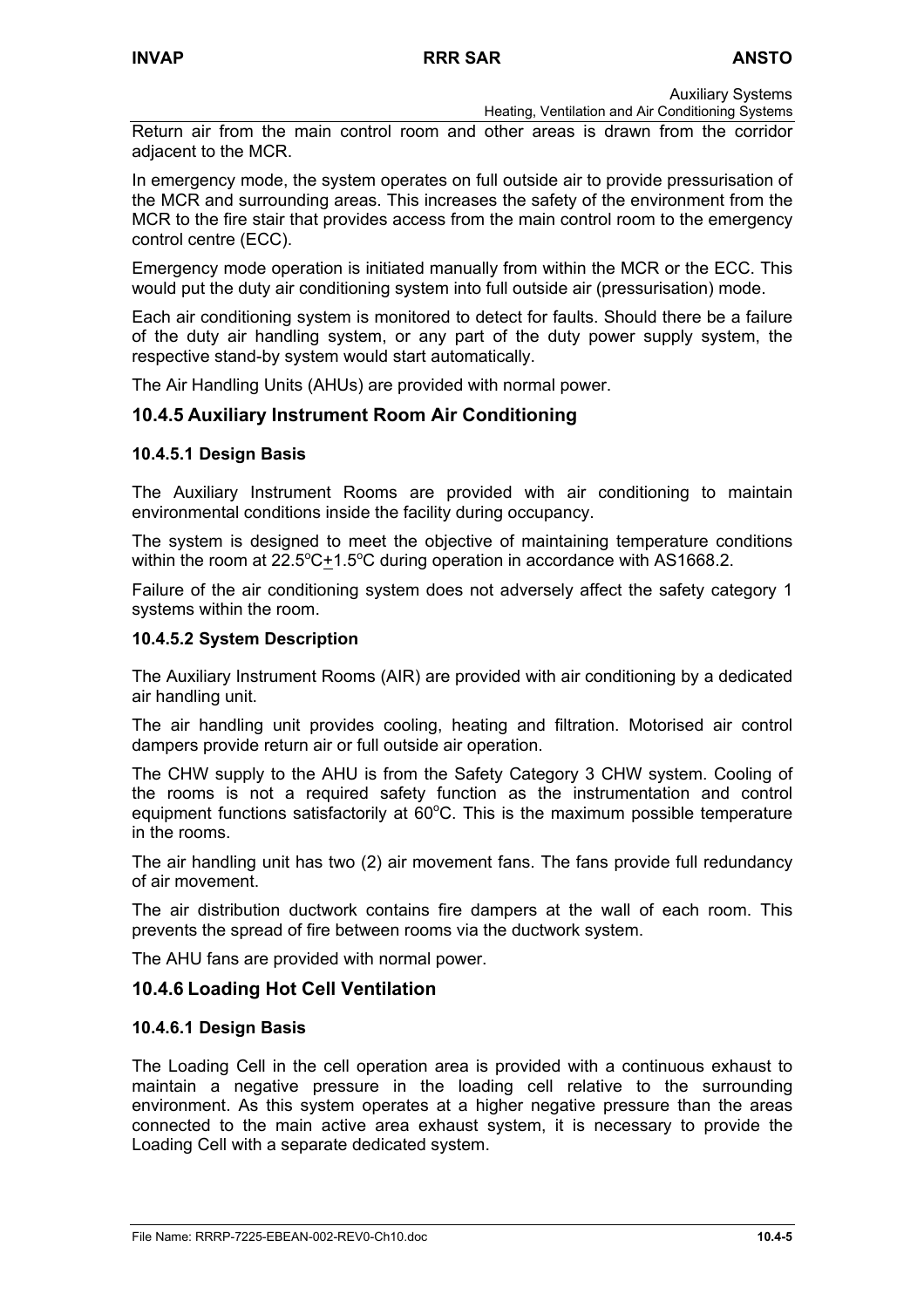Heating, Ventilation and Air Conditioning Systems

The system is designed to meet the following objectives:

- 1. To protect operators during the handling and manipulation of radioisotopes.
- 2. To provide adequate protection to radiation exposure to operating staff and research personnel, by maintaining sufficient pressure differential between different parts of the building.
- 3. Purification and filtering of the exhaust air prior to discharge.

#### **10.4.6.2 System Description**

The intake and exhaust connections at each side of the loading cell are protected by HEPA filters, which maintain a barrier between the cell and the surrounding environment. The exhaust air is provided with secondary HEPA filtration prior to discharge. The secondary filters have run and stand-by cells to enable filter change without system shutdown.

All filters are of the safe change type, which enable filter replacement without exposing the operator to the contaminated filter.

Run and stand-by exhaust fans are located in the Reactor Building. The exhaust air is discharged into the main discharge stack, along with the discharge from the active and fume exhaust system.

The system provides 100% redundancy of all main components.

Should there be a failure of the duty exhaust fan, or any part of the normal power supply system, the respective stand-by system would start automatically.

A failure of any duty or stand-by item would not affect the ability of the alternative system to operate.

The exhaust fans are provided with standby power.

### **10.4.7 Fume Exhaust**

#### **10.4.7.1 Design Basis**

The fume cupboards are provided with continuous exhaust.

The system is designed to meet the following objectives:

- 1. To protect operators during the handling and manipulation of radioisotopes.
- 2. To provide adequate protection from radiation exposure to operating staff and research personnel, by maintaining sufficient pressure differential between different parts of the building.
- 3. Purification and filtering of the exhaust air prior to discharge.

#### **10.4.7.2 System Description**

The Fume Cupboards of the Reactor Building are provided with continuous exhausting. This includes the following fume cupboards:

| <b>White Chemical Laboratory</b> | Fume Cupboard        |
|----------------------------------|----------------------|
| <b>Blue Chemical Laboratory</b>  | <b>Fume Cupboard</b> |
| <b>Health Physics Laboratory</b> | <b>Fume Cupboard</b> |
| <b>NAA Blue Laboratory</b>       | Fume Cupboard        |
| <b>Silicon NTD Laboratory</b>    | Fume Cupboard        |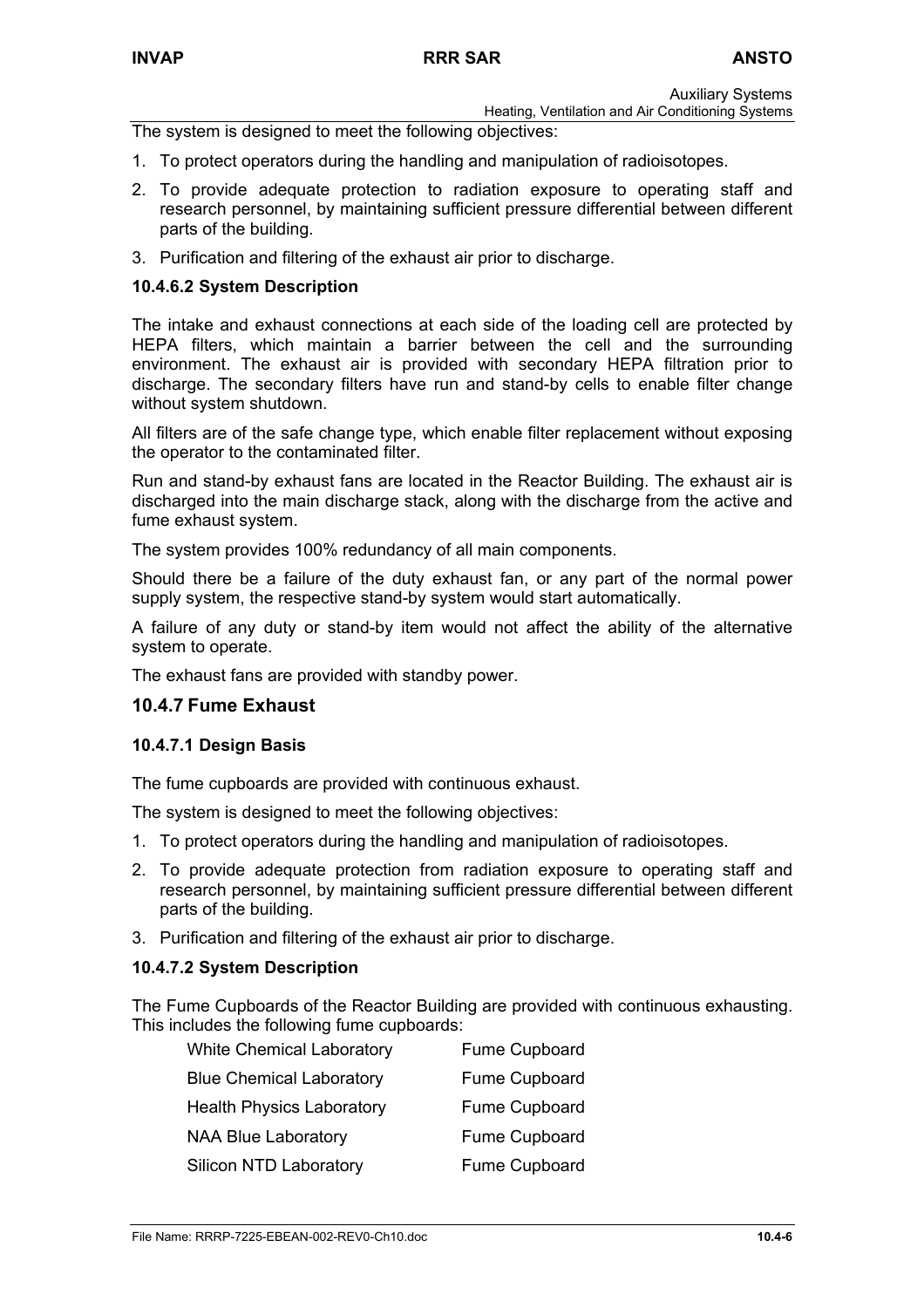Heating, Ventilation and Air Conditioning Systems

Each fume cupboard has the capability for the future provision of independent filtration if required by future change in use, with filter spacing located as close as possible to the fume cupboard.

The flow of air through each fume cupboard is independently controlled to maintain a constant air velocity through the open sash of the fume cupboard by a by pass arrangement around the fume cupboard sash when in the open position. A balanced flow of make-up air is provided to the laboratory, to maintain a constant net volume of exhaust from the laboratory into the fume cupboard. The laboratories are maintained at negative pressure in relation to adjacent areas.

Run and stand-by exhaust fans, are located in the Reactor Building. The exhaust air is discharged into the main discharge stack, along with the discharge from the loading cell, and active exhaust systems.

Should there be a failure of the duty exhaust fan, or any part of the normal power supply system, the respective stand-by system would start automatically.

A failure of any duty or stand-by item would not affect the ability of the alternative system to operate.

The exhaust fans are provided with standby power.

# **10.4.8 Active Area Exhaust**

### **10.4.8.1 Design Basis**

The active areas are provided with continuous exhaust.

The system is designed to meet the following objectives:

- 1. To protect operators during the handling and manipulation of radioisotopes.
- 2. To provide adequate protection from radiation exposure to operating staff and research personnel, by maintaining sufficient pressure differential between different parts of the building.
- 3. Purification and filtering of the exhaust air prior to discharge.

#### **10.4.8.2 System Description**

The Active Areas of the Reactor Building are provided with continuous exhausting.

The active or blue areas of the Reactor Building are exhausted to maintain a flow of air from non-active areas to active areas of the building. This ensures airflow from clean to dirty areas and minimises the spread of contamination.

The active areas exhaust is independently filtered.

All filters are of the safe change type, which enable filter replacement without exposing the operator to the contaminated filter.

Run and stand-by exhaust fans, are located in the Reactor Building. The exhaust air is discharged into the main discharge stack, along with the discharge from the loading cell and fume cupboard exhaust systems.

Should there be a failure of the duty exhaust fan, or any part of the duty power supply system, the respective stand-by system would start automatically.

A failure of any duty or stand-by item would not affect the ability of the alternative system to operate.

The exhaust fans are provided with standby power.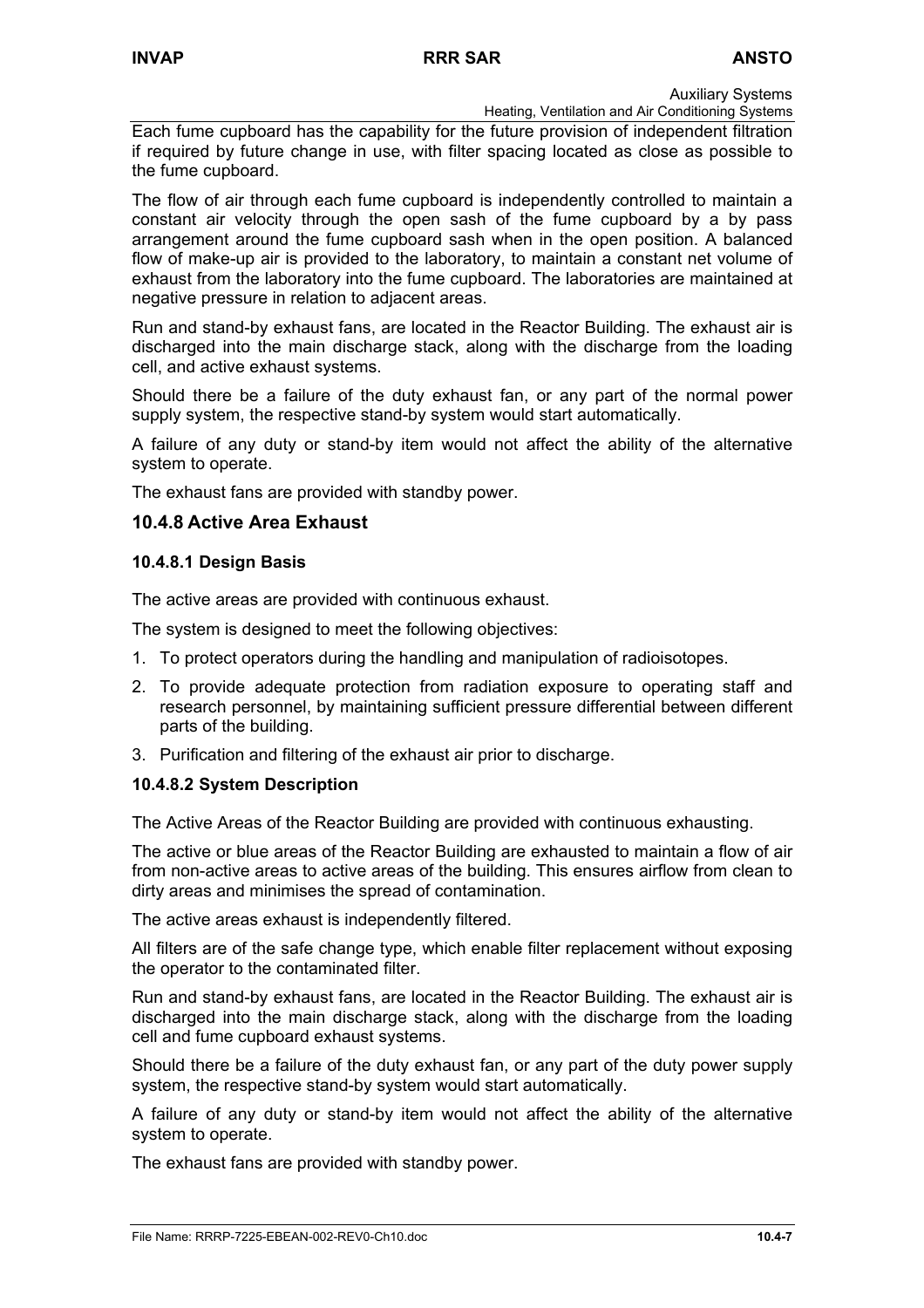Heating, Ventilation and Air Conditioning Systems

### **10.4.9 Reactor Building Non-Containment Air Conditioning and Ventilation**

The air conditioning and ventilation systems in the Reactor Building outside of the Containment are not designed to perform any safety function. They are qualified as Safety Category 3, Seismic Category 3 and Quality Level C. These systems must achieve requirements levels of availability, reliability, mantainability and supportability to ensure that the facility is available to operate in accordance with the contract specifications. They are provided purely to ensure that appropriate environmental conditions are maintained (e.g. for operating personnel comfort) in the areas identified.

All air handling systems are designed to provide air flow movement from clean (white) areas to active (blue) areas. The blue areas are maintained at negative air pressure, relative to the adjacent white areas, by exhausting from the blue areas into the Fume Cupboard and Active Exhaust System.

There is generally no recirculation of air from active areas.

Air intakes into the air conditioning and supply air ventilation systems are positioned around the perimeter of the building, in locations that minimise the risk of recirculation of discharge air from the exhaust stack.

### **10.4.10 Reactor Building Containment Air Conditioning and Ventilation**

Air conditioning and ventilation functions are provided to the Containment by the Containment Air Injection System (CAIS), the Containment Air Exhaust System (CAES), the Hot Cells Ventilation System (HCVS), and the Heavy Water Room Ventilation System (HWRVS). These systems are categorised as shown below.

| Subsystems                          | Safety | Seismic | Quality |
|-------------------------------------|--------|---------|---------|
| Containment Air Injection System    | 3      |         |         |
| Containment Air Exhaust System      | 2      | າ       | B       |
| <b>Hot Cells Ventilation System</b> | 2      |         | В       |
| Heavy Water Room Ventilation System |        | ົ       | B       |

#### **10.4.10.1 Design Bases**

#### **10.4.10.1.1 General**

The design bases of these systems are:

- a) To provide adequate fresh air to the Containment during normal operation.
- b) To provide appropriate ventilation to areas which contain, or may contain, radioactive substances.
- c) To have high reliability, high availability and ease of maintenance.
- d) To control the movement of airborne radioactivity arising from operating states and accidents.
- e) To prevent the inlet of gases and smoke that could impair the operation of the safety systems.
- f) To ensure that acceptable environmental conditions are maintained in those areas where: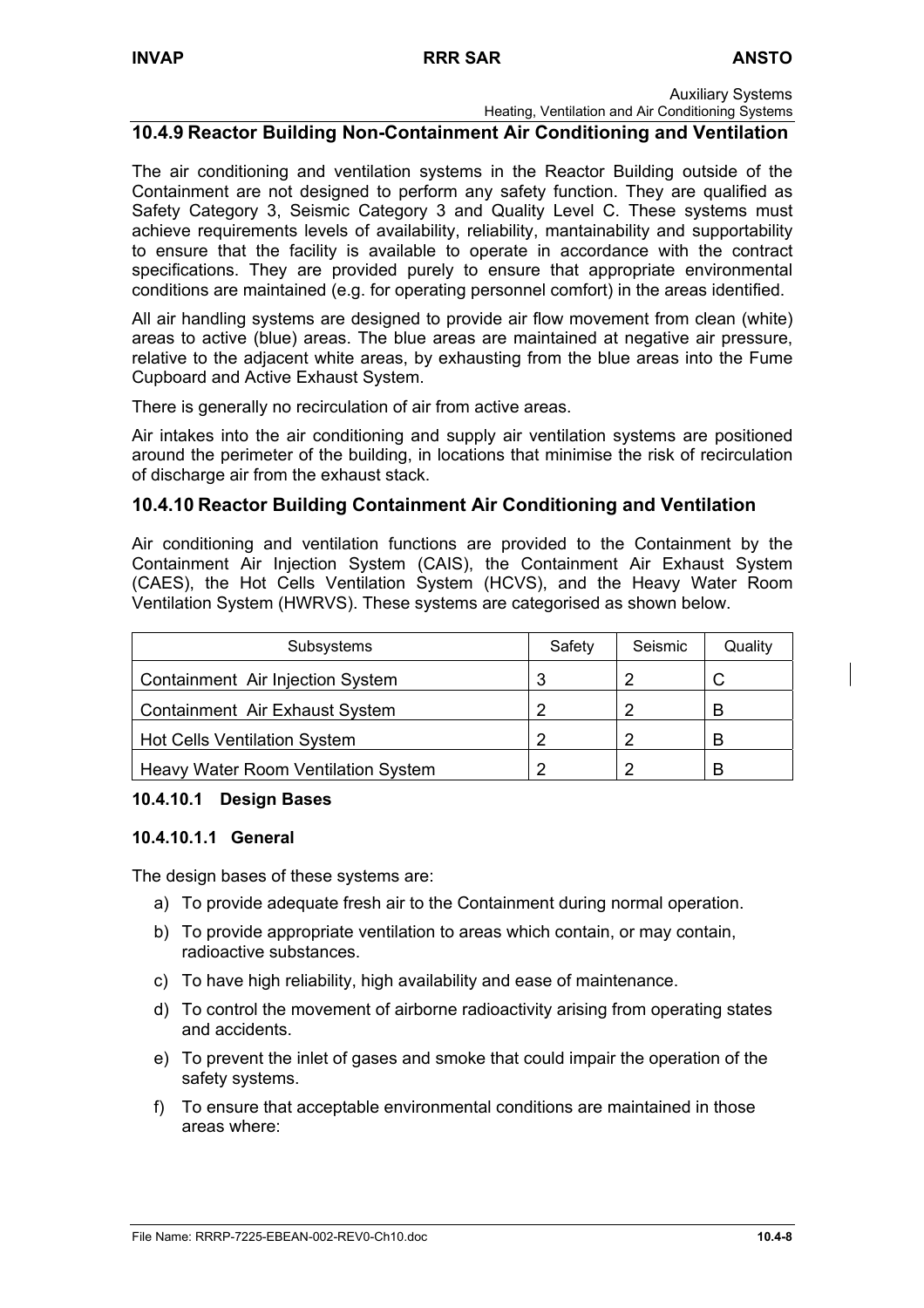- Heating, Ventilation and Air Conditioning Systems
- (i) Operator access may be required following design basis fault sequences; and/or
- (ii) Systems and components that require following design-basis fault sequences are dependent on their environmental conditions.
- g) To adequately treat, control and monitor airborne radioactive releases to the environment. The monitoring system includes on-line gamma detection with alarms.
- h) To not compromise the separation and/or segregation of redundant safety components as required for hazard protection purposes.
- i) To be controlled and monitored by the RCMS.
- j) To be designed so as not contribute to the common mode failure of safety and safety related systems.
- k) To be provided with adequate fire protection in the filtering (e.g. when charcoal filtration is used) and ventilation system to comply with Fire Protection requirements.
- l) To be designed and constructed to provide environments that are conducive to high quality research.
- m) To have provisions for purging irradiated air from production and experimental facilities in the reactor hall.
- n) To ensure that HVAC system fluids meet the Ozone protection regulations.
- o) To maintain a negative pressure differential across the Containment building respect to outside atmospheric pressure.
- p) To maintain airflow between connected areas during standard operation.
- q) To reduce and maintain the radioactivity level within the reactor Containment atmosphere to as low as reasonably achievable (ALARA).
- r) To guarantee the constant supply of air re-circulation and filtering when the reactor area is under emergency conditions.
- s) To maintain required environmental conditions during Containment function tests.
- t) To monitor the Containment air relief during isolation mode.

#### **10.4.10.1.2 Containment Air Injection System and Containment Air Exhaust System**

The following are the main safety design basis of the Containment Air Injection/Exhaust System:

- a) To maintain the Containment at a pressure lower than atmospheric pressure during normal operation conditions.
- b) To control the movement of air inside the building, thus providing adequate protection from radiation exposure to facility personnel, and satisfying the ALARA criteria.
- c) To appropriately treat, control and present for monitoring the airborne releases to the environment, during normal operation.
- d) To allow for Containment cleaning during recovery operations.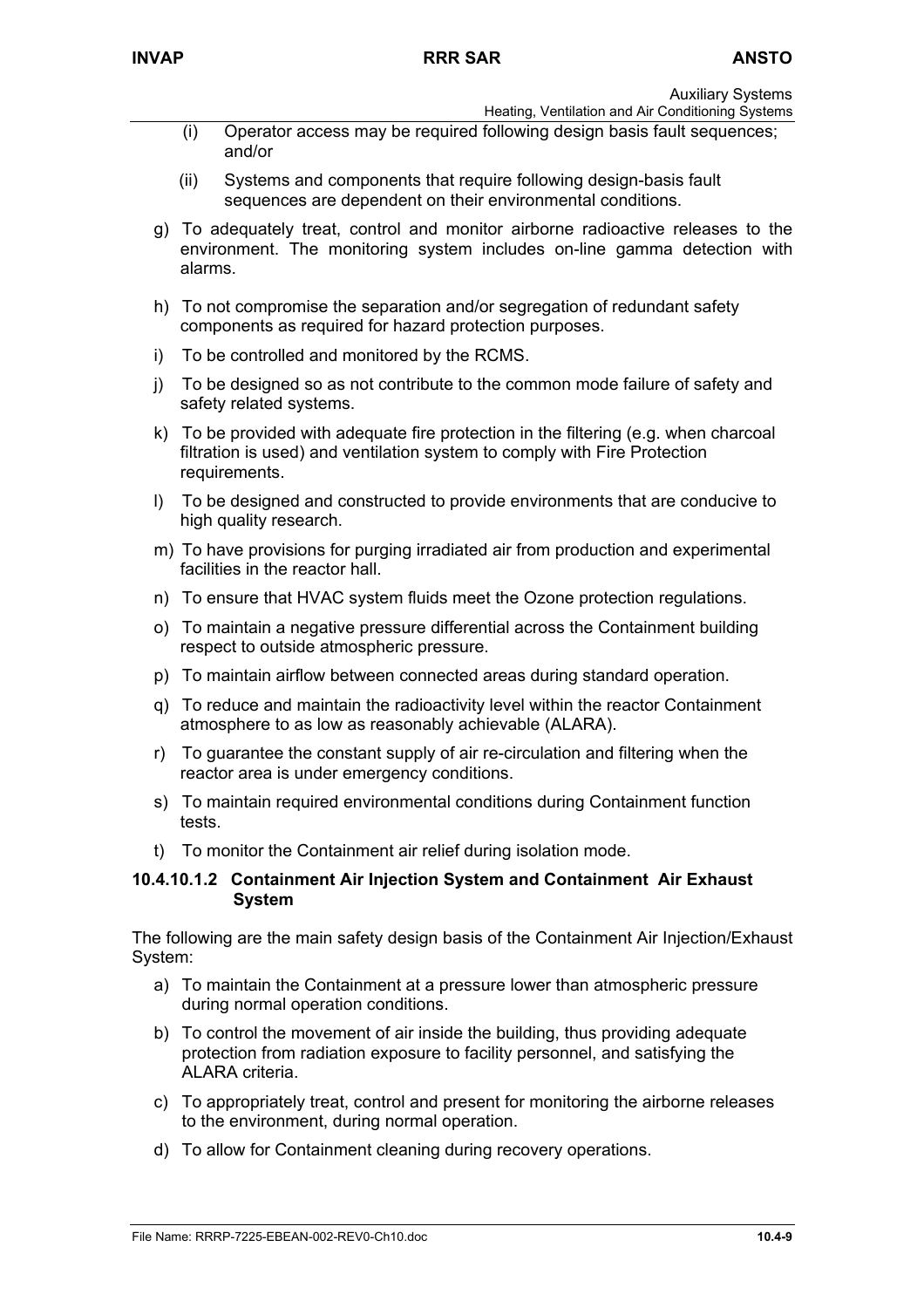Heating, Ventilation and Air Conditioning Systems

e) To allow periodic testing and in-service inspection.

The following are the main conventional design bases of the system:

- a) To be controlled and monitored by the Reactor Control and Monitoring System (RCMS).
- b) To not compromise the separation and/or segregation of redundant safety components as required for hazard protection purposes.

### **10.4.10.1.3 Hot Cells Ventilation System**

The following are the main safety design bases of the Hot Cells Ventilation System:

- a) To maintain the Hot Cells at a pressure lower than Reactor Hall pressure during normal operation conditions.
- b) To appropriately treat, control and present for monitoring the airborne releases to the environment, during normal operation.
- c) To allow for Hot Cells cleaning during recovery operations.
- d) To allow periodic testing and in-service inspection.

The following is the main conventional design basis of the system:

e) To control humidity so as to prevent condensation within the Hot Cells.

#### **10.4.10.1.4 Heavy Water Room Ventilation System**

The following are the main safety design bases of the Heavy Water Room Ventilation System:

- a) To appropriately treat, control and present for monitoring the airborne tritium releases to the environment, during normal and abnormal operation.
- b) To allow periodic testing and in-service inspection.

#### **10.4.10.1.5 Control Rod Drive Room**

The purpose of the Control Rod Drive Room Air Conditioning System is to remove the heat generated by the equipment in the room and to maintain conditions within the room at  $22.5^{\circ}$ C  $\pm$  1.5°C dry bulb, 50% RH (nom).

#### **10.4.10.2 Codes and Standards**

The systems are design considering the guidelines in the relevant parts of the following Codes and Standards:

Building Code of Australia (BCA) with NSW amendments

AS 1668 Parts 1 & 2 AS 1170 AS 2107 AS 2243 AS 3000 AS 3666

ASHRAE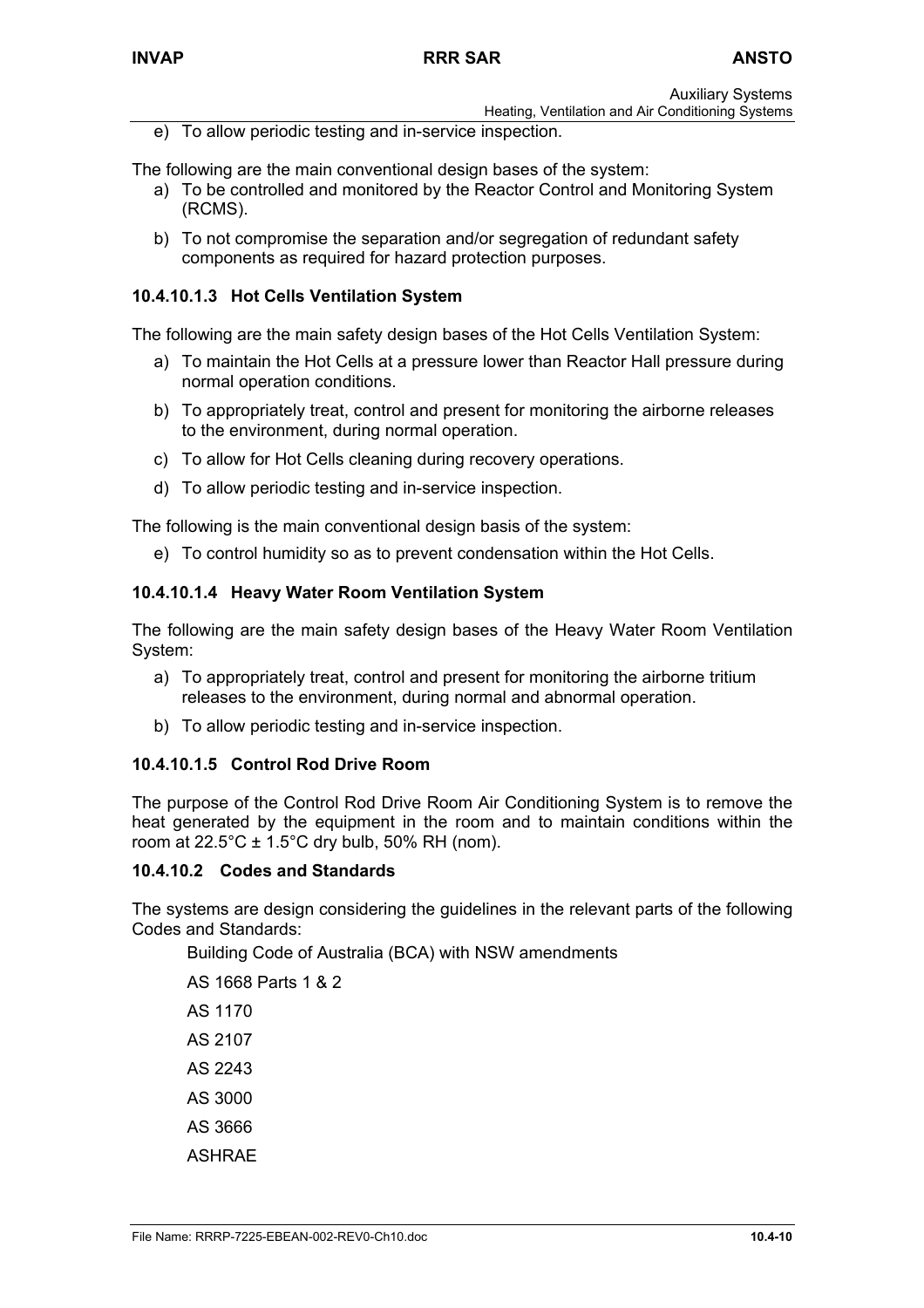AECP 1054

The NSW Fire Brigade

Work-Cover Authority NSW

Environmental Protection Act and Authority

See Chapter 2 for description and features of these codes and standards.

All design documentation, construction, installation, testing and inspection of these systems and associated services in general are arranged in accordance with best practice. The Reactor Building Containment Air Conditioning and Ventilation Systems conform in all respects to the standards or Codes of Practice identified as applicable and other nuclear design requirements.

### **10.4.10.3 Design Description**

The Reactor Air Supply System (RASS), the Reactor Air Exhaust System (RAES), the Hot Cells Ventilation System (HCVS), and the Heavy Water Room Ventilation System (HWRVS) are described below. It should be noted that during normal operation, the air circulation, cooling, heating, and humidity control capabilities of the Reactor Air Supply and Exhaust Systems is supplemented by the Containment Energy Removal System. (See Section 7.8).

### **10.4.10.3.1 Containment Air Injection System**

Fresh outside air is injected into the reactor Containment by one of two 100% capacity Air Handling Units while the other is on stand-by mode. See Figure 10.4/1.

Each unit includes 100% capacity of the following:

- a) Pre-filter: Set in standard filter holders with manual dampers and local differential pressure indicator to control the filter pressure drop.
- b) Filter: High efficiency filters, set in standard filter holders with manual dampers and local differential pressure indicator to control the filter pressure drop.
- c) Chilled water-cooling coil. The capacity of each coil is appropriate to cool the air from 33 ºC dbt and 24º C wbt to 12º C dbt and 12 ºC wbt. Chilled-water is supplied from the Chilled Water System. (See Section 10.4.12.1.)
- d) Centrifugal fan.

The fresh air duct has two Safety Category 1 isolation valves (see Section 7.8.3.3) one at each side of the Containment wall. The isolation valves are fail-safe and butterfly wafer type. They are opened by a pneumatic actuator and closed by springs.

An automatic modulating damper located in the air intake duct controls the pressure inside of the Containment below atmospheric pressure. The temperature of the air supplied to the Containment is controlled by a temperature control loop modulating the chilled water valves.

#### **10.4.10.3.2 Containment Air Exhaust System**

During normal operation, this system exhausts air from the reactor Containment to maintain one air renewal per hour (See Figure 10.4/2). This renewal rate has been demonstrated to comply with the ALARA criterion (See Chapter 12).

A constant air volume is drawn from over the water surface of the Reactor Pool and from the basement area by one of the two 100% capacity centrifugal fans.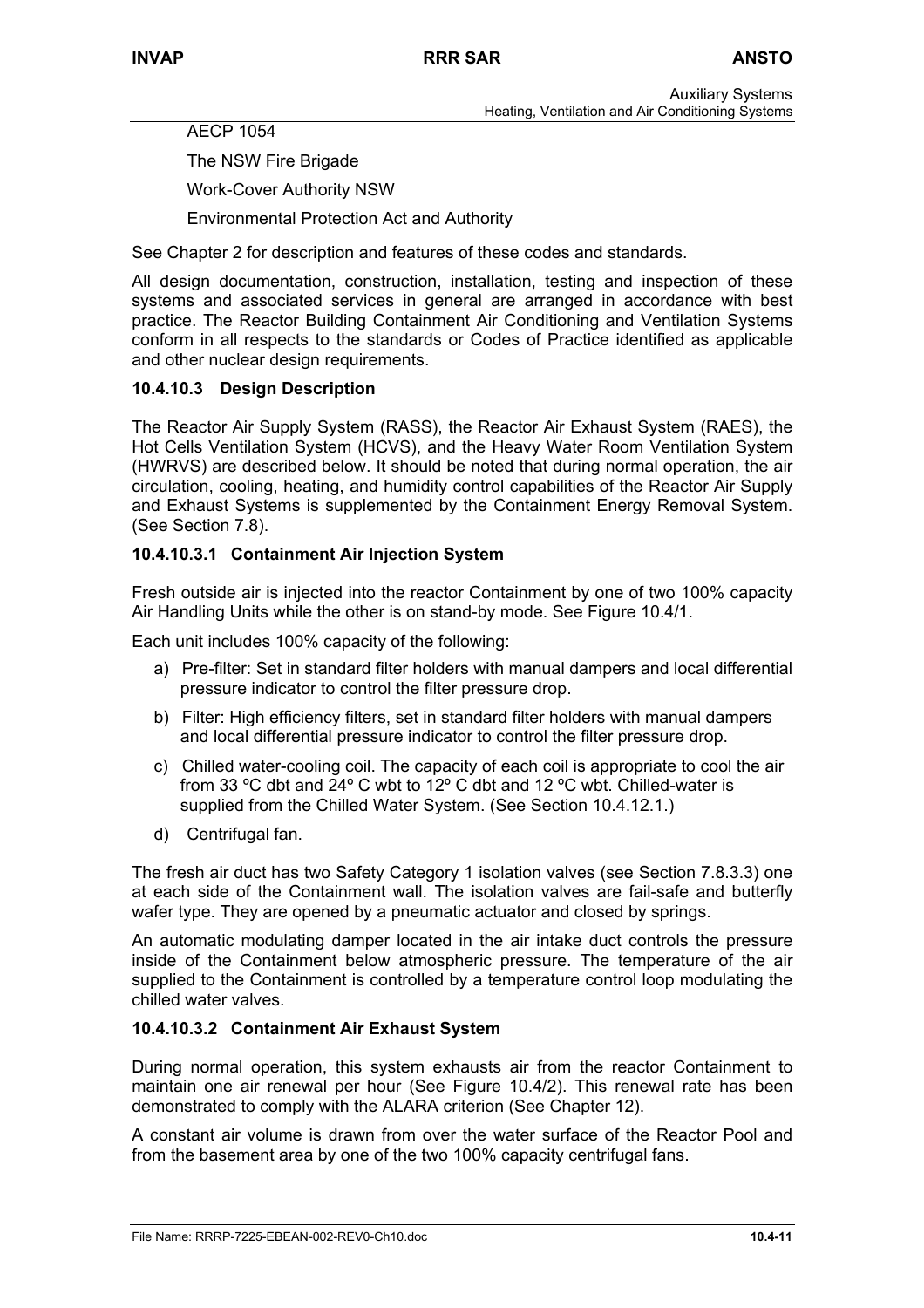Heating, Ventilation and Air Conditioning Systems

During normal reactor operation, the exhausted air is filtered by the pre-filters and absolute filters and released to the atmosphere through the vent stack. The top of the stack is 49 m above the facility zero reference level ensuring adequate dispersion characteristics.

Exhaust fans have manual air inlet valves, for regulation or closing for maintenance, and automatic valves at the fan air discharge that close when the fan stops. Automatic valves are pneumatically operated.

Air ducts are airtight, with welded or flanged joints, and fabricated either from epoxy painted carbon steel, stainless steel sheet or stainless steel commercial pipes.

Where necessary for maintenance purposes, duct connections with manual dampers are installed to connect flexible ducts (elephant trunks).

The filtering system has four sets of absolute filtering units, three in use during normal operation and one on stand-by. Each unit has pre-filters and absolute filters installed within individual filter housings that allow safe filter replacement with plastic bags (bag-in/bag-out). Filter housings have manual inlet and outlet valves.

To be set in operation only during Containment isolation mode and on a by-pass duct there are two charcoal filters, installed within individual filter housings that allow safe filter replacement with plastic bags (bag in-bag out). The filter housing has manual inlet valves (normal open) and automatic normal-closed closing valves at the air outlets. These filters are provided for air clean-up during recovery operations; the filtered air is recirculated within the Containment through a recirculation line that is automatically opened when the Containment is isolated.

One 100% capacity electric heater is installed upstream of the air filters to maintain the relative humidity of the air entering the charcoal filters below 70% in order to improve the charcoal filter efficiency.

The heater is interlocked with the exhaust fans to avoid operation without airflow.

Before being released to the environment, the exhausted air is monitored by the Air Effluent Monitoring System in order to prevent the release of unacceptable levels of radioactive substances (see Chapter 8). The Containment would change to Isolation Mode on the detection of unacceptable levels of radioactive substances in the air effluent (see Chapter 7.8).

The system has the following safety design features:

- a) All system components are located inside controlled areas to reduce radiation exposure while normal reactor operation.
- b) The condenser pans of the air-handling units are connected to active waste drains.
- c) Appropriate ventilation system maintains environment low activity and humidity levels.
- d) Exhaust fans and the electric heater are connected to diesel generators standby power.

#### **10.4.10.3.3 Hot Cells Ventilation System**

The Above Pool Hot Cell Complex (Pneumatic Hot Cells A and B, and the Transfer Hot Cell) has a dedicated ventilation system. This is one of the two areas within the Containment that operate under depression with respect to the Containment. The other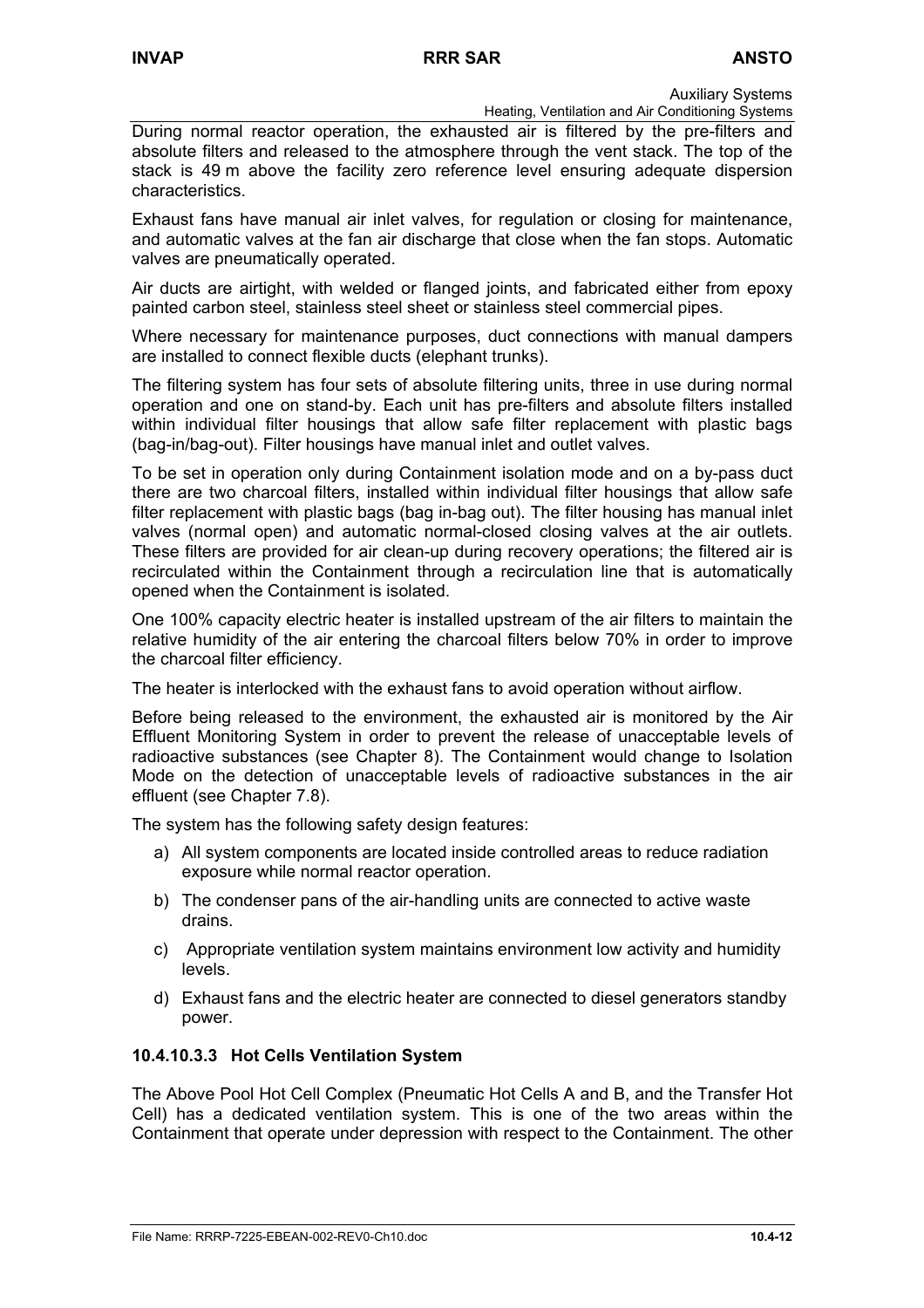Heating, Ventilation and Air Conditioning Systems is the Heavy Water Room (see 10.4.10.3.4.) Each one of these areas is provided with an air recycling and treatment facility.

The exhausts from all cells are collected in a common duct and pass through a set of absolute and charcoal filters, one on stand-by. The filtered air is handled by two 100% capacity centrifugal fans (one in stand-by) and recirculated back to the hot cells.

In Containment isolation mode an isolation valve closes the connection to the exhaust discharge duct and the pressure control valve opens fully so that all the filtered air is recirculated through the cells. This enables air clean-up under abnormal conditions.

# **10.4.10.3.4 Heavy Water Room Ventilation System**

The heavy water room contains the Reflector Cooling and Purification System and the Second Shutdown System components that contain heavy water. The room has a dedicated airtight ventilation system and has special features to control tritium. The ventilation system removes the required amount of air to keep the pressure in the room below the pressure in surrounding areas. The ventilation air gets in only when the access door is open.

The air is handled by two 100% capacity axial fans (one in stand by) and recirculated back to the HWR.

In Containment isolation mode an isolation valve closes the connection to the exhaust discharge duct and the pressure control valve opens fully so that all the filtered air is recirculated through the HWR. This enables air clean-up under abnormal conditions.

Since tritium that may be released from the heavy water systems would be found mainly as water vapour in the air, the system has molecular sieves to control humidity levels. The molecular sieve beds can be changed through plastic bags (bag-in/bag-out).

#### **10.4.10.3.5 Control Rod Drive Room**

Two fan coil units are located within the CRD Room, each with 100% capacity. The units are cooling-only and operate with conventional chilled water. The start-up and shutdown of the fan coil units is remotely carried out from the RCMS. The operation priority of one or other unit is achieved establishing the set point of the corresponding thermostats. Temperature indication is also provided.

Failure of the CRD Room air conditioning would not adversely affect the operation of safety category 1 components located in the room.

The two fan coil units are qualified as Safety Category 2, Seismic Category 3, and Quality Level B.

#### **10.4.10.4 Description of Operation**

#### **10.4.10.4.1 Containment In Normal Mode**

The air supply system continuously injects fresh air into the Containment and the air exhaust system discharges a similar airflow to the stack.

The air is dehumidified prior to entering the Containment to prevent the subsequent management of the condensate as active effluent.

A differential pressure loop keeps a negative pressure inside the Containment by acting upon a control valve placed on the air intake line. This control scheme allows the operation of the Containment at the desired pressure and at the same time provides a renewal rate of 1 renewal per hour. Once inside the Containment, the humidity excess,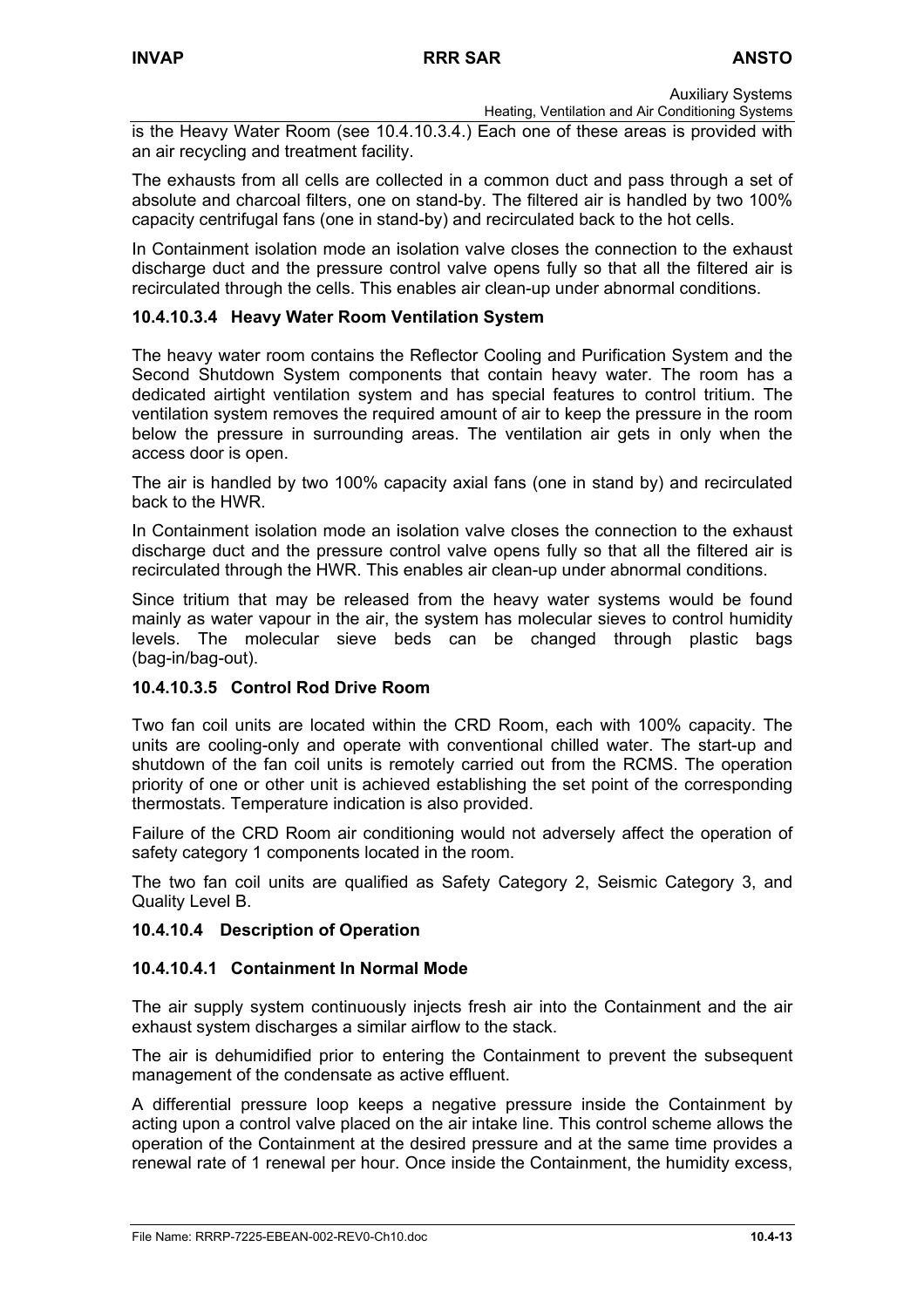Heating, Ventilation and Air Conditioning Systems

which comes mostly from the Reactor Hall, is transported to and condensed in the cooling coil belonging to the CERS unit. The majority of the airflow is taken from around the surface of the Reactor and Service Pools in order to collect the humidity generated by the surface water produced from the Hot Water Layer System (HWLS). The electrical heaters placed in each branch of the air duct provide the power to desired air relative humidity and temperature. The temperature control loops in the heaters and CERSs cooling coil maintain the required ambient conditions within the Containment.

During normal operation of the hot cells, one fan recycles the air in a closed circuit through a group of absolute and activated charcoal filters. A differential pressure loop acts on the air inlet valve to the hot cells, thus maintaining the pressure in the hot cells below the pressure in the Reactor Hall. Containment in Isolation Mode.

See also Chapter 7, Section 7.8.

With the closure of the Containment, the RCMS sets the ventilation system as follows:

- a) Reconfiguration of the Air Exhaust System by opening the recirculation line and recycling of the Reactor Hall air through the absolute filters and activated charcoal filters. Closure of the valve connecting the Hot Cell Exhaust System to the Containment in Exhaust System.
- b) Full opening of the pressure control valve on the Hot Cells inlet.
- c) Closure of the valve connecting the HWR to the Containment Air Exhaust System.
- d) Full opening of the control valve on the HWR.

Action a) initiates clean-up of the air within the Containment.

Action b) isolates the Hot Cells from Containment; in this case depressurisation control is lost.

Action c) keeps air circulation in the cells through absolute and charcoals filters. The heat is removed in the cooling coils.

Action d) isolates the HWR from Containment

Action e) keeps air circulation in the HWR. The heat is removed in the cooling coil.

# **10.4.10.5 Main Failure Analysis – Operation with open Containment**

#### **10.4.10.5.1 Closure of Intake Valve(s)**

The blocking of the air injection line to the Containment can be caused - among other reasons - by failure of pressure control loop or failure of the Containment isolation valves. The loss of air intake initiates a rapid depressurisation of the Containment due to the operation of the exhaust fan. In the limit, the resulting pressures do not exceed the structural pressure limit value for the Containment.

To prevent undesired depressurization, the RCMS triggers the shutdown of the Containment ventilation system and the isolation of the Hot Cells and of the Heavy Water Room.

High depressurisation in the Containment triggers a stop signal to the fan on the Containment Air Exhaust System.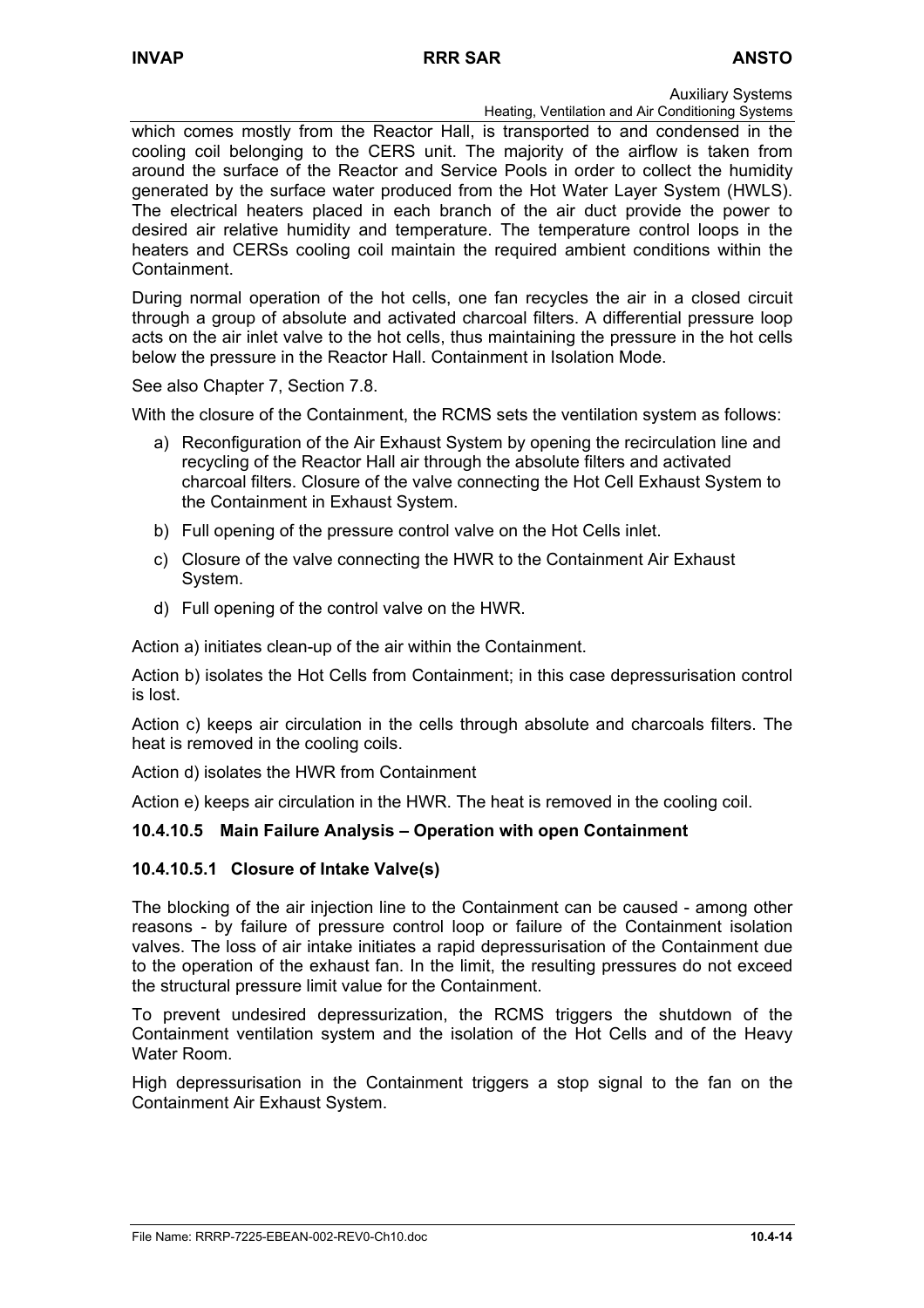Heating, Ventilation and Air Conditioning Systems

Stopping of the extraction fan stops the pressure drop inside the Containment, which would be isolated due to the automatic closure of the valve on the fan discharge. Under this situation the CERS would control the temperature.

### **10.4.10.5.2 Failure of Fresh Air Fans**

Differential pressure across the operating fan is monitored by RCMS and if a drop in the measured value is detected, the RCMS switches to the stand-by unit. If the second unit also fails to respond to the RCMS request, the provision of air inside the Containment would diminish. In such condition, a depressurisation would develop inside the Containment due to the operation of the extraction fan. This situation is similar to that of the closure of intake valves but, as the air supply path is still available, it is a milder situation.

The RCMS triggers the shutdown of the Containment ventilation system and the Hot Cells and Heavy Water Room isolation.

The isolation of the Hot Cells and the Heavy Water Room reduces the potential for dispersion of activity within the Containment in the event of incidents in those areas.

Stopping of the exhaust fan stops the pressure drop inside the Containment, which would isolate on the automatic closure of the valve on the fan discharge. Under this situation the CERS would control the temperature.

### **10.4.10.5.3 Closure of Exhaust Valves**

The blocking of the air exhaust line from the Containment can be caused by failure of Containment isolation valves.

The loss of air exhaust causes a pressure increase due to operation of the supply fan. The differential pressure control loop would react by closing the air intake valve. The pressure inside the Containment in the most demanding case may reach values close to the fan shut-off pressure.

To prevent undesired depressurisation, the RCMS would trigger the shutdown of the containment ventilation system and the isolation of the Hot Cells and of the Heavy Water Room.

High overpressure inside the Containment triggers a stop signal for the supply fan.

The stopping of the supply fan eliminates the pressure increase within the Containment, which now remains isolated due to the automatic closure of the valve on the fan discharge.

The CERS unit would remain operating under normal conditions, keeping the desired temperature and humidity conditions within the Reactor Hall.

#### **10.4.10.5.4 Failure of Exhaust Fans**

Differential pressure across the operating fan is monitored by RCMS and if a drop in the measured value is detected, the RCMS switches to the stand-by unit. If the second unit also fails to respond to RCMS request, the exhausted airflow would diminish. In such a condition, a pressurisation would develop inside the Containment due to the operation of the supply fan. This situation is similar to that of the closure of exhaust valves but, as the air exhaust path is still available, it is a milder situation.

High overpressure inside the Containment would trigger a stop signal for the supply fan.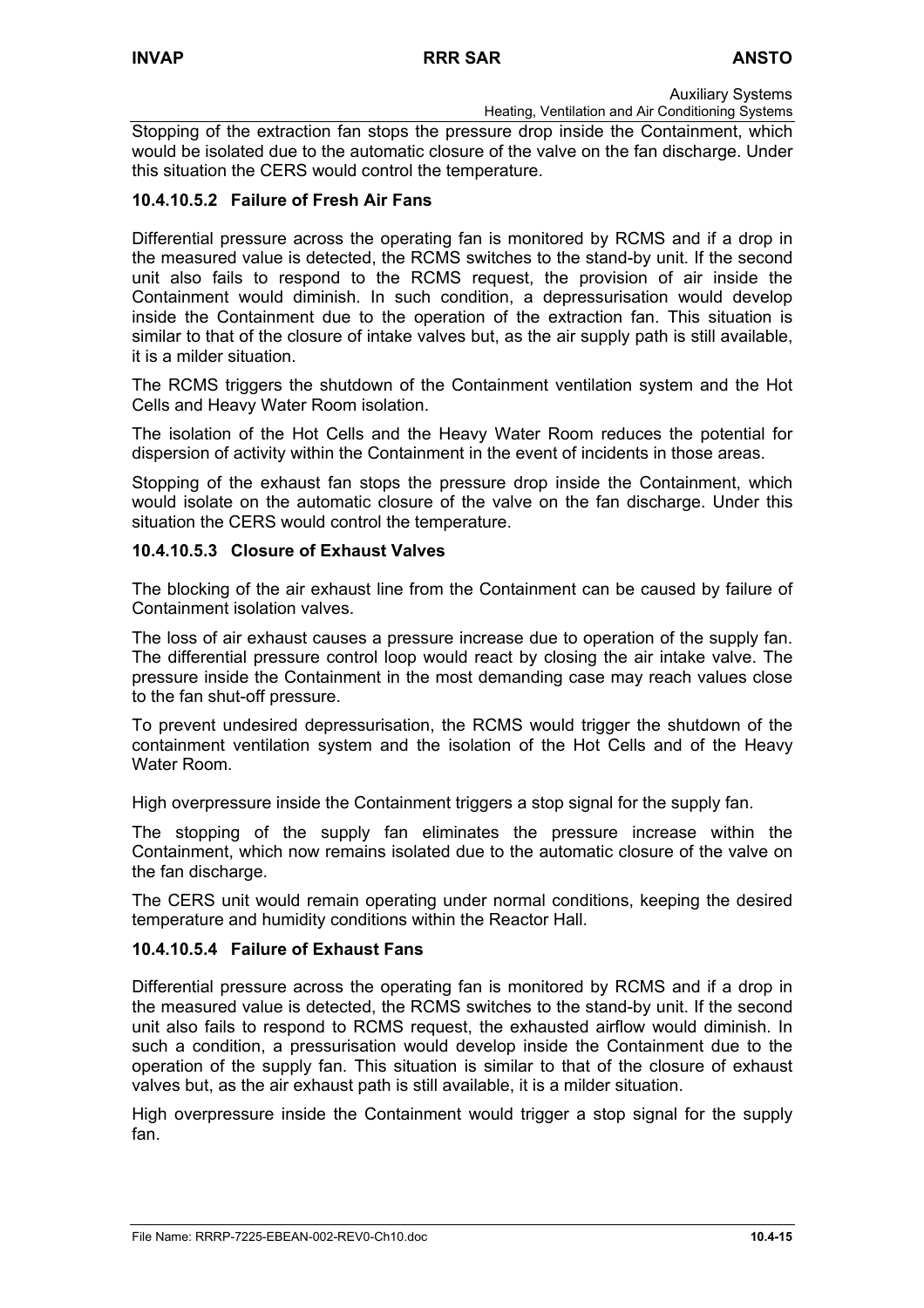Heating, Ventilation and Air Conditioning Systems

The stopping of the supply fan eliminates the pressure increase within the Containment, which now remains isolated due to the automatic closure of the valve on the fan discharge.

The RCMS triggers the shutdown of the Containment ventilation system and the Hot Cells and Heavy Water Room isolation

The CERS unit would remain operating under normal conditions, keeping the desired temperature and humidity conditions within the Reactor Hall.

### **10.4.10.5.5 Containment Energy Removal System Failure**

The CERS is provided with redundancy to comply with the requirements imposed by its function as an ESF. In case of a failure of one of the CERS, the other one would be still available and thus temperature and humidity inside the Containment would be satisfactorily controlled.

Failure analysis is presented in Chapter 7 Section 7.8.

#### **10.4.10.6 Main Failure Analysis – Operation with isolated Containment**

### **10.4.10.6.1 Loss of the Secondary Cooling System**

This analysis is presented in Chapter 7, Section 7.8.6.2

#### **10.4.10.6.2 Loss of the CERS operating unit**

See Chapter 7, Section 7.8.6.4

#### **10.4.10.6.3 Room temperature control loop failure**

See Chapter 7 Section 7.8.6.5.

#### **10.4.10.6.4 Loss of Normal Power Supply (Outage)**

Loss of Normal Power Supply while in normal operation (open Containment) is analysed in Chapter 7 Section7.8.6.1.

On the other hand the event of loss of Normal Power Supply while Containment is in isolated condition has a low probability of occurrence. The event is analysed below

- 1. The loss of Normal Power Supply Would cause the tripping of all reactor systems, except those supplied from the UPS.
- 2. At the same time, the diesel generators would automatically start, supplying the required power to restore the essential reactor systems.
- 3. Regarding the Reactor Ventilation System, these generators only provide the power supply required to ensure the availability of the CERS and Hot Cell fans, the rest of the equipment remaining non operative.
- 4. The interruption of the normal power supply would initiate the start-up of the standby CERS unit due to the low air rate detected by differential pressure switches.
- 5. As already mentioned, changeover to the CERS standby unit would take place.
- 6. The standby unit would start once the corresponding diesel generator is running.
- 7. The delay originated by the start-up and steady state reaching of the CERS would cause a pressure increase within the Containment due to the thermal expansion of the air.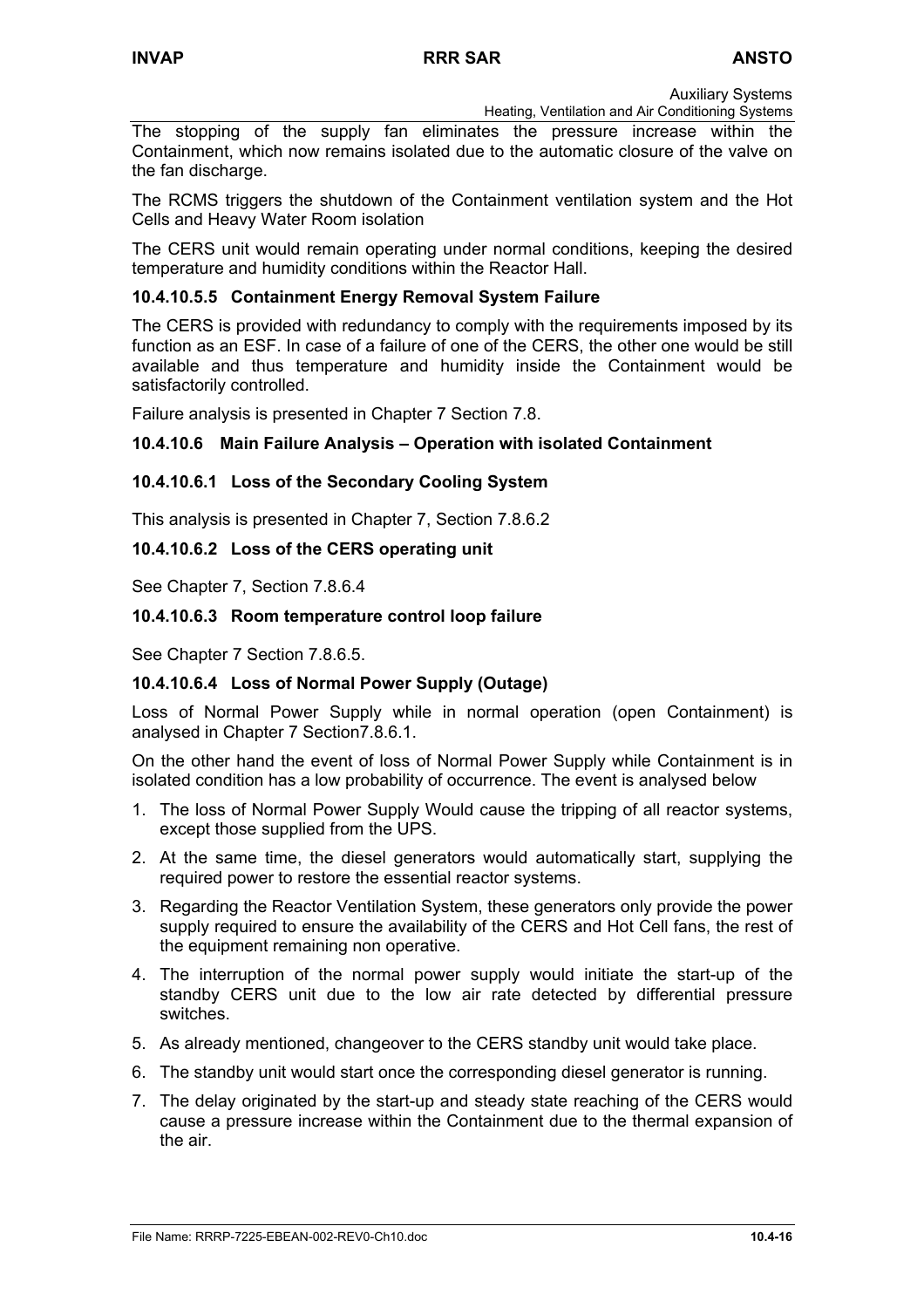Heating, Ventilation and Air Conditioning Systems

- 8. Further CERS operation would lead to depressurization due to air cooling.
- 9. In view of the fact that there would be no power supply to the heaters, the system would lose temperature control capability.
- 10. Thus, the temperature within the Containment would register low values due to the very low heat load within the Containment.
- 11. This temperature drop would cause the depressurization of the Containment.
- 12. The temperature within the Containment would drop until the heat generated in the Containment balances the heat removed by the CERS.
- 13. The Containment would balance its pressure with the atmospheric pressure due to in-leakage to the building.

# **10.4.10.7 Conformance Analysis**

### **10.4.10.7.1 General**

The general design bases have been satisfied because:

- a) Fresh air is provided to the Containment at a rate which experience has shown to be appropriate.
- b) The design provides for appropriate
	- (i) pressure gradients between areas with different potentials for radioactive contamination;
	- (ii) filtration;
	- (iii) interface with the air effluent monitoring system; and
	- (iv) interface with the Containment isolation system.
- c) The design provides for appropriate temperature and humidity control.
- d) The design provides for appropriate
	- (i) quality of structures, systems and components;
	- (ii) levels of redundancy; and
	- (iii) isolation valves to permit maintenance.

#### **10.4.10.7.2 Containment Air Injection System and Containment Air Exhaust System**

The main safety design bases have been satisfied because:

- a) The design maintains the Containment at a pressure lower than atmospheric pressure during normal operation conditions.
- b) The design, through the provision of appropriate,
	- (i) pressure gradients between areas with different potentials for radioactive contamination and
	- (ii) filtration

controls the movement of air inside the building, and so provides adequate protection from radiation exposure to facility personnel and satisfy the ALARA criterion.

- c) The design, through the provision of appropriate,
	- (i) filtration;
	- (ii) interfaces with the air effluent monitoring system; and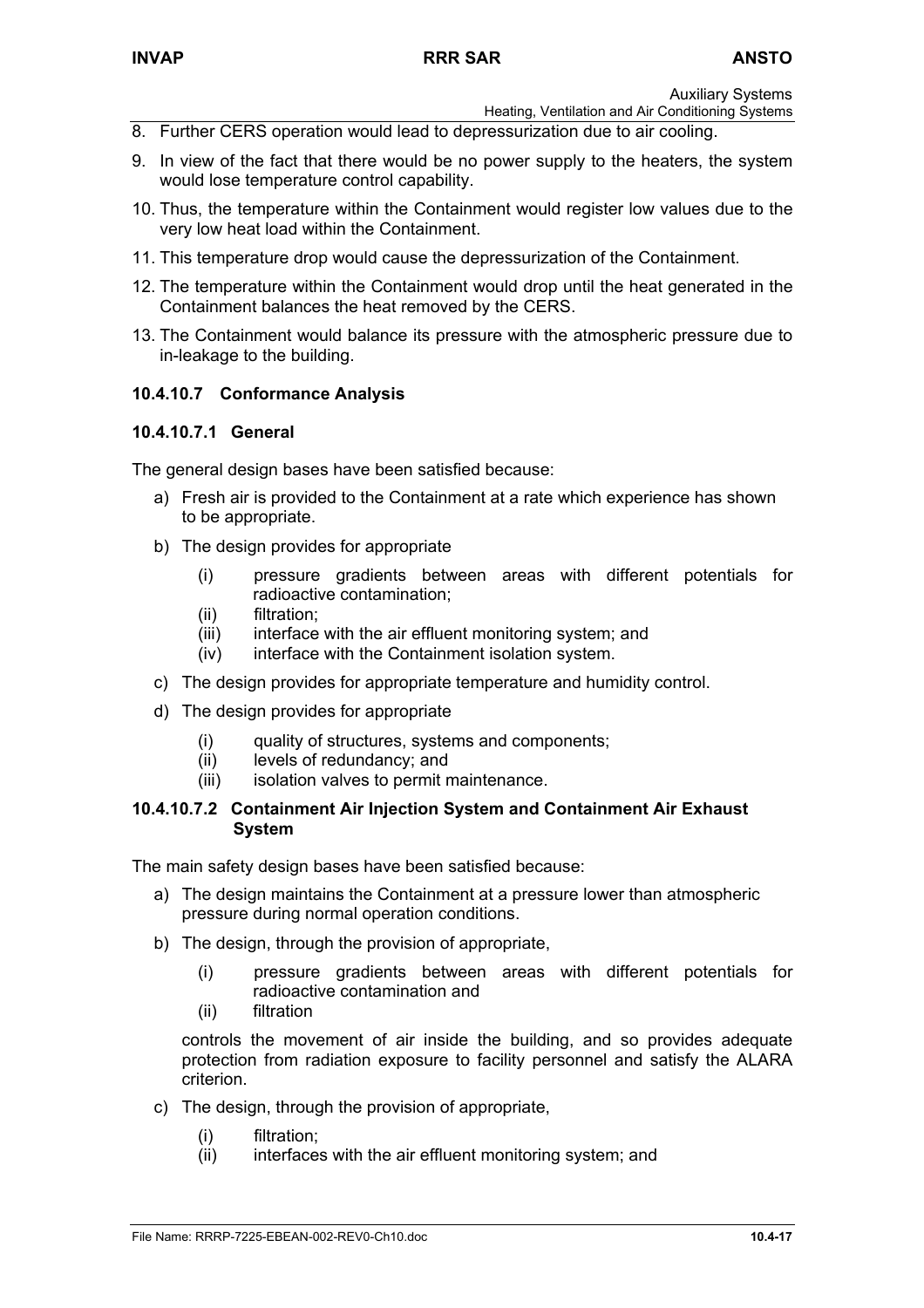Heating, Ventilation and Air Conditioning Systems

(iii) interfaces with the Containment isolation system,

appropriately treats, controls and presents for monitoring the airborne releases to the environment, during normal operation.

- d) The design, through the provision of appropriate
	- (i) air recirculation through filter systems within the reactor hall;
	- (ii) air recirculation through filter systems within the hot cells ventilation system; and
	- (iii) air recirculation through molecular sieves in the heavy water room ventilation system,

provides for Containment clean-up during recovery operations.

- e) The design provides for appropriate
	- (i) levels of redundancy; and
	- (ii) isolation valves

to permit periodic testing and in-service inspection.

The main conventional design bases have been satisfied because:

- a) The systems are controlled and monitored by the Reactor Control and Monitoring System (RCMS).
- b) The systems have physical and functional separation from the Engineered Safety Features. In particular, failure of the systems would not adversely affect the functions of the Containment System or the Air Effluent Monitoring System.

### **10.4.10.7.3 Hot Cells Exhaust System**

The main safety design bases have been satisfied because:

- a) The design maintains the Hot Cells at a pressure lower than Reactor Hall pressure during normal operation conditions.
- b) The design appropriately filters, controls and present for monitoring the airborne releases to the environment, during normal operation.
- c) The design, through the provision of appropriate air recirculation through filter systems within the hot cells ventilation systems make provision for hot cell cleanup during recovery operations.
- d) The design provides for appropriate
	- (i) levels of redundancy; and
	- (ii) isolation valves to permit periodic testing and in-service inspection.

The main conventional design bases have been satisfied because:

a) The design provides for control of humidity so as to prevent condensation within the hot cells.

#### **10.4.10.7.4 Heavy Water Room Ventilation System**

The main safety design bases have been satisfied because:

- a) The design appropriately filters, controls and presents for monitoring the airborne releases to the environment, during normal operation.
- b) The design provides for appropriate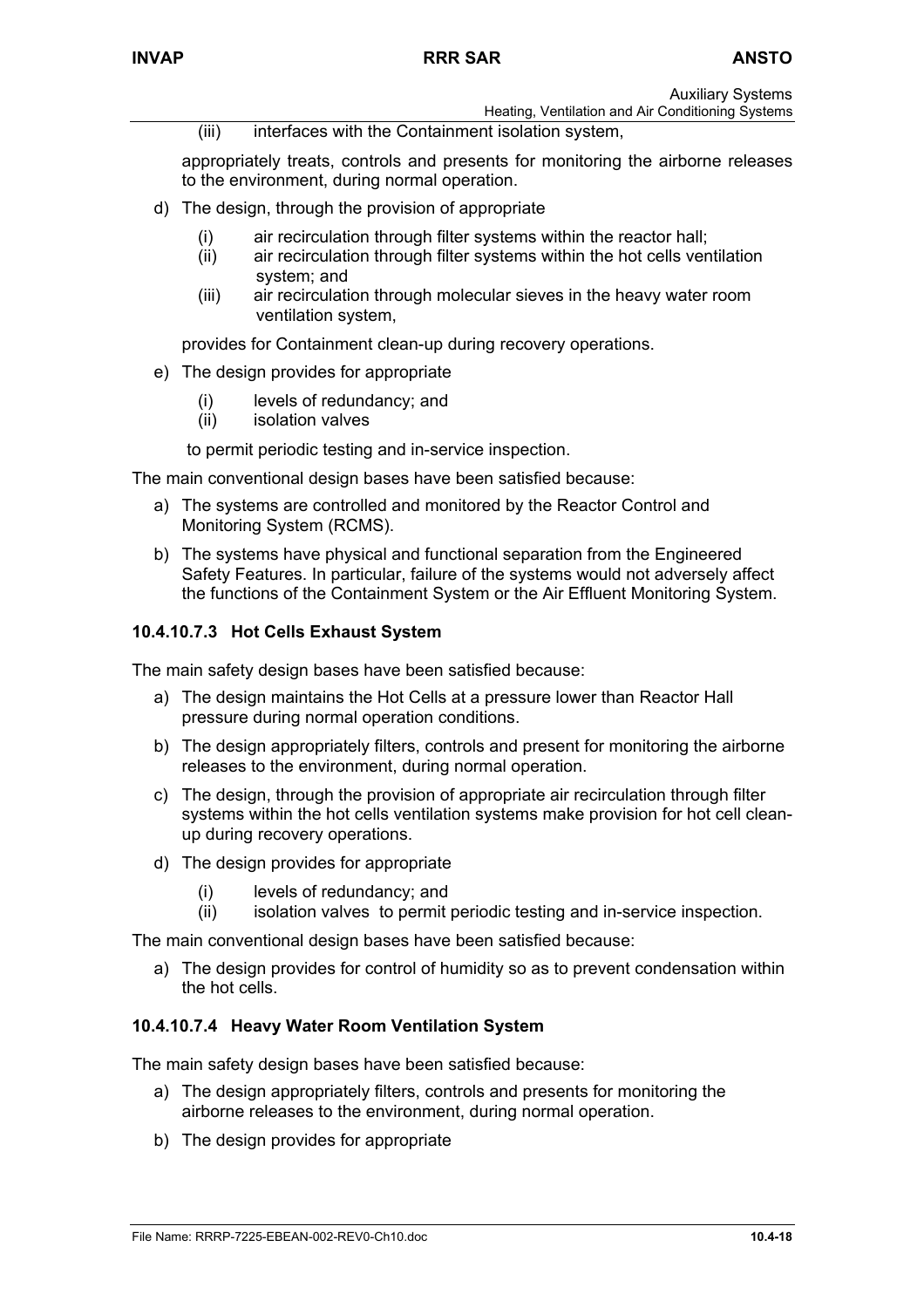- Auxiliary Systems Heating, Ventilation and Air Conditioning Systems
- (i) levels of redundancy; and
- (ii) isolation valves to permit periodic testing and in-service inspection.

# **10.4.11 Non-Reactor Buildings**

The Neutron Guide Hall, Auxiliaries Building, Administration Building and Visitors Building are provided with air conditioning and ventilation systems to satisfy the relevant code and specification requirements for these areas. All systems outside of the Reactor building operate completely independently for the Reactor Building systems, and do not affect the Safety capabilities of the Reactor Building systems. They are provided to ensure that appropriate environmental conditions are maintained (eg for operating personnel comfort) in the areas identified.

The following is a summary of the systems included in these areas of the facility:

# **10.4.11.1 Air Conditioning Systems**

The following systems are included in the Neutron Guide Hall:

- NHG Air Conditioning
- NHG Offices East Air Conditioning

NHG Instrument Workshop / SCADA Air Conditioning

NHG Computer Room Air Conditioning

NHG Biology Lab Air Conditioning

NHG Offices West Air Conditioning

NHG Clean Lab Air Conditioning

The following systems are included in the Admin and Visitors Building:

Admin Air Conditioning

Admin Air Conditioning

Training Room Air Conditioning

Visitors Foyer Air Conditioning

Visitors Display Air Conditioning

Conference Room Air Conditioning

Library Air Conditioning

Staff Meals Air Conditioning

#### **10.4.11.2 Ventilation Systems**

The following systems are included in the Neutron Guide Hall:

NGH East Amenities Exhaust

NGH East Cleaners Exhaust

NGH Facility Room Fume Exhaust

- NGH Lab Exhaust
- NGH Lab Exhaust

NGH Instrument Workshop Exhaust

NGH Meal Room Exhaust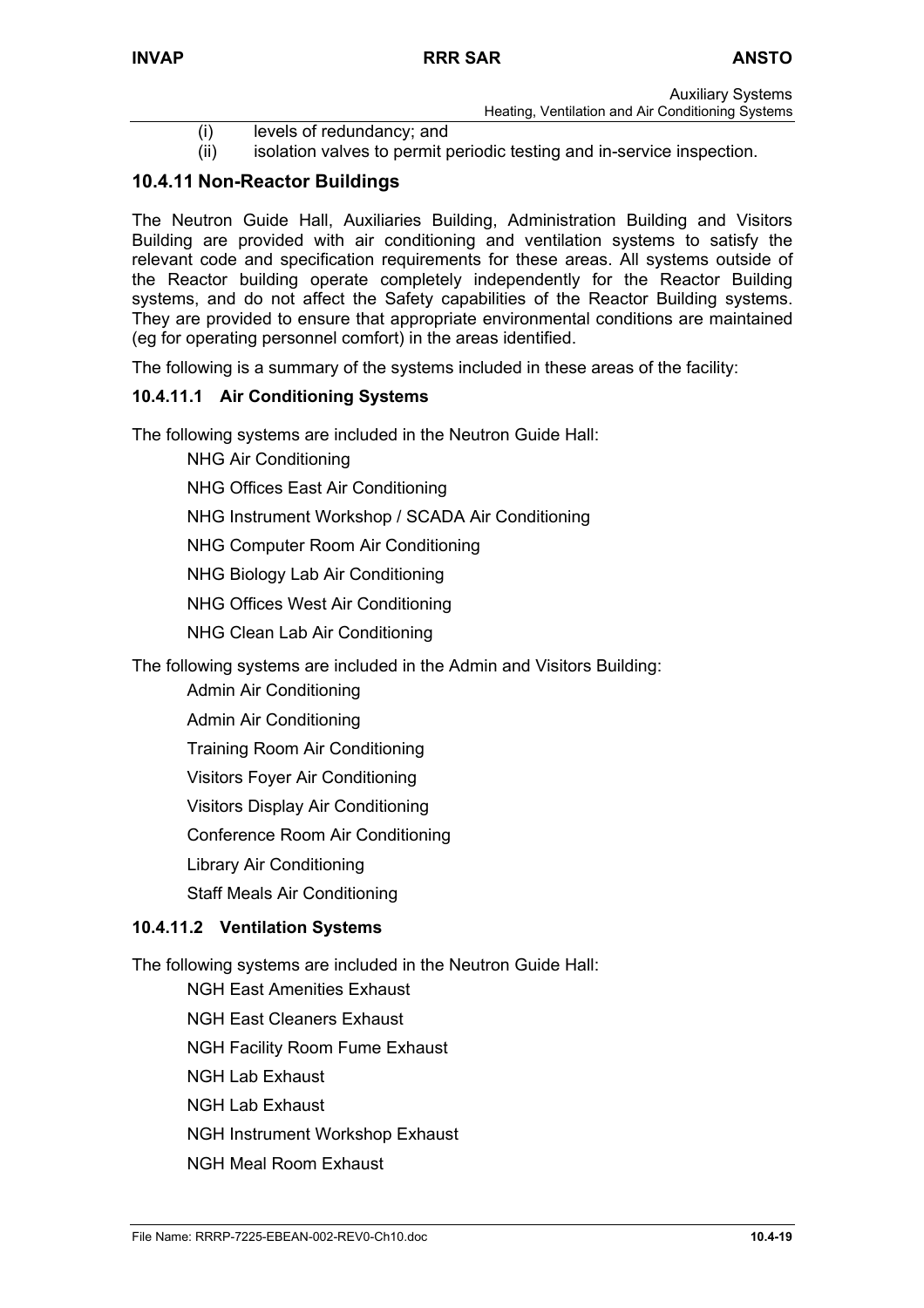NGH Lab Exhaust

NGH West Amenities Exhaust

The following systems are included in the Visitors Building:

Visitors Kitchen Exhaust

Visitors Amenities Exhaust

Ventilation systems are installed in the Auxiliaries Building to the code requirements of AS1688.

### **10.4.12 Central Energy Systems**

#### **10.4.12.1 Chilled Water**

Chilled water for all areas of the building is provided by water-cooled, helical rotary liquid chillers. Each chiller has a dedicated chilled water pump to circulate the water through the chiller, to the air handling units distributed around the building. The chilled water circuit also supplies the NGH and RBH with process cooling water.

Each chiller also has a dedicated condenser water pump to circulate the water through the chiller, from the process cooling towers.

Chilled water is provided to the building to maintain comfort conditions only. A loss of chilled water to the building would not affect the operation of any Safety Category 1 or 2 systems.

The system is monitored and controlled by the BMCS.

#### **10.4.12.2 Heating Water**

Electric water heaters provide heating water for all areas of the building.

Heating water pumps circulate the water through the heaters, to the air handling units and heating coils distributed around the building. The heating water circuit also supplies the NGH and RBH with process heating water.

Heating water is provided to the building to maintain comfort conditions only. A loss of heating to the building would not affect the operation of any Safety Category 1 or 2 systems.

The system is monitored and controlled by the BMCS.

#### **10.4.12.3 Building Management and Control System**

A Building Management and Control System (BMCS) controls the HVAC systems outside of the Containment area. This is a distributed control system, with controllers located throughout the facility, locally controlling systems. The controllers are connected on a LAN for the purpose of communicating globally across the system.

If LAN communication is lost, the local controller continues to control the systems with the parameters set locally in the controller.

*End of Section*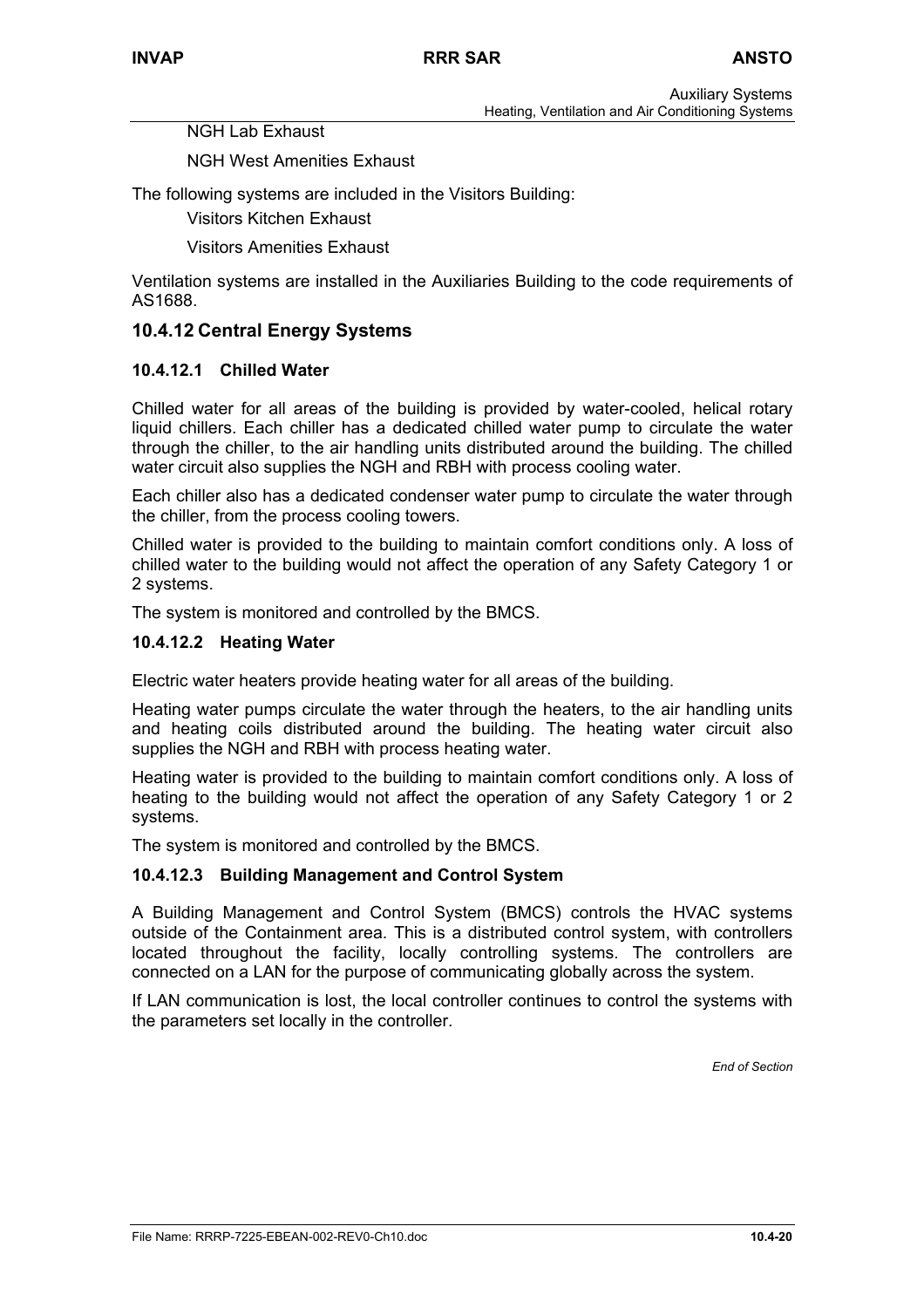Auxiliary Systems Heating, Ventilation and Air Conditioning Systems



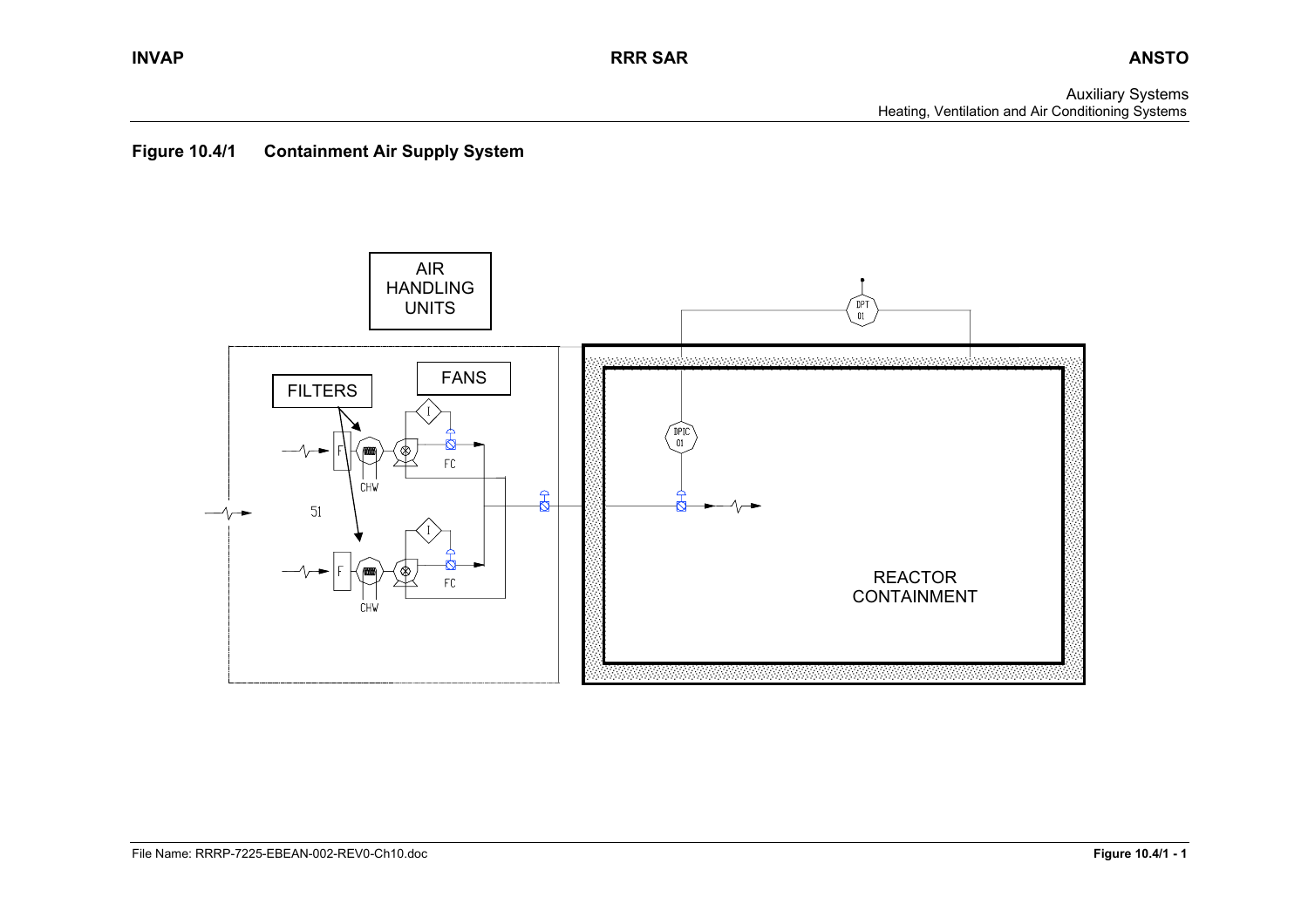Auxiliary Systems Heating, Ventilation and Air Conditioning Systems



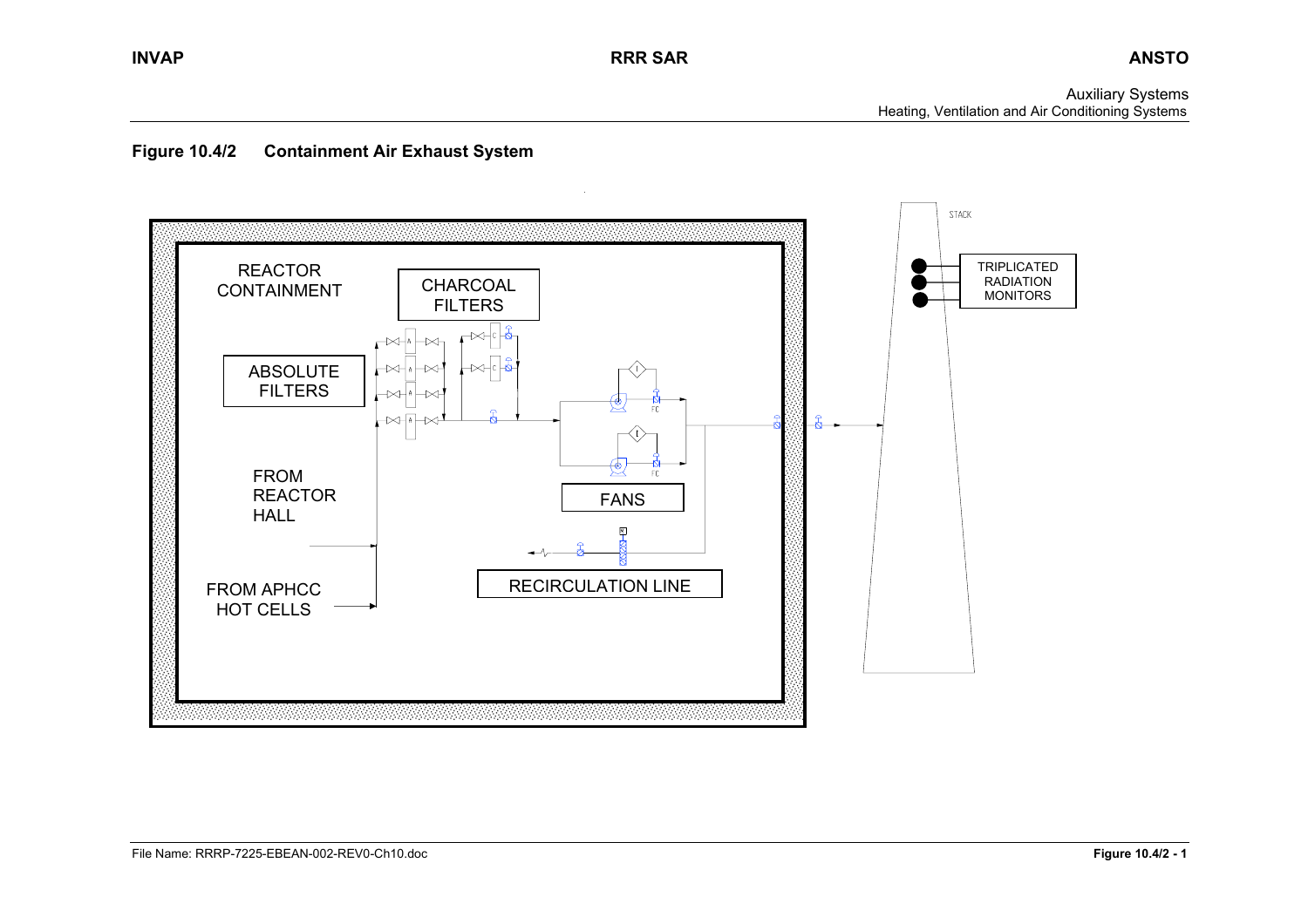# **10.5 COMPRESSED AIR**

### **10.5.1 Introduction**

The compressed air system delivers oil-free air suitable for the facility including the reactor plant and equipment, the associated laboratory and workshops, and the irradiation and neutron beam facilities. The system connects to the existing LHSTC compressed air system.

Under normal condition, the compressed air system supplies all the compressed air needs in the reactor facility. The compressors are automatically controlled and operate when the air pressure in the system falls to a preset value. The existing LHSTC arrangements provide a back up supply to the Reactor Facility.

In addition to this all the Safety Category 1 systems that use air to actuate valves or other equipment in the Containment area of the Reactor Building are provided with backup air supply from a dedicated air compressor and storage tank located in the Reactor Building. It is connected to the general air distribution network in the Containment area and set to operate at a preset air pressure.

#### **10.5.2 System Categorisation**

| System                                                                       | Safety Category | Seismic<br>Category | <b>Quality Category</b> |
|------------------------------------------------------------------------------|-----------------|---------------------|-------------------------|
| FSS tank and distribution                                                    | 1               |                     | A                       |
| SSS tank and distribution                                                    | $\mathcal{P}$   |                     | B                       |
| Compressors and general<br>distribution network                              | 3               | 2                   |                         |
| Breathing air                                                                | 2               | 2                   | B                       |
| (except for Containment<br>isolation provisions)                             |                 |                     |                         |
| Breathing air,<br>Containment isolation<br>provisions and<br>instrumentation |                 |                     | A                       |

The various parts of the air supply systems have different categorisations as follows:

Definitions of Safety, Seismic and Quality categories are included in Chapter 2.

# **10.5.3 Design Basis**

The compressed air system has been designed to meet the following design bases:

- a) The compressed air system shall deliver oil-free air suitable for the facility equipment and systems.
- b) The system shall have a connection to the existing LHSTC compressed air supply provided with valving arrangements to allow isolation and independent operation of the facility from the LHSTC compressed air system.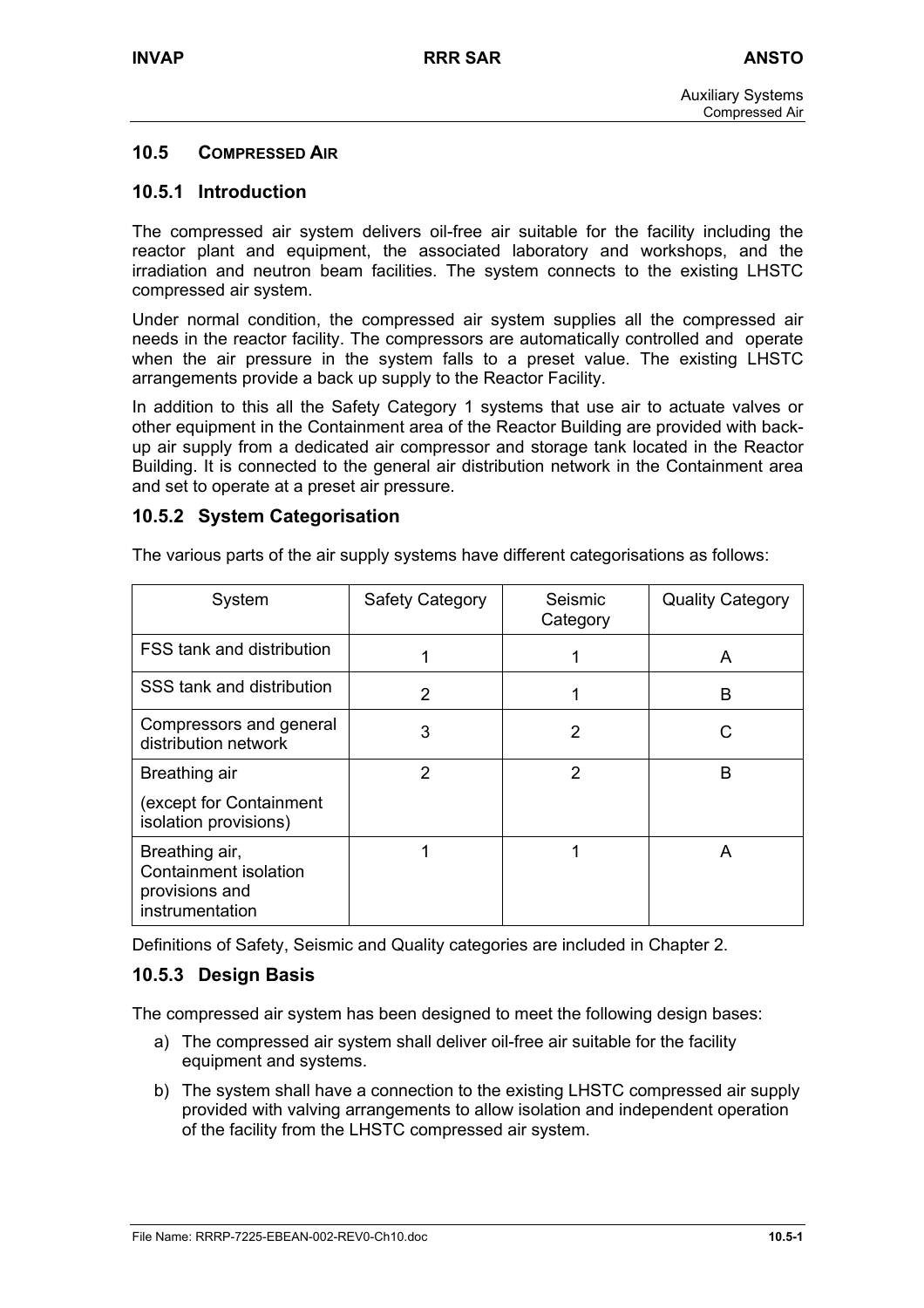- c) There shall be means to ensure that the compressed air system does not cause pressurisation of the Containment system when the Containment is isolated.
- d) There shall be tanks fitted with air retention valves to supply air to actuate Safety Category 1 equipment (i.e valves).
- e) The system shall be controlled and monitored by the RCMS.

# **10.5.4 Circuit Description**

The system consists of dual oil-free air compressor sets, dual air storage tanks, filters, air dryers and a distribution network that extends throughout the facility.

Two compressor sets, each made up of a compressor and watercooler, draw clean air from outside the Reactor Building and deliver oil free compressed air.

The compressor sets are controlled by an automatic control loop in order to maintain the pressure in the storage tanks within operational limits. Normally only one of the compressor sets is running, if air consumption is very large the stand-by compressor set starts automatically.

The distribution network is divided into two main branches, one of which services the Containment areas and the other the rest of the facility.

The branch going into the Containment is provided with a Containment isolation valve. Once inside the Containment the system supplies both essential services (those systems and equipment that need air in order to operate and ensure plant availability) and non-essential air outlets (such as workshops, laboratories and auxiliary uses).

Automatic shut-off valves are fitted to all lines outside of Containment that serve nonessential uses. They close when low pressure is registered in the supply line, to ensure air supply to essential uses.

A back-up compressor and air storage tank is provided within the Reactor Building Containment space to guarantee this supply when Containment isolation is activated. This ensures that all the Safety Category 1 systems that use air to actuate valves or other equipment are provided with a dedicated back-up supply if Containment is isolated. In addition some Safety Category 1 systems have dedicated compressed air storage tanks. These dedicated air tanks are placed as close as possible to the consumption point and are connected to the back up compressor and air storage tank inside Containment through check valves.

# **10.5.5 Breathing Air System**

The compressed air supplied to the Breathing Air System is filtered through cartridgetype filter and then treated to produce air in accordance with AS1715 sent to the Breathing Air storage tank.

Air quality is in accordance with tables 1 and 2 of AS2568.

A stainless steel pipe network connects the portion of the system located in the Auxiliary Building with the connection points in the Reactor Building. Each connection point is fitted with a pressure control valve and a special quick-connect fitting. The quick-connect fitting is used only for the Breathing Air System to ensure no inadvertent connection of breathing air equipment to the normal compressed air or any other gas supply system.

# **10.5.6 Instrumentation**

A control unit oversees the operation of the compressor sets.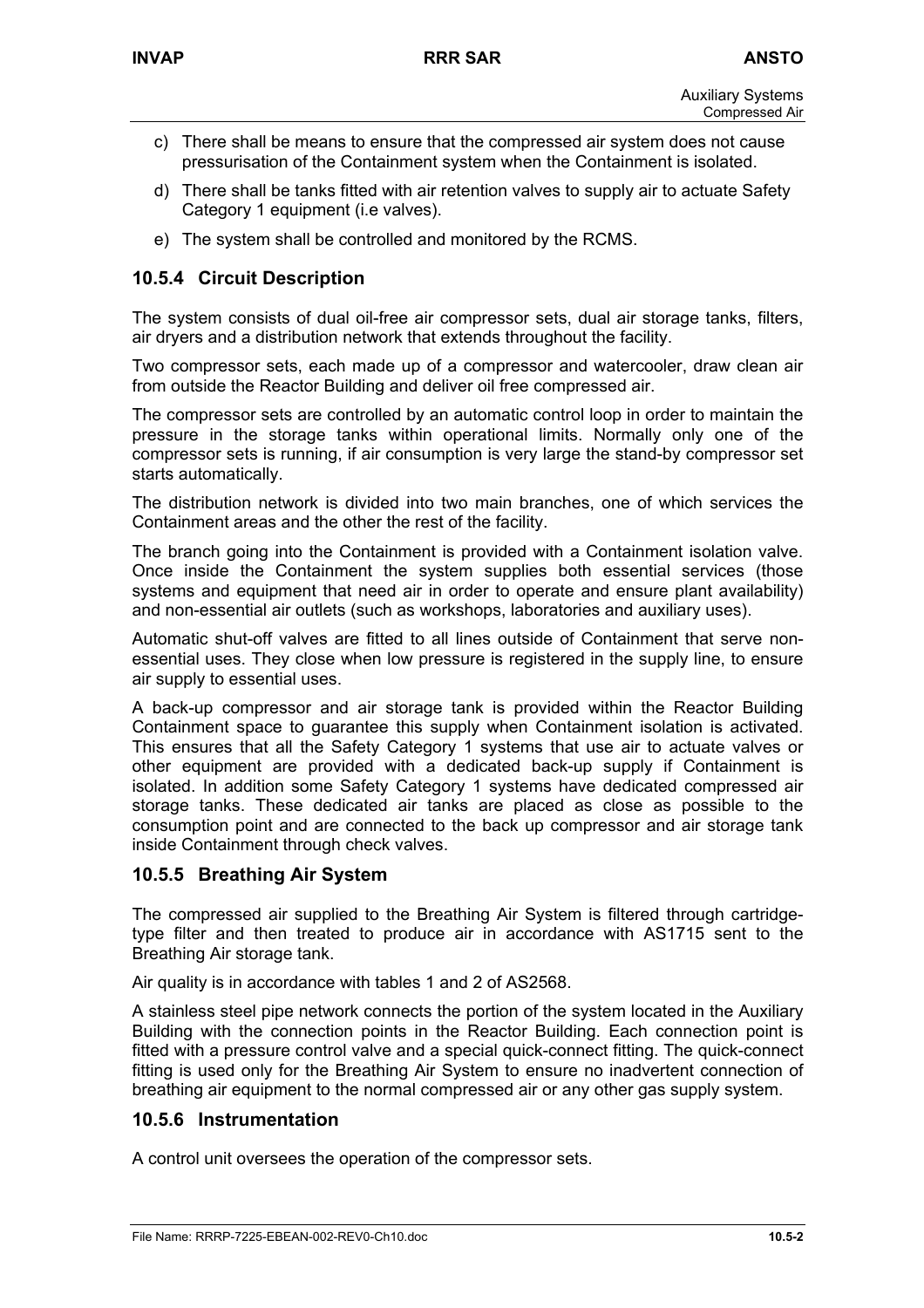Each of the tanks is provided with a pressure relief valve and a local pressure indication.

Each of the main air distribution networks is provided with a pressure indicator and low pressure alarm at the main control room.

Information on the status of the system is displayed at the main control room through the RCMS.

## **10.5.7 Surveillance, Inspection and Testing**

The system is tested as part of the facility commissioning tests.

The system has been designed to ensure appropriate in-service surveillance in accordance with the requirements of Chapter 17.

#### **10.5.8 Evaluation**

The quality and conditions of the air delivered to the plant systems is suitable for the facility equipment and systems.

The system is provided with pressure safety valves that protect it from overpressure.

The interconnection with the LHSTC compressed air system is the back-up supply of compressed air to the Reactor Facility and the compressor sets are the normal supply for the facilities. The valving arrangement is such that compressed air may be supplied from the LHSTC system to the Reactor Facility even if the compressor set is not available, or conversely for the Reactor Facility to provide Compressed Air for the LHSTC system.

In the event that the Containment is isolated, the compressed air supply to the Containment would also be isolated. However, the air supply to Safety Category 1 systems would not be affected because of the provision a back-up compressor and air storage tank inside Containment which would supply compressed air to all systems within Containment. The ability to isolate the compressed air supply coming from outside Containment to inside the Containment ensures that the compressed air system does not cause pressurisation of the Containment when the Containment is isolated.

The instrumentation provided on the main air distribution network, the check valves on the storage tank line connected to the air network, and the fail safe characteristics built into the safety system actuators ensures that plant safety is not jeopardised in case of loss of the compressed air supply network to these systems. The instrumentation provided on the main air distribution network would give an early alarm to the operator in the RCMS if the pressure drops below pre-established values.

*End of Section*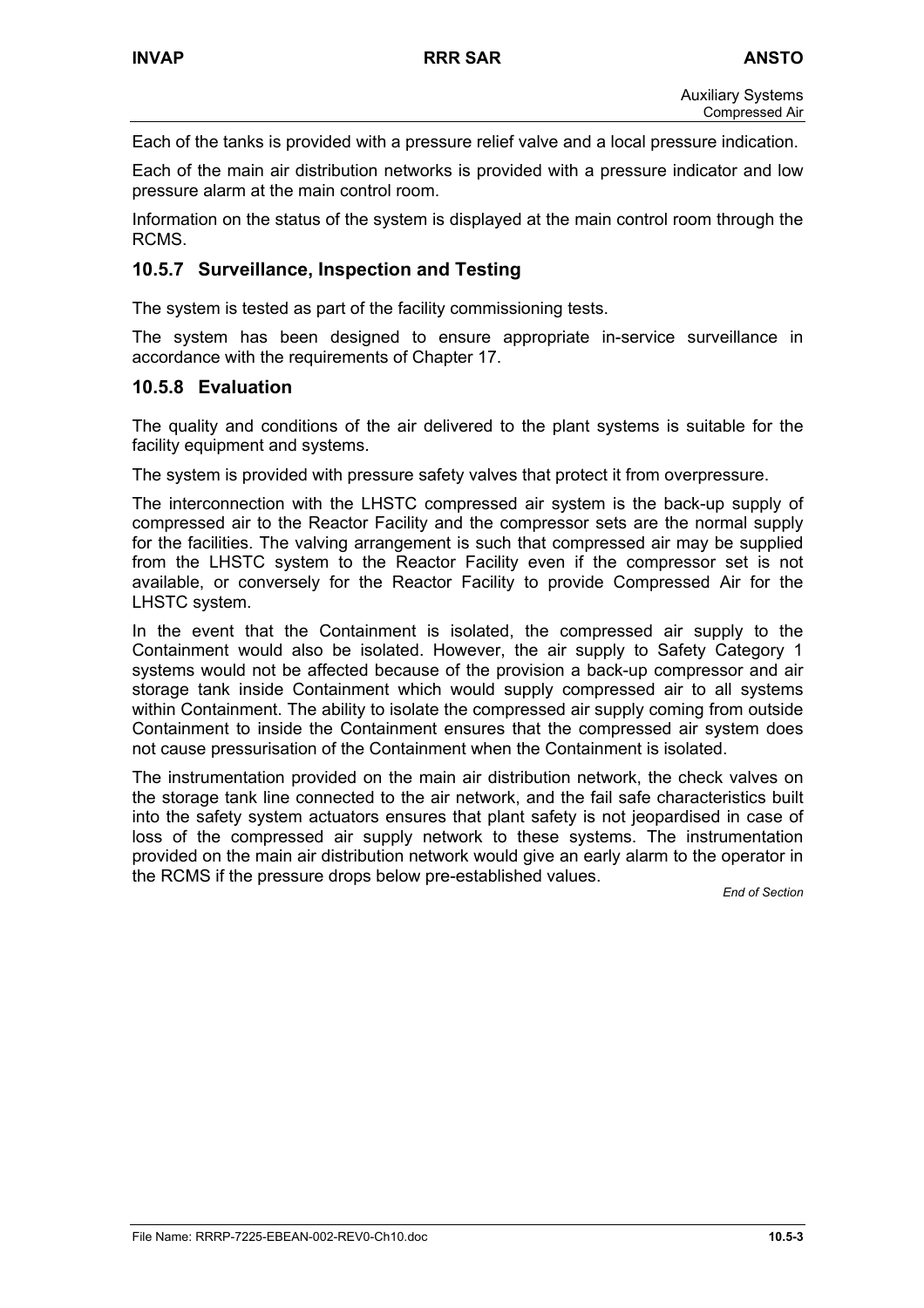## **10.6 DE-MINERALISED WATER SUPPLY**

## **10.6.1 Introduction**

The De-mineralised Water Supply System provides a de-mineralised water supply and distribution system with sufficient capacity to meet all routine needs of the reactor facility, and following design basis accidents.

# **10.6.2 System Categorisation**

This system is classified as Safety Category 3, Seismic Category 3 and Quality Class C.

# **10.6.3 Design Requirement**

The De-Mineralised Water Supply System conforms to the requirements of AS 4041 / ASME B31.1. The plant does not generate a hazardous waste stream. Two demineralised water distribution pumps are provided, with one on stand-by; this arrangement improves system availability.

The quality of the de-mineralised water shall meet the following requirements:

- a) PH neutral (at 25° C)
- b) Conductivity  $0.5 \mu$ Scm<sup>-1</sup> (at 25 $^{\circ}$  C)
- c)  $SiO<sub>2</sub> < 0.1$  ppm

# **10.6.4 Description**

During normal reactor operation, de-mineralised water is produced continually depending on the make-up requirements. Operation of the plant is triggered by the low level switch of the de-mineralised water tank.

#### **10.6.4.1 Circuit Description**

Industrial water is stored in a steel tank. This tank is provided with a float valve in the industrial water make-up pipeline and a level glass. Water to be treated flows from the tank to the demineralisation plant. The demineralisation plant is a packaged unit which contains equipment for the purification stages.

The de-mineralised water produced is stored in vertical stock stainless steel tank. The demineralised water tank is provided with a level glass, and an overflow line. It has a water seal to prevent air intake. A soda lime trap in the venting line prevents carbon dioxide absorption by the demineralised water to minimise the effect on demineralised water quality

Two variable speed centrifugal pumps (one on stand-by) are used to pump demineralised water into the distribution network. The pumps use a pressure sensor incorporated to the discharge line to maintain constant pressure in the distribution network and match demineralised water flow with demand.

*End of Section*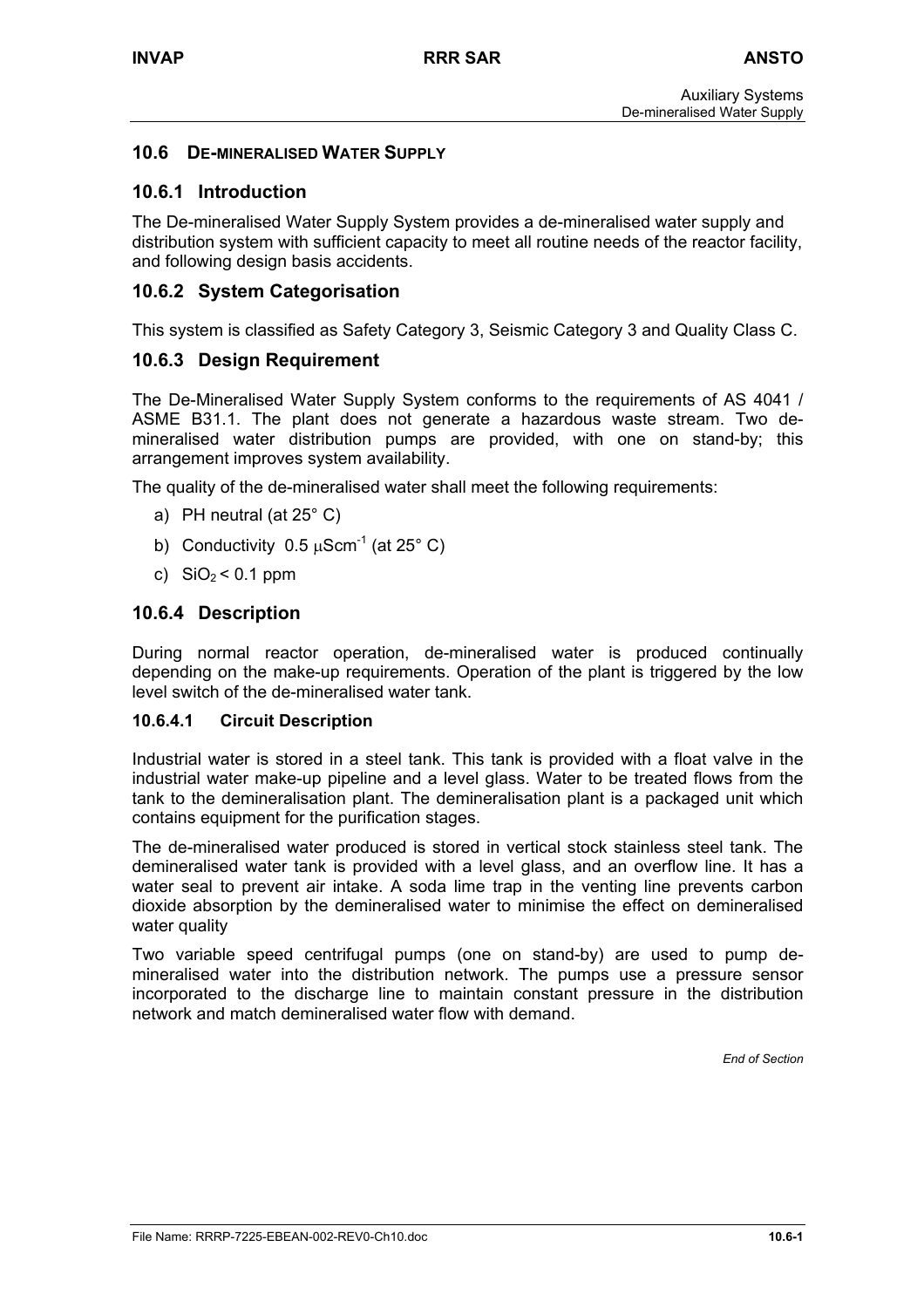## **10.7 GAS SERVICES SYSTEM**

#### **10.7.1 Introduction**

The Gas Services System supplies and distributes gases for Reactor operation, laboratories and general supplies, with sufficient capacity to meet all routine needs. The System includes the following gases:

Nitrogen (liquid)

Nitrogen (gaseous)

LPG

Argon

Acetylene  $(C_2H_2)$ 

Helium - high purity

Helium- ultra high purity

Oxygen - high purity

Oxygen - ultra high purity

Vacuum

# **10.7.2 System Categorisation**

This system is classified as Safety Category 3, Seismic Category 3 and Quality Class C with the exception of the Containment isolation provisions.

## **10.7.3 Description**

## **10.7.3.1 Liquid nitrogen**

A storage vessel is located externally in an accessible location.

Liquid transfer areas are open and situated so that fill tankers can make a quick, direct and unobstructed exit in an emergency. Area is clearly designated, level and provided with a positive mechanical means of preventing "tow away" accidents (vehicles moving off while still connected by hose to the storage vessel).

Special safety considerations include prevention or avoidance of oxygen deficient atmospheres being created as a result of a build-up of dense nitrogen gas in a space and complete long life insulation protection of the pipe to prevent contact with extreme low temperature of the pipe. Pipe pressure is maintained high to keep the gas in the liquid state. The remote fill line has a suitable pressure relief to allow boil off of trapped liquid after fill and isolation.

The liquid nitrogen is piped into the building to nominated fill point.

## **10.7.3.2 Gaseous nitrogen**

The gas is supplied from the Liquid Nitrogen storage vessel. Gas is generated by means of a vaporiser located at the liquid storage vessel. Gas is reticulated at the design pressure and is interconnected with the existing site system via a manifold. Pipe penetrations into confined areas are provided with isolation and solenoid valves capable of remote actuation.